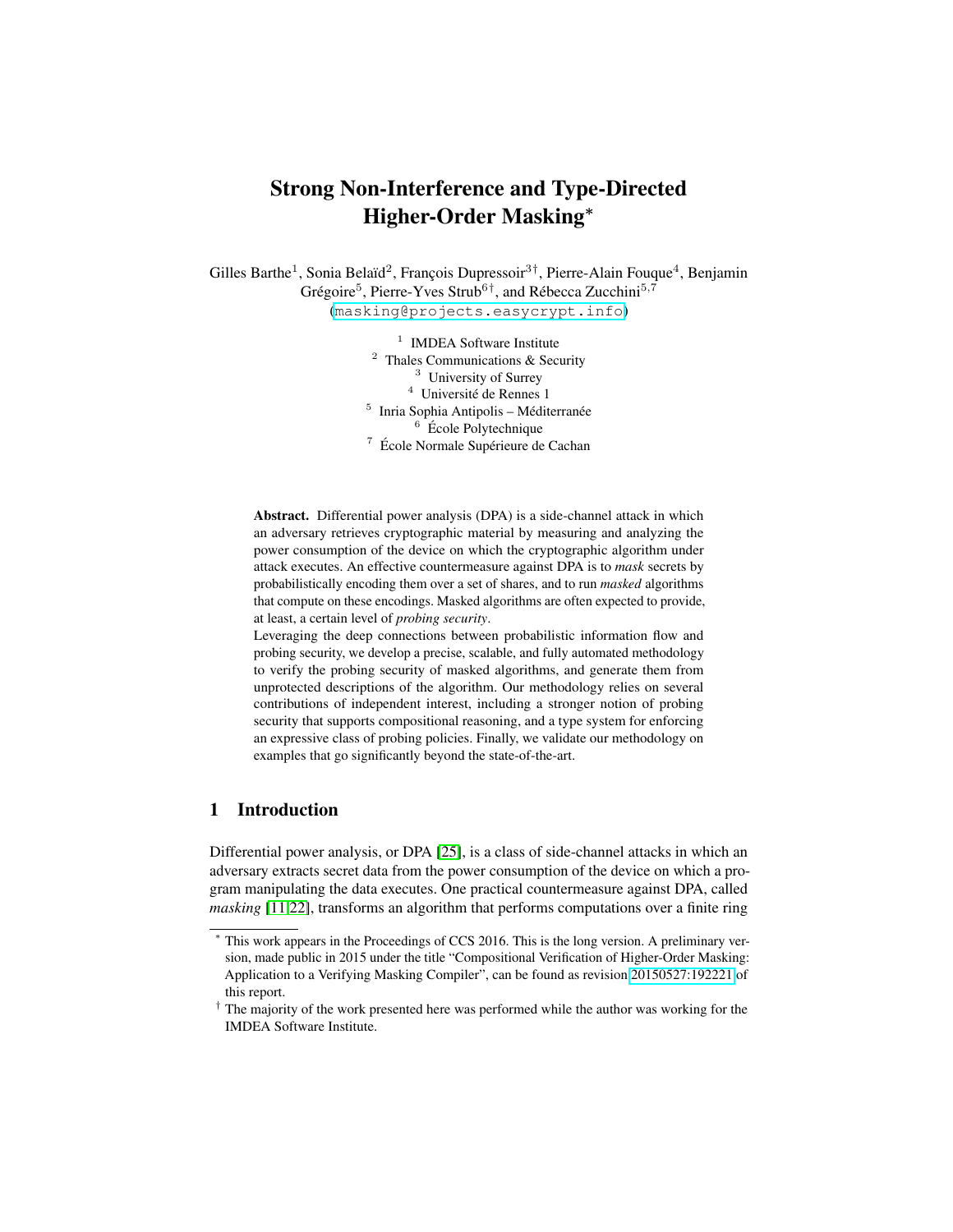$\mathbb K$  into a randomized algorithm that manipulates probabilistic encodings.<sup>[8](#page-1-0)</sup>At an abstract level, any masking transformation performs two tasks. First, it replaces every algebraic operation performed by the original algorithm by a call to a *gadget*, i.e. a probabilistic algorithm that simulates the behavior of algebraic operations on probabilistic encodings. Second, it inserts *refreshing* gadgets, i.e. gadgets that take a probabilistic encoding of  $v$  and rerandomizes its shares in order to produce another probabilistic encoding  $w$  of  $v$ . Inserting refreshing gadgets does not change the functional behavior of the masked algorithm, and increases the randomness complexity and execution time of the masked program. However, it is also compulsory for achieving security. Therefore, an important line of research is to find suitable trade-offs that ensure security while minimizing the performance overhead of masking; see [\[8\]](#page-26-1) for recent developments in this direction.

The baseline notion of security for masked algorithms is t-probing security. Informally, an algorithm  $P$  is t-probing secure if the values taken by at most t intermediate variables of P during execution do not leak any information about secrets (held by its inputs). More formally, an algorithm  $P$  achieves t-probing security iff for every set of at most  $t$  intermediate variables, the joint distributions of the values taken by these intermediate variables coincide for any two executions initiated from initial inputs that agree on  $t$  shares of each input encoding. Stated in this form, probing security is an instance of probabilistic information flow, universally quantified over all position sets that meet a cardinality constraint, and is therefore potentially amenable to formal analysis using a well-developed body of work on language-based security and program verification. Indeed, the connection between probing security and information flow has been instrumental in a promising line of research, initiated in [\[27\]](#page-27-2) and further developed in [\[7](#page-26-2)[,20](#page-26-3)[,19,](#page-26-4)[4\]](#page-25-0), which uses type systems, program logics, SMT solvers and other methods for verifying or synthesizing masked algorithms at small  $(\leq 5)$  orders. However, none of these works addresses the problem of composition, and all fail to scale either to higher orders or to larger algorithms.

*Contributions* We develop precise and scalable techniques for synthesizing masked algorithms that achieve probing security. Our techniques apply to a wide range of probing policies, including existing policies and new policies defined in this paper, and deliver masked algorithms that outperform (in terms of randomness complexity and computational efficiency) prior approaches. In more detail, we make the following broad contributions:

1. *Strong non-interference.* We introduce a stronger notion of probing security, which we call strong non-interference, and prove that it is in fact satisfied by many (but not all) gadgets from the literature. Furthermore, we justify that strong non-interference is the desired property for refreshing gadgets, by reconsidering known negative and positive results [\[15\]](#page-26-5) for a simplified example extracted from Rivain and Prouff's inversion algorithm [\[31\]](#page-27-3). We first observe that the refreshing gadget used in the original, flawed, algorithm does not enjoy strong non-interference. Second, we note that the refreshing gadget used in the fixed, secure, algorithm is indeed strongly non-interfering, and we

<span id="page-1-0"></span><sup>&</sup>lt;sup>8</sup> A *t*-encoding of an element  $v \in \mathbb{K}$  is a  $(t + 1)$ -tuple  $\mathbf{v} = \langle \mathbf{v}^0, \dots, \mathbf{v}^t \rangle$  such that  $[\![\mathbf{v}]\!] \triangleq$  $\mathbf{v}^0 \oplus \ldots \oplus \mathbf{v}^t = v$ . Each of the  $\mathbf{v}^i \in \mathbb{K}$  in an encoding v of v is called a *share*. Moreover, t is called the masking order. A probabilistic encoding of v is a distribution over encodings of v.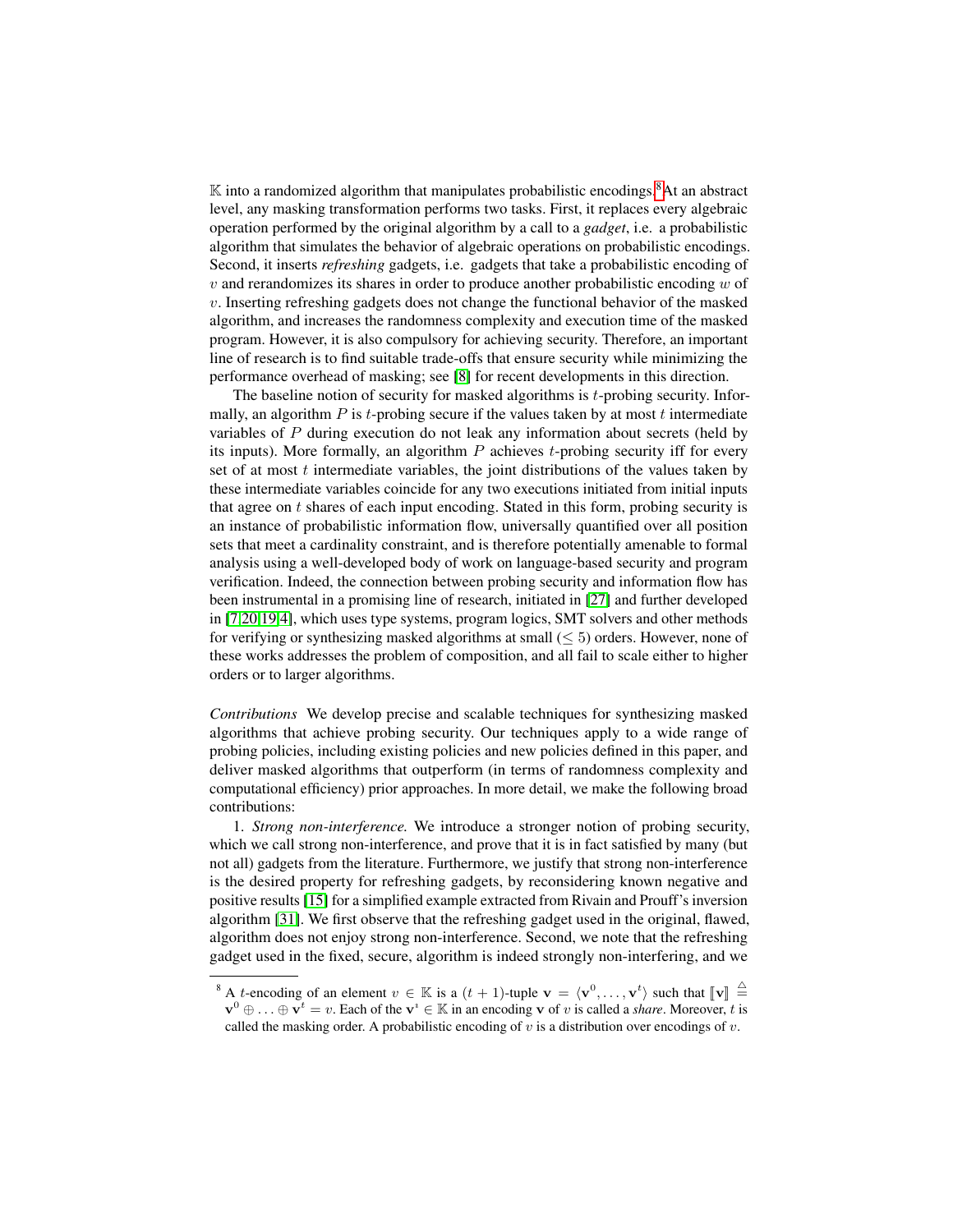show that one can prove the probing security of the fixed algorithm, based simply on the assumption that the refreshing gadget is strongly non-interfering. Generalizing these observations, we prove that every non-interfering algorithm can be turned into a strongly non-interfering algorithm, by processing its inputs or its output with a strongly noninterfering refreshing gadget. We also provide more general results about the composition of strongly non-interfering gadgets.

2. *Formal proofs.* We develop and implement an automated method, inspired from [\[4\]](#page-25-0), for checking strong non-interference. We apply our automated verifier for strong noninterference to several gadgets from the literature and some other interesting compositions, for orders  $t \leq 6$ . For several more widely-used gadgets, we further use EasyCrypt [\[5\]](#page-25-1) to provide machine-checked proofs of  $t$ -probing security for all  $t$ .

3. *Type-based enforcement of probing security.* We define an expressive language for specifying a large class of non-interference properties with cardinality constraints. Our language can be seen as a variant of the first-order theory of finite sets with cardinality constraints [\[32,](#page-27-4)[3\]](#page-25-2), and can be used to specify baseline probing security and strong noninterference, among others. Then, we define a type system that enforces probing policies and prove its soundness. Furthermore, we show how to model in our language of probing policies the notion of affine gadget, and we show how it helps improve the precision of type-checking.

4. *Certifying Masking Transformation*. As a proof of concept, we implement a type inference algorithm and a certifying masking transformation that takes as input an arithmetic expression and returns a masked algorithm typable by our type system.[9](#page-2-0) Our transformation improves over prior works by selectively inserting refreshing gadgets only at points where type-checking would otherwise fail. This strategy leads to improved efficiency while retaining provable soundness.

5. *Practical evaluation.* We evaluate our type system and masking transformation on complete algorithms at various orders, often achieving provable t-probing security levels far beyond the state-of-the-art for algorithms of those sizes, and with better performance than most known (provably secure) algorithms in terms of time, memory and randomness complexity.

*Related work* Section [9](#page-22-0) discusses related work in more detail. Here we focus on recent work on automated tools for the verification of synthesis of masked algorithms, starting with Moss et al. [\[27\]](#page-27-2), who point out and leverage connections between probing security and probabilistic information-flow for first-order boolean masking schemes. Subsequent works in this direction accommodate higher-order and arithmetic masking, using type systems and SMT solvers [\[7\]](#page-26-2), or model counting and SMT solvers [\[20,](#page-26-3)[19\]](#page-26-4). Although approaches based on model counting are more precise than early approaches based on type systems and can be extended to higher-order masking schemes, their algorithmic complexity constrains their applicability. In particular, existing tools based on model counting can only analyze first or second order masked implementations, and can only deal with round-reduced versions of the algorithms they consider (for instance, only

<span id="page-2-0"></span><sup>9</sup> The cryptography literature often refers to such transformations as *masking compilers*. We purposely avoid this terminology, since the terms is used in programming languages for transformations that output executable code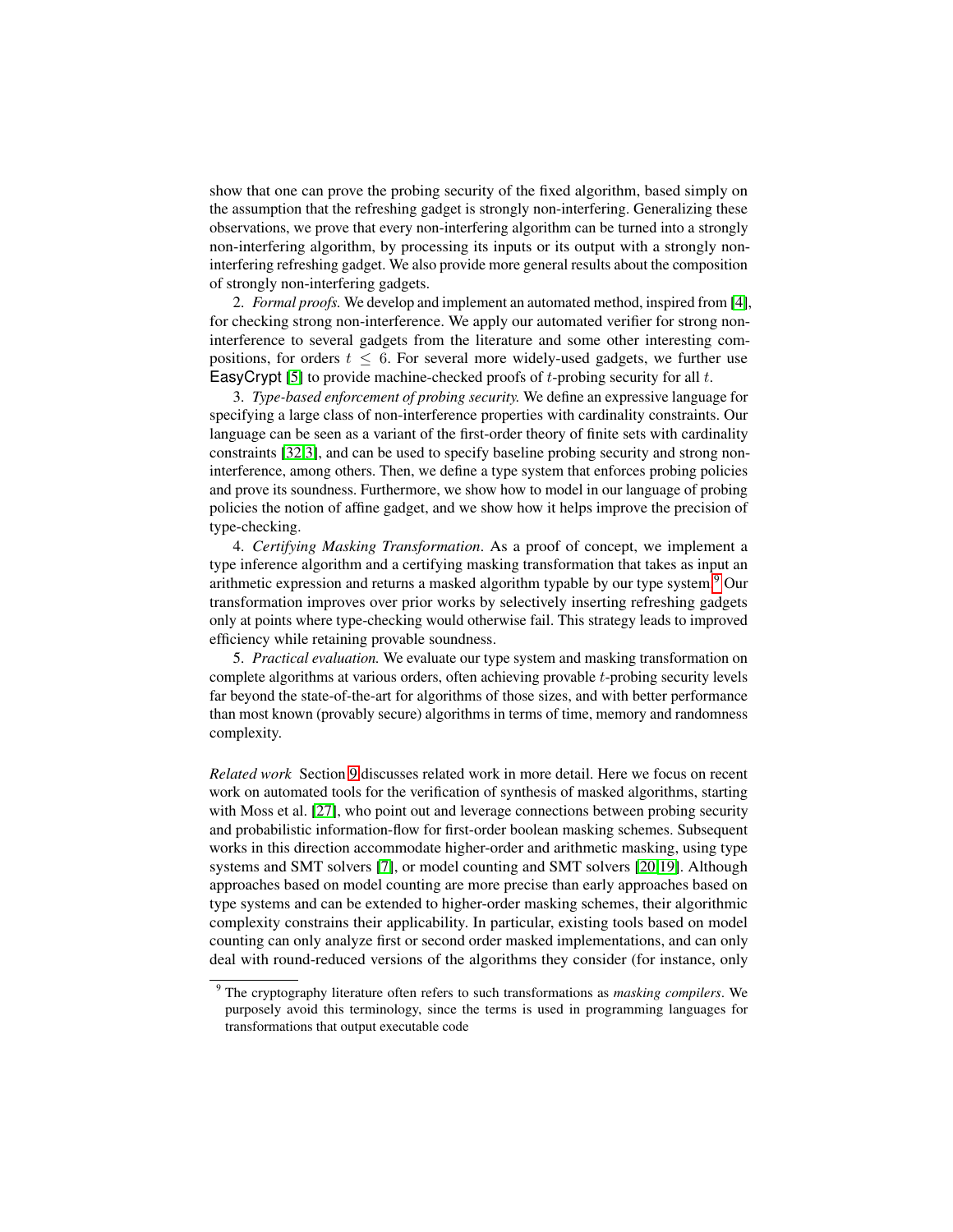analyzing a single round of Keccak at order 1, and algorithms for field operations at orders 2 and higher). Breaking away from model counting, Barthe et al. [\[4\]](#page-25-0) develop efficient algorithms for analyzing the security of masked algorithms in the probing model. Their approach outperforms previous work and can analyze a full block of AES at first-order, reduced-round (4 rounds) AES at the second-order, and several S-box computation algorithms masked at the third and fourth orders. However, their work does not readily scale either to higher orders or to larger algorithms, mainly due to the lack of composition results.

Our work also bears some connections with language-based security, and in particular with work on the specification and the enforcement of confidentiality policies using techniques from programming languages. For instance, our work has similarities with the work of Pettai and Laud [\[29\]](#page-27-5), who develop techniques for proving security of multi-party computations in the presence of strong adversaries, and work by Zdancewic et al. [\[33\]](#page-27-6), who propose a compiler that partitions programs for secure distributed execution.

*Mathematical preliminaries* A function  $\mu : B \to \mathbb{R}^{\geq 0}$  is a (discrete) *distribution* over B if the subset supp( $\mu$ ) of B with non-zero weight under  $\mu$  is discrete and moreover  $\sum_{b \in \text{supp}(\mu)} \mu(b) = 1$ . We let  $\mathcal{D}(B)$  denote the set of discrete distributions over B. Equality of distributions is defined as pointwise equality of functions. Distributions can be given a monadic structure with the two operators munit( $\cdot$ ) and mlet  $\cdot = \cdot$ . For every  $b \in B$ , munit(b) is the unique distribution  $\mu$  such that  $\mu(b) = 1$ . Moreover, given  $\mu : \mathcal{D}(B)$  and  $M : B \to \mathcal{D}(C)$ , mlet  $x = \mu$  in  $M x$  is the unique distribution  $\mu'$  over C such that  $\mu'(c) = \sum_b \mu(b) M(b)(c)$ .

We often use the notion of marginals. The first and second marginals of a distribution  $\mu \in \mathcal{D}(B_1 \times B_2)$  are the distributions  $\pi_1(\mu) \in \mathcal{D}(B_1)$  and  $\pi_2(\mu) \in \mathcal{D}(B_2)$  given by

$$
\pi_1(\mu)(b_1) = \sum_{b_2 \in B_2} \mu(b_1, b_2) \qquad \pi_2(\mu)(b_2) = \sum_{b_1 \in B_1} \mu(b_1, b_2).
$$

The notion of marginal readily extends to distributions over finite maps (rather than pairs).

## <span id="page-3-0"></span>2 A bird's eye view of strong non-interference

Before formalizing our definitions, we give an intuitive description of our language for gadgets and of our security notions, based on simple examples.

Gadgets and Positions Gadget RefreshM<sub>2</sub> (Gadget [1\)](#page-4-0) shows the description in our language of a mask refreshing gadget for  $t = 2$ . The gadget takes as input an encoding variable  $a \in \mathbb{K}^3$ , where K is some finite ring and returns a new encoding  $c \in \mathbb{K}^3$ such that  $[\![a]\!] = [\![c]\!]$ . The gadget first makes local copies of individual input shares  $a^i$ <br>(for  $0 \le a \le 2$ ) of a into local variables  $a_i$  (for  $0 \le a \le 2$ ). After this first stap, we (for  $0 \leq i \leq 2$ ) of a into local variables  $c_i$  (for  $0 \leq i \leq 2$ ). After this first step, we sample uniform random elements from  $\mathbb K$  into a local variable r and perform some ring operations. Finally, the algorithm returns a vector in  $\mathbb{K}^3$ , constructed from the final value of local variables  $c_0$ ,  $c_1$  and  $c_2$ .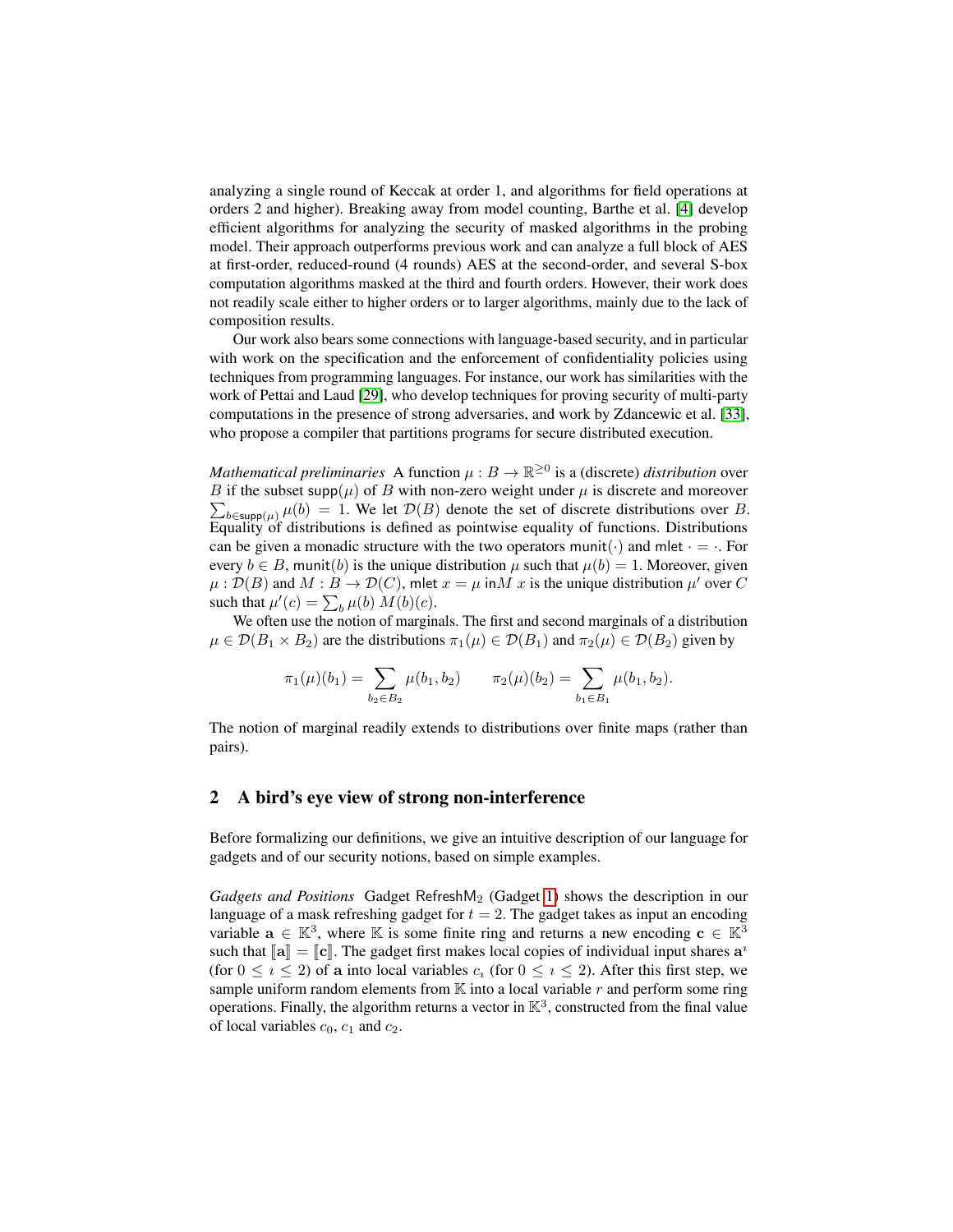<span id="page-4-0"></span>**Gadget 1 SNI Mask Refreshing with**  $t = 2$ 

function Refresh $M_2(a)$  $c_{0,0} \leftarrow \mathbf{a}^0; c_{1,0} \leftarrow \mathbf{a}^1; c_{2,0} \leftarrow \mathbf{a}^2;$  $r_0\overset{\$}{\leftarrow} \mathbb{K}; c_{0,1}\leftarrow c_{0,0}\oplus r_0; c_{1,1}\leftarrow c_{1,0}\ominus r_0;$  $r_1\overset{\$}{\leftarrow} \mathbb{K}; c_{0,2} \leftarrow c_{0,1} \oplus r_1; c_{2,1} \leftarrow c_{2,0} \ominus r_1;$  $r_2 \overset{\$}{\leftarrow} \mathbb{K}; c_{1,2} \leftarrow c_{1,1} \oplus r_2; c_{2,2} \leftarrow c_{2,1} \ominus r_2;$ return  $\langle c_{0,2}, c_{1,2}, c_{2,2}\rangle$ 

Note that the gadget is written in *single static assignment* (SSA) form, an intermediate representation in which each variable is defined exactly once. Having gadgets written in SSA form allows us to easily refer to the value of a particular variable at a particular point in the program–simply by referring to its name, which corresponds to a unique definition. In this paper, we refer to *positions* in gadgets and algorithms, which correspond exactly to intermediate variables. We distinguish between three different kinds of positions: *input positions*, which correspond to shares of the gadget's input (here,  $\mathbb{I}_{\text{RefreshM}_2}$  =  $\{a^0, a^1, a^2\}$ , *output positions*, which correspond to the variables that appear in the gadget's return vector (here,  $\mathbb{O}_{\text{RefreshM}_2}^{\text{int}} = \{c_{0,2}, c_{1,2}, c_{2,2}\}\)$ , and *internal positions*, which refer to all other positions (here,  $\mathbb{O}_{\mathsf{RefreshM_2}}^{\mathsf{ext}} = \{c_{0,0}, c_{1,0}, c_{2,0}, c_{0,1}, c_{1,1}, c_{2,1}, r_0, r_1, r_2\}.$ Intuitively, this separation allows us to distinguish between direct observations made by the adversary into a gadget (as *internal* positions), output shares about which the adversary may have learned some information by probing gadgets that use them as input (as *output* positions), and shares of the gadget's inputs (as *input* positions) about which the adversary is now learning information. In the following, we often write "the joint distribution of a set of positions" to discuss the joint distribution of the variables defined at these positions in the gadget (in order). For example, referring to Refresh $M_2$ , the joint distribution of the ordered set  $\mathcal{O} = \langle c_{0,1}, c_{2,2} \rangle$  of positions can be described as the following function of a, where we use  $\$$  to denote a fresh uniform random sample in  $K$ (using indices to denote distinct samples):  $\llbracket \mathsf{RefreshM}_2 \rrbracket_{\mathcal{O}}(\mathbf{a}) \stackrel{\triangle}{=} \langle \mathbf{a}^0 \oplus \$_0, (\mathbf{a}^2 \ominus \$_1) \ominus \$_2 \rangle.$ 

*Probing Security and Non-Interference* The RefreshM<sub>2</sub> gadget is known to be 2-probing secure, or 2-non-interfering (2-NI) in our terminology, in the sense that the joint distribution of any set of at most 2 of its positions, corresponding to adversary *probes*, depends on at most 2 shares of the gadget's inputs. This guarantees, if the input encoding is uniform, that no information about it leaks through any 2 probes in the circuit.

Considering again the set  $\mathcal{O} = \langle c_{0,1}, c_{2,2} \rangle$  of positions in RefreshM<sub>2</sub> and its distribution  $\left[\mathsf{RefreshM}_2\right]_O$ , it is easy to see–purely syntactically–that it depends at most on shares  $a^0$  and  $a^2$  of the gadget's input encoding. Similarly considering all possible pairs of positions, we can prove that each of them has a joint distribution that depends on at most two shares of a.

*Strong Non-Interference* Probing security is generally not *composable*: combining tprobing secure gadgets does not necessarily yield a t-probing secure algorithm [\[15\]](#page-26-5). Our main contribution is a new and stronger notion of security for gadgets, which we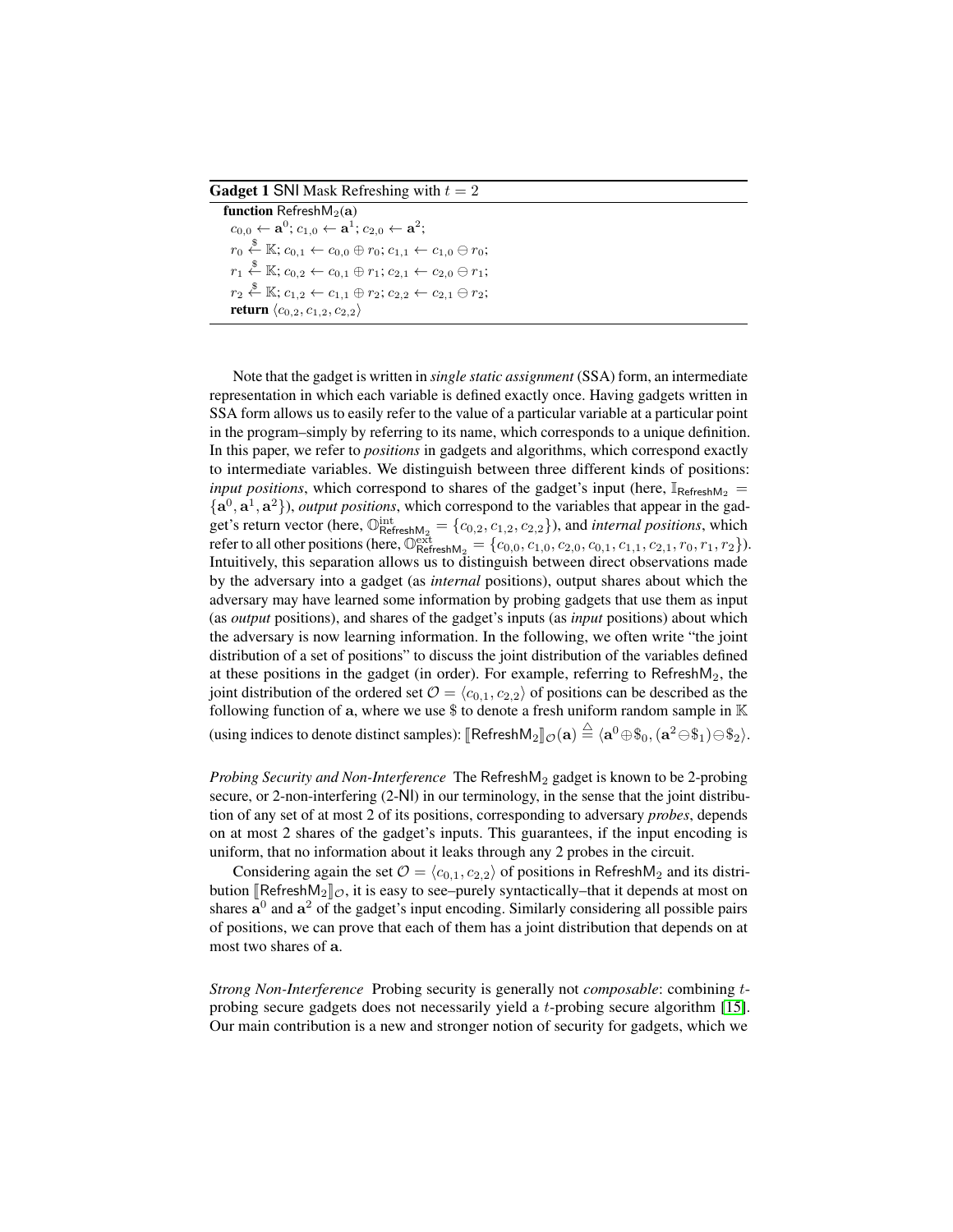dub *strong non-interference* (or SNI), which does support some compositional reasoning. SNI reinforces probing security by requiring that the number of input shares on which the distribution of a given position set may depend be determined only by the number of *internal* positions present in that set. For example, consider again position set  $\mathcal{O} = \langle c_{0,1}, c_{2,2} \rangle$  in RefreshM<sub>2</sub>, and note that it contains only one internal position  $(c_{0,1})$ . We have seen that the joint distribution  $\left[\text{RefreshM}_2\right]_{\mathcal{O}}$  of that position set syntactically depends on two shares of a. However, it can be equivalently expressed as [RefreshM<sub>2</sub>]<sub>*O*</sub>(**a**) =  $\langle$ §<sub>0</sub>,(**a**<sup>2</sup>  $\oplus$  \$<sub>1</sub>)  $\oplus$  \$<sub>2</sub>) (since the ring addition  $\oplus$  is a bijection of each of its arguments and  $\mathcal{S}_0$  is a fresh and uniform ring element). This shows that the distribution in fact depends on at most one share of  $a$  (here  $a^2$ ). In fact, it can be shown that Refresh $M_2$  is 2-SNI. More generally, surprisingly many gadgets from the literature achieve SNI.

However, and not unexpectedly, some gadgets from the literature do not satisfy SNI. Consider for instance Refresh $A_2$  (Gadget [2\)](#page-5-0). It is easy to see that the gadget is 2-NI (each position  $c_{i,j}$  depends only on input share  $a^i$ , and each position  $r_i$  is completely independent from the input encoding). Still, looking at position set  $\mathcal{O}' = \langle c_{0,1}, c_{1,1} \rangle$ , which is composed of one internal position and one external one, we see that the distribution  $[\text{References} \mathbf{A}_2]_{\mathcal{O}'} \stackrel{\Delta}{=} \langle \mathbf{a}^0 \oplus \mathbf{\$}_0, \mathbf{a}^1 \oplus \mathbf{\$}_0 \rangle$  does depend on more than one share of a. Refresh $A_2$  is therefore not 2-SNI.

<span id="page-5-0"></span>

| <b>Gadget 2 NI</b> Mask Refreshing with $t = 2$                                                                            |  |
|----------------------------------------------------------------------------------------------------------------------------|--|
| <b>function</b> Refresh $A_2(a)$                                                                                           |  |
| $c_{0,0} \leftarrow \mathbf{a}^0$ ; $c_{1,0} \leftarrow \mathbf{a}^1$ ; $c_{2,0} \leftarrow \mathbf{a}^2$ ;                |  |
| $r_0 \stackrel{\$}{\leftarrow} \mathbb{K}; c_{0,1} \leftarrow c_{0,0} \oplus r_0; c_{1,1} \leftarrow c_{1,0} \ominus r_0;$ |  |
| $r_1 \stackrel{\$}{\leftarrow} \mathbb{K}; c_{0,2} \leftarrow c_{0,1} \oplus r_1; c_{2,1} \leftarrow c_{2,0} \ominus r_1;$ |  |
| <b>return</b> $\langle c_{0,2}, c_{1,1}, c_{2,1} \rangle$                                                                  |  |

*Compositional Probing Security* This small difference between NI and SNI has a significant effect on security when used in larger circuits. Indeed, the output positions of a strongly non-interfering gadgets do not depend on any of its input positions: when considered independently from internal positions (in the absence of internal probes), their distribution is uniform; and in the presence of internal probes, their joint distribution is entirely determined by that of the probed internal positions. This is essential in supporting *compositional* reasoning about the probing security of larger algorithms. In particular, this makes algorithms of the form shown in Algorithm [3](#page-6-0) (for some gadgets R and G of the appropriate types that work on 2-encodings) easy to prove t-NI if R is Refresh $M_2$ , and illustrates why composition might fail if R is instantiated with Refresh $A_2$ . A key observation to make is that an adversary that observes 2 positions internal to G may learn 2 shares of both a and b. If R is instantiated with RefreshA<sub>2</sub> (and is thus only 2-probing secure), the 2 shares of b can be used to infer information about 2 further shares of a, which may give the adversary full knowledge of all 3 shares of a. On the other hand, if R is instantiated with  $\mathsf{RefreshM}_2$  (and is thus 2-SNI), the adversary's knowledge of 2 shares of b does not propagate any further back to a, and the algorithm remains secure.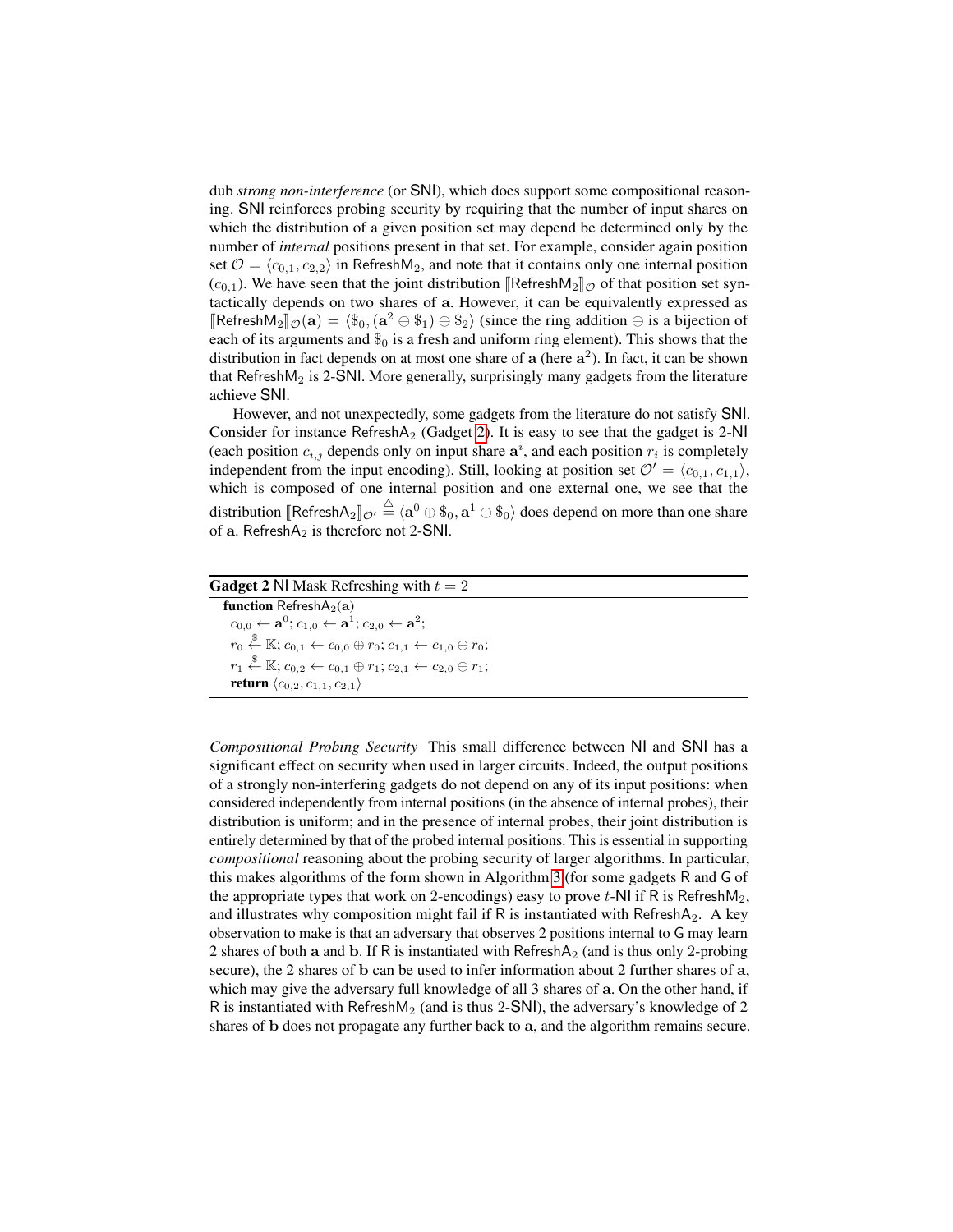<span id="page-6-0"></span>Alg. 3 An abstract algorithm

| <b>function</b> $\text{Alg}_2(\mathbf{a})$          |  |  |  |  |
|-----------------------------------------------------|--|--|--|--|
| $\mathbf{b} := \mathsf{R}(\mathbf{a});$             |  |  |  |  |
| $\mathbf{c} := \mathsf{G}(\mathbf{a}, \mathbf{b});$ |  |  |  |  |
| return c                                            |  |  |  |  |

*Broader uses of SNI* The notion of strong non-interference, and the masking transforma-tion we define here have already found applications in follow-up work. Belaïd et al. [\[8\]](#page-26-1) prove using our compositional techniques that their new non-interfering multiplication can be securely combined with the strongly non-interfering one of Rivain and Prouff [\[31\]](#page-27-3) to build a strongly non-interfering AES S-box with reduced randomness complexity. Similarly, Goudarzi and Rivain [\[23\]](#page-27-7) use our method to ensure the compositional security of their bitsliced software implementation of AES. Battistelo et al. [\[6\]](#page-26-6) use and prove t-SNI for their  $O(n \cdot \log n)$  mask refreshing gadget, allowing further randomness complexity reductions without loss of probing security. Coron et al. [\[16\]](#page-26-7) use and prove t-SNI for their efficient parallel algorithms for the evaluation of SBoxes.

*Outline* The rest of the paper is organized as follows. Section [3](#page-6-1) formalizes our two-tier language for masked gadgets and algorithms, the notion of position, and their semantics, as well as the joint distribution of a set of positions. Sections [4,](#page-9-0) and [5](#page-10-0) formalize probing security as t-non-interference, and formally define our new notion of t-strongnon-interference before illustrating it more generally with simple examples. In Section [6,](#page-12-0) we define a language to describe probing policies, and define a simple type system for enforcing probing policies of algorithms, formalizing and generalizing the simple compositional arguments outlined here. In Section [7,](#page-16-0) we present an automated method to verify the strong non-interference of arbitrary gadgets at small fixed orders, that follows the approach used above in arguing that  $\mathsf{References}\mathsf{hM}_2$  is 2-SNI, and adapts algorithms by Barthe et al. [\[4\]](#page-25-0) to reduce the number of position sets to consider. In Section [8,](#page-18-0) we extend our type system into a masking transformation which automatically builds a masked algorithm from an unprotected program, carefully choosing the proper locations for strongly non-interfering refreshing gadgets. We evaluate on full cryptographic algorithms the performance of the type system, of the resulting transformation, and of the transformed algorithms. Section [9](#page-22-0) discusses related work on leakage models, composition for probing security, and other masking transformations. We interleave discussions of interesting leads for future work.

# <span id="page-6-1"></span>3 Masked algorithms

The formal development of this paper is based on a minimalist 2-tier language.<sup>[10](#page-6-2)</sup> The lower tier models gagdets as sequences of probabilistic and (three-address code) deter-

<span id="page-6-2"></span><sup>&</sup>lt;sup>10</sup> However, the verification tool supports richer settings to which the theory extends smoothly and our examples are written in a more general language, closer to our implementation, that supports static for loops, direct assignments to shares ( $a^i \leftarrow e$ ), arbitrary expressions on the right-hand side of assignments, and a broader return syntax. For example, Gadget [4](#page-11-0) shows generic descriptions of the mask refreshing algorithms from Section [2.](#page-3-0)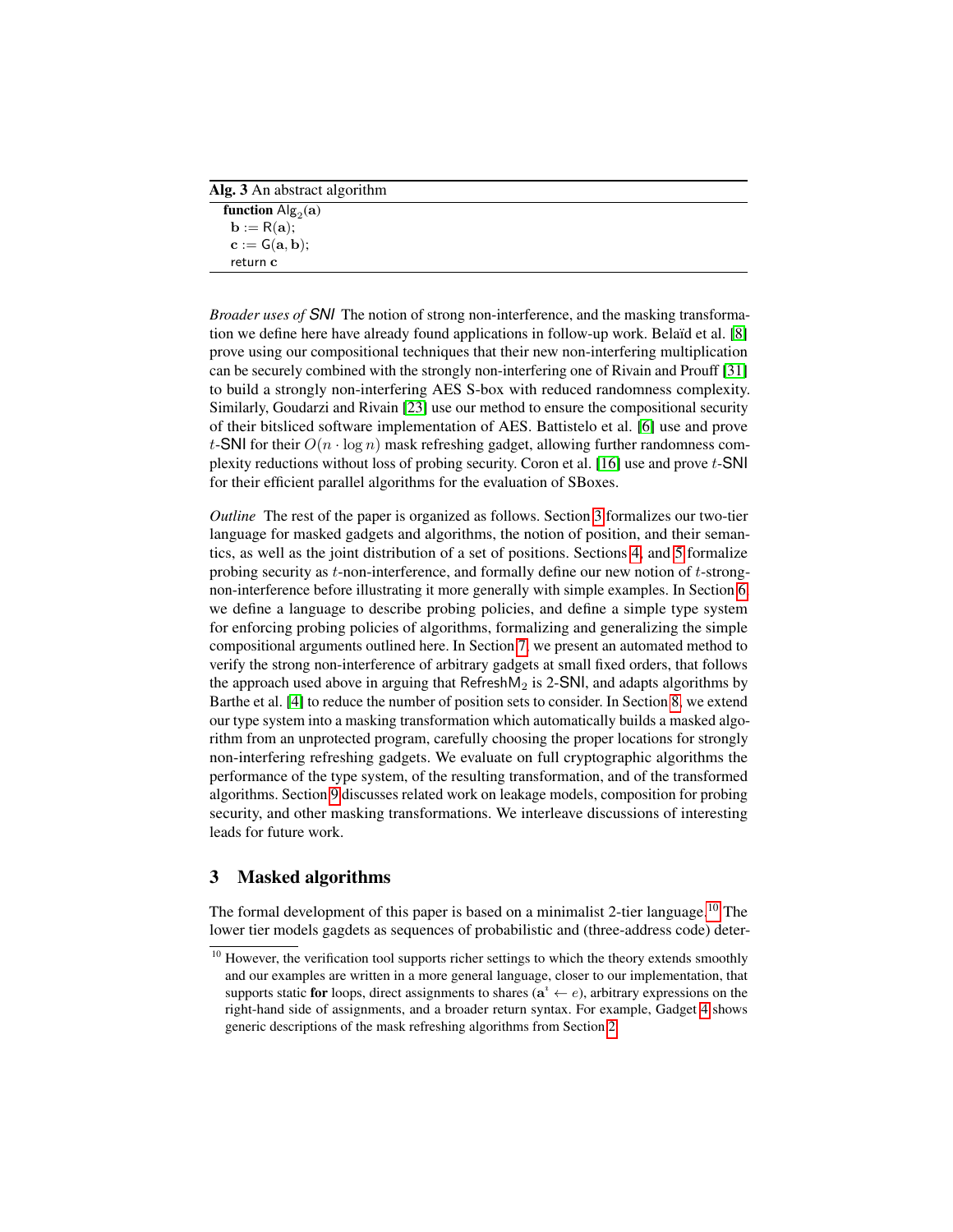<span id="page-7-0"></span>

| algorithm                                                  | $P(\mathbf{a}_1,\ldots,\mathbf{a}_n) ::= s;$ return $\mathbf{a}_1$                  |                                                           |
|------------------------------------------------------------|-------------------------------------------------------------------------------------|-----------------------------------------------------------|
|                                                            | alg. body $s ::= \mathbf{b} :=_{\ell} G(\mathbf{a}_1, , \mathbf{a}_n)$ gadget call. |                                                           |
|                                                            | s;s                                                                                 | call seq.                                                 |
|                                                            | gadget $G(\mathbf{a}_1,\ldots,\mathbf{a}_n) ::= c;$ return $\vec{x}$                |                                                           |
| gadget body $c ::= x \stackrel{\$}{\leftarrow} \mathbb{K}$ |                                                                                     | prob. assign.                                             |
|                                                            | $x \leftarrow e$                                                                    | det. assign.                                              |
|                                                            | $\mid c;c \mid$                                                                     | assign. seq.                                              |
| expressions $e ::= x, y, \ldots$                           | $\begin{array}{c} \n\mid \mathbf{a}^i \\ \n\mid x \star y \n\end{array}$            | variable<br>$i^{\text{th}}$ -share of a<br>ring operation |
|                                                            |                                                                                     |                                                           |

Fig. 1: Syntax of masked algorithms

ministic assignments, whereas the upper tier models algorithms as sequences of gadget calls (we assume that each gadget call is tagged with its instruction number  $\ell \in \mathbb{N}$ ). The formal definition of the language is given in Figure [1,](#page-7-0) where we use vector notations  $(\vec{x}, \vec{x})$ ...) to denote  $(t + 1)$ -tuples of scalar variables, *i* to denote indices (such that  $0 \leq i \leq t$ ) in such a tuple or in encoding variables, and exponents  $\cdot^i$  to denote the projection of a component out of a  $(t + 1)$ -tuple (for example  $a^i$ , or  $\vec{x}^i$ ). We require gadgets and algorithms to be well-formed, in the following sense. A gadget G is *well-formed* if its body is in SSA form, i.e. its scalar variables appear at most once on the left-hand side of an assignment. An algorithm  $P$  is well-formed if all its gadgets are defined and well-formed, and if, in all gadget calls  $\mathbf{b} := G(\mathbf{a}_1, \dots, \mathbf{a}_n)$ , variables  $\mathbf{b}, \mathbf{a}_1, \dots, \mathbf{a}_k$  are pairwise disjoint.

We now turn to the semantics of gadgets and algorithms. Crucially, the semantics of gadgets and algorithms is instrumented to keep track of the joint distribution of *all* intermediate values computed during execution. Formally, we assume that scalar and encoding variables take values in  $\mathbb{K}$  and  $\mathbb{K}^{t+1}$ , where  $\mathbb{K}$  is the carrier set of a finite ring  $(K, 0, 1, \oplus, \ominus, \odot)$ . We let Val =  $K^{t+1}$  denote the set of encoded values. Furthermore, we let A denote the set of encoding variables and define the set of global memories as Mem =  $A \rightarrow \mathbb{K}^{t+1}$ . Likewise, we let V denote the set of scalar variables and define the set of local memories as  $LMem = \mathcal{V} \rightarrow \mathbb{K}$  and extended local memories as ELMem  $= (\mathbb{N} \times \mathcal{V}) \rightarrow \mathbb{K}$ . Then, the semantics of a gagdet G is a function  $\llbracket G \rrbracket$  that takes as input a global memory and returns a distribution over pairs of local memories and values. Likewise, the semantics of an algorithm P is a function  $\llbracket P \rrbracket$  that takes as input a global memory and returns a distribution over extended local memories and values. The semantics is outlined in Figure [2.](#page-8-0)

In order to define probing security, we first define a notion of position that corre-sponds to the intuition illustrated in Section [2.](#page-3-0) First, we define the set  $\mathbb{I} \stackrel{\triangle}{=} \{a^i \mid a \in$  $\overline{\mathcal{A}}$ ,  $0 \leq i \leq t$  of input positions (these correspond to shares of encodings used in the gadget or algorithm), the set  $\mathbb{O} \stackrel{\triangle}{=} \mathbb{I} \cup \mathcal{V}$  of positions (composed of input positions and scalara variables) and the set  $\mathbb{O}^+\stackrel{\triangle}{=}\mathbb{I}\cup(\mathbb{N}\times\mathcal{V})$  of extended positions (where scalar variables are tagged with a label in N to differentiate between uses of a variable in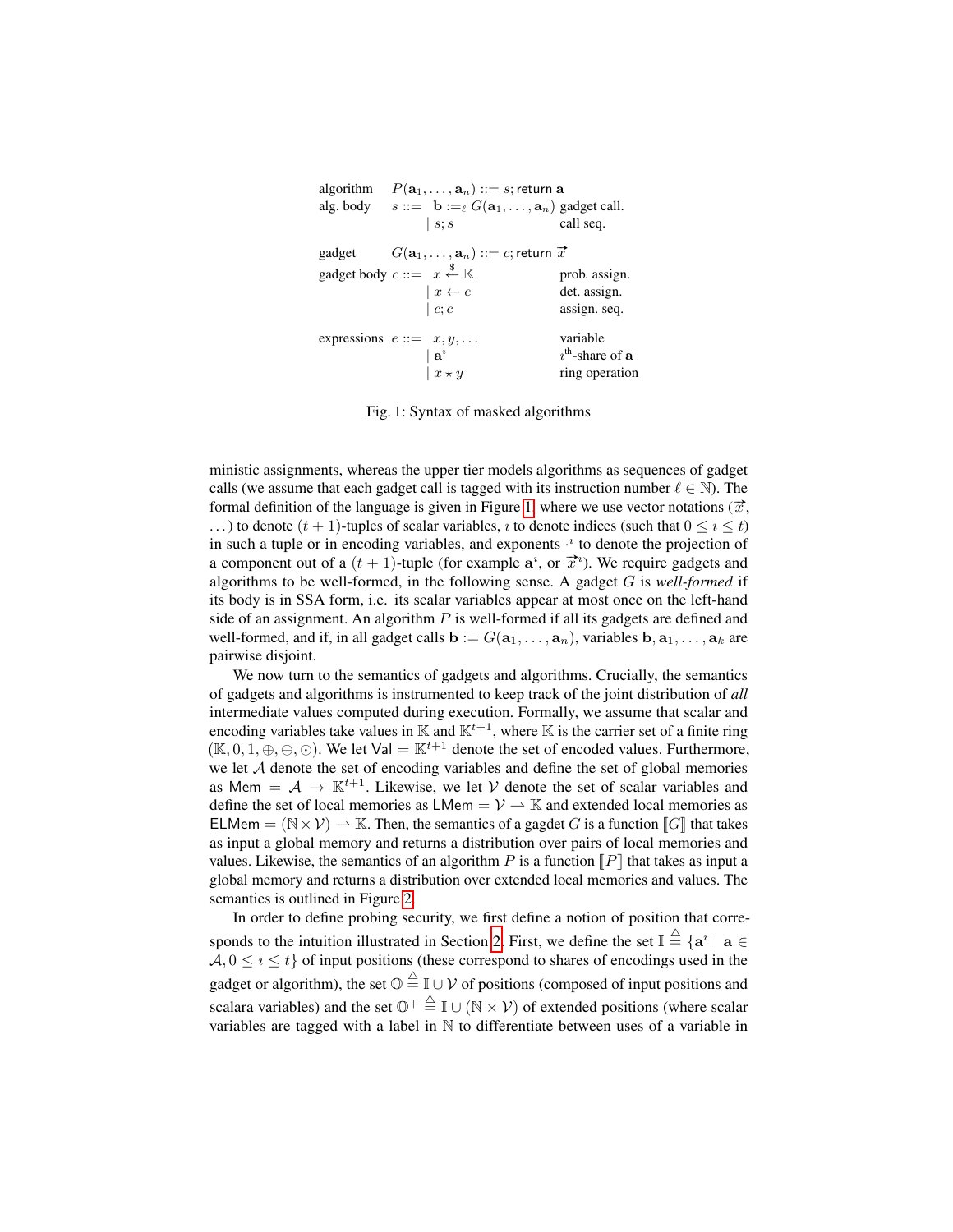different gadgets). The input positions of a gadget  $G$  and of an algorithm  $P$  are denoted by  $\mathbb{I}_G$  and  $\mathbb{I}_P$  respectively and contain exactly those elements of  $\mathbb I$  that correspond to encoding variables that occur in  $G$  or  $P$ . Likewise, the set of positions of a gadget  $G$  and of an algorithm P are denoted by  $\mathbb{O}_G \subseteq \mathbb{O}$  and  $\mathbb{O}_P \subseteq \mathbb{O}^+$  respectively and consist of all positions that occur in a gadget  $G$ , and all extended positions that occur in an algorithm P.

To capture the joint distribution of a set of positions  $\mathcal O$  in a gadget  $G$  or an algorithm P (with  $\mathcal{O} \subseteq \mathbb{O}_G$ , resp.  $\mathcal{O} \subseteq \mathbb{O}_P$ ), we take the marginal of the gadget or algorithm's semantics with respect to  $\mathcal{O}$ . These are denoted by  $\llbracket G \rrbracket_{\mathcal{O}}$  : Mem  $\rightarrow \mathcal{D}(\mathcal{O} \rightarrow \mathbb{K})$  and  $\llbracket P \rrbracket_{\mathcal{O}} : \mathsf{Mem} \to \mathcal{D}(\mathcal{O} \to \mathbb{K})$  respectively.<sup>[11](#page-8-1)</sup>

<span id="page-8-0"></span>

| $\llbracket e \rrbracket(m,lm) : \mathbb{K}$                                                                                                                                                         |
|------------------------------------------------------------------------------------------------------------------------------------------------------------------------------------------------------|
| with $m \in \mathsf{Mem}$ and $lm \in \mathsf{LMem}$                                                                                                                                                 |
| $[x](m,lm) = lm(x)$                                                                                                                                                                                  |
| $\llbracket \mathbf{a}^i \rrbracket(m,lm) = m(\mathbf{a})^i$                                                                                                                                         |
| $[x \star y](m, lm) = lm(x) \star lm(y)$                                                                                                                                                             |
| $\llbracket c \rrbracket(m, lm) : \mathcal{D}(\mathsf{Mem} \times \mathsf{LMem})$                                                                                                                    |
| with $m \in M$ em and $lm \in LM$ em                                                                                                                                                                 |
| $[x \leftarrow e](m, lm) = \text{munit}(m, lm\{x \leftarrow [e](m, lm)\})$                                                                                                                           |
| $\lbrack\!\lbrack x\stackrel{\$}{\leftarrow}\mathbb{K}\rbrack\!\rbrack(m,lm)=$ mlet $v=\mathcal{U}_{\mathbb{K}}$ in munit $(m,lm\{x\leftarrow v\})$                                                  |
| $\llbracket c_1;c_2\rrbracket(m,lm) = \mathsf{mlet}\ (m_1,lm_1) = \llbracket c_1\rrbracket(m,lm)$ in $\llbracket c_2\rrbracket(m_1,lm_1)$                                                            |
| $\llbracket G \rrbracket(m) : \mathcal{D}(\mathsf{LMem} \times \mathsf{Val})$                                                                                                                        |
| with $m \in M$ em and                                                                                                                                                                                |
| $G(\mathbf{a}_1,\ldots,\mathbf{a}_n) ::= c;$ return $\vec{x}$                                                                                                                                        |
| $\llbracket G \rrbracket(m) = \mathsf{mlet}\ (m_1, lm_1) = \llbracket c \rrbracket(m, \emptyset)$ in $\mathsf{munit}(lm_1, lm_1(\vec{x}))$                                                           |
| $\llbracket s \rrbracket(m,elm) : \mathcal{D}(\mathsf{Mem} \times \mathsf{ELMem})$                                                                                                                   |
| with $m \in \mathsf{Mem}, \text{elm} \in \mathsf{ELMem}$ and                                                                                                                                         |
| $G(\mathbf{a}_1,\ldots,\mathbf{a}_n) ::= c;$ return $\vec{x}$                                                                                                                                        |
| $[\mathbf{b} :=_{\ell} G(\mathbf{c}_1, \dots, \mathbf{c}_n)]   (m, e/m) = \mathsf{m}$ let $(lm_1, v) = [G]   (m\{(\mathbf{a}_i)_{1 \leq i \leq n} \leftarrow (m(\mathbf{c}_i))_{1 \leq i \leq n}\})$ |
| in munit $(m\{\mathbf{b} \leftarrow v\}, e l m \oplus e l m_1)$                                                                                                                                      |
| where $elm_1$ is the map that sets only                                                                                                                                                              |
| $elm_1(\ell, v) = lm(v)$ for all $v \in \text{dom}(lm)$                                                                                                                                              |
| $[s_1; s_2](m,elm) =$ mlet $(m_1,elm_1) = [s_1](m,elm)$ in $[s_2](m_1,elm_1)$                                                                                                                        |
| $[$ [P] $(m)$ : $\mathcal{D}$ (ELMem $\times$ Val)                                                                                                                                                   |
| with $m \in \mathsf{Mem}$ and $P(\mathbf{a}_1, \ldots, \mathbf{a}_n ::= s;$ return b                                                                                                                 |
| $[ P   (m) =$ mlet $(m_1, elm_1) = [s] (m, \emptyset)$ in munit $(elm_1, m_1(b))$                                                                                                                    |
|                                                                                                                                                                                                      |

where  $m\{x_1, \ldots, x_n \leftarrow v_1, \ldots, v_n\}$  denotes the map m where  $x_i$  is updated with  $v_i$  for each i in increasing order, and  $\uplus$  denotes the disjoint union of partial maps.

Fig. 2: Semantics of gadgets and algorithms

<span id="page-8-1"></span><sup>&</sup>lt;sup>11</sup> In order to justify that the marginals have the required type, observe that one can refine the type of  $\llbracket G \rrbracket$  given in Figure [2](#page-8-0) to Mem  $\rightarrow \mathcal{D}(\text{Val} \times (\mathbb{O}_G \rightarrow \mathbb{K}))$ . Similarly, one can refine the type of  $[P]$  to Mem  $\rightarrow \mathcal{D}(\textsf{Val} \times (\mathbb{O}_P \rightarrow \mathbb{K}))$ .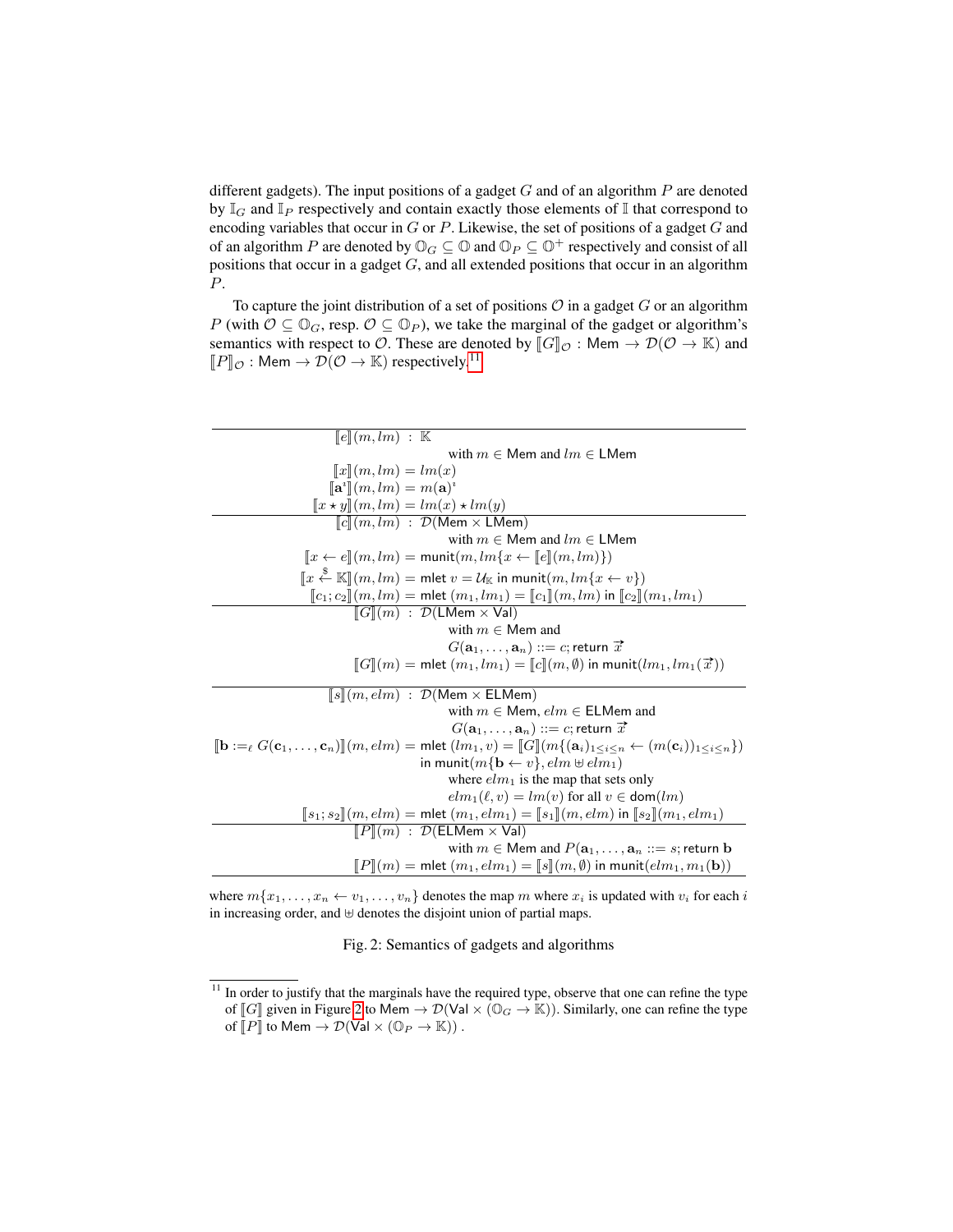# <span id="page-9-0"></span>4 Baseline probing security

We first review the basic notion of probabilistic non-interference and state some of its key properties. As usual, we start by introducing a notion of equivalence on memories.

**Definition 1** *Let* G *be a gadget, and let*  $\mathcal{I} \subseteq \mathbb{I}_G$ *. Two memories*  $m, m' \in \mathbb{M}$ em *are*  $\mathcal{I}$ -equivalent, written  $m \sim_{\mathcal{I}} m',$  whenever  $m(\mathbf{a})^i = m'(\mathbf{a})^i$  for every  $\mathbf{a}^i \in \mathcal{I}$ .

Next, we define probabilistic non-interference.

**Definition 2** Let G be a gadget, and let  $\mathcal{I} \subseteq \mathbb{I}_G$  and  $\mathcal{O} \subseteq \mathbb{O}_G$ . G is  $(\mathcal{I}, \mathcal{O})$ -noninterfering *(or*  $(\mathcal{I}, \mathcal{O})$ *-NI), iff*  $[\![G]\!]_{\mathcal{O}}(m) = [\![G]\!]_{\mathcal{O}}(m')$  *for every*  $m, m' \in \mathsf{Mem}$  *s.t.*<br> $m \in \mathbb{R}^d$  $m \sim_{\mathcal{I}} m'.$ 

For every gadget G and every position set  $\mathcal{O}$ , we define the dependency set of  $\mathcal O$  as depset $_G(\mathcal{O}) = \bigcap \{ | \mathcal{I} | \ G \text{ is } (\mathcal{I}, \mathcal{O})\text{-}\mathsf{NI} | \}$ ; thus, depset $_G(\mathcal{O})$  is the smallest set  $\mathcal{I} \subseteq \mathbb{I}_G$ such that G is  $(\mathcal{I}, \mathcal{O})$ -NI.

**Lemma 1** Let G be a gadget and  $\mathcal{O} \subseteq \mathbb{O}_G$  be a set of positions in G. G is (depset<sub>G</sub>( $\mathcal{O}$ ),  $\mathcal{O}$ )-*NI.*

*Proof* (sketch). It suffices to show that there exists  $\mathcal I$  such that  $G$  is  $(\mathcal I, \mathcal O)$ -NI and that for every  $\mathcal I$  and  $\mathcal I'$ , if  $G$  is  $(\mathcal I, \mathcal O)$ -NI and  $(\mathcal I', \mathcal O)$ -NI, then it is also  $(\mathcal I \cap \mathcal I', \mathcal O)$ -NI.  $\Box$ 

We conclude this section by providing an alternative definition of non-interference, in the style of simulation-based security.

<span id="page-9-1"></span>**Lemma 2** *A gadget G is* ( $I$ , $O$ )- $N$ *l iff there exists a simulator*  $\textbf{Sim} \in (I \rightarrow \mathbb{K}) \rightarrow$  $\mathcal{D}(\mathcal{O} \to \mathbb{K})$  *such that for every*  $m \in \mathsf{Mem}$ ,

$$
[\![G]\!]_{\mathcal{O}}(m) = \mathbf{Sim}(m_{|\mathcal{I}})
$$

*where*  $m_{\vert \mathcal{I}}$  *is the restriction of m to elements in*  $\mathcal{I}$ *.* 

*Proof.* For the direct implication, define S as follows: given a function  $m \in \mathcal{I} \to \mathbb{K}$ , we let S be  $\llbracket G \rrbracket_{\mathcal{O}}(m')$ , where m' is any memory that extends m. It is immediate to check<br>that S satisfies the expected property. The reverse direction is immediate. that  $S$  satisfies the expected property. The reverse direction is immediate.

This observation is useful to connect the information-flow based formulation of probing security introduced below with the simulation-based formulations of probing security often used by cryptographers. Indeed, the dependency set depset $_G(\mathcal{O})$  can be interpreted as a set of G's input shares that is sufficient to perfectly simulate the joint distribution of positions in  $\mathcal O$  to an adversary.

Next we define our baseline notion of probing security, which we call  $t$ -noninterference, and state some of its basic properties. The notion of t-non-interference is based on the notion of degree of an input set, which we define first. Given an input set  $\mathcal I$ and an encoding variable **a**, we define the set  $\mathcal{I}_{|\mathbf{a}} \stackrel{\triangle}{=} \mathcal{I} \cap \overline{\mathbf{a}}$  of positions in  $\mathcal{I}$  that correspond to shares of **a**. Further, we define the degree of an input set  $\mathcal I$  as  $\|\mathcal I\|\stackrel{\triangle}{=} \max_{\bf a} |\mathcal I_{|\bf a}|$ (where  $|\cdot|$  is the standard notion of cardinality on finite sets). This notion captures the intuition that the adversary should not learn all shares of any single encoding variable, by bounding the information an adversary may learn about any of a gadget's shared inputs through positions probed internally to that gadget.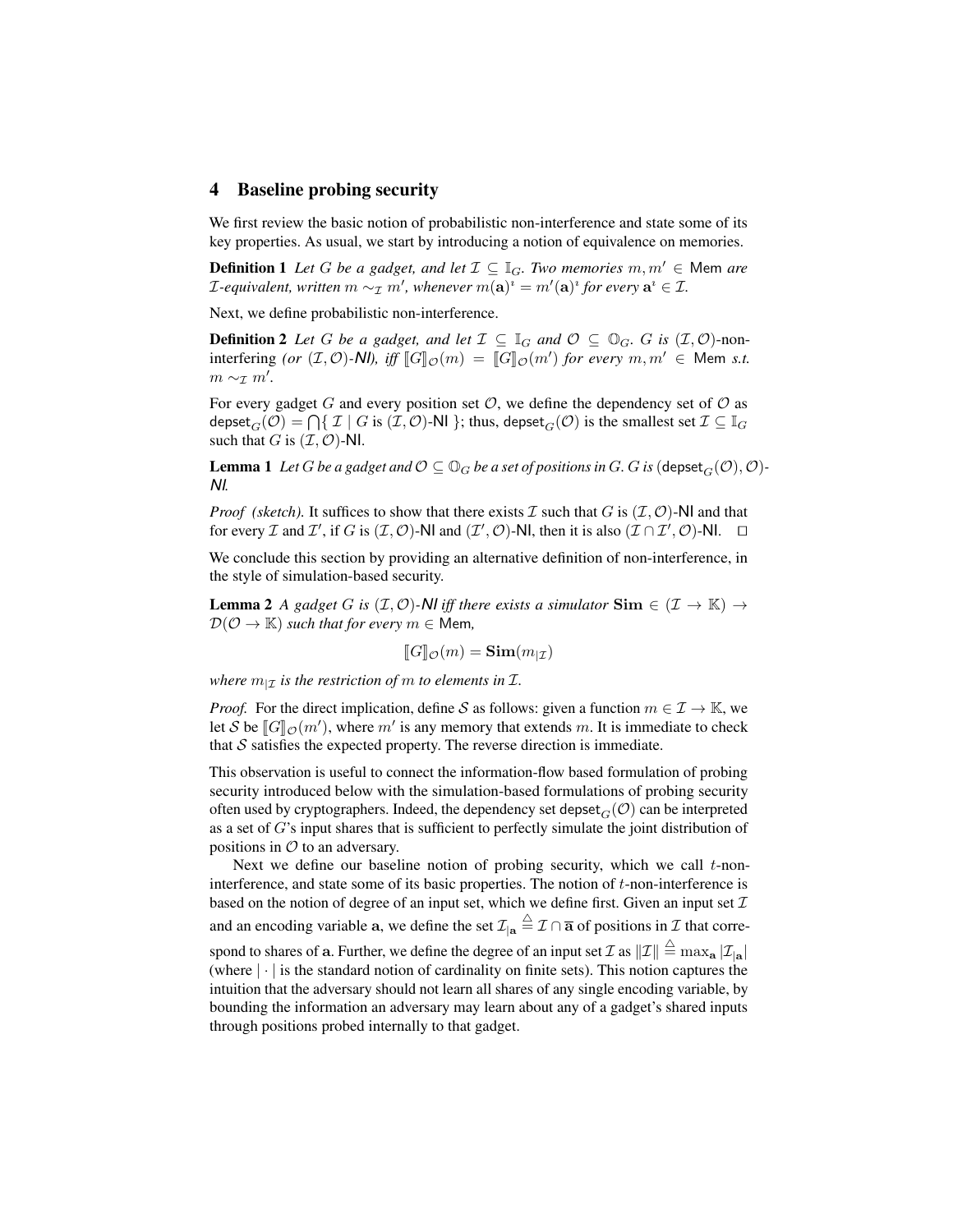Definition 3 (Probing security) *A gadget* G *is* t-non-interfering *(or* t*-NI) whenever*  $\|\text{deposit}_{G}(\mathcal{O})\| \leq |\mathcal{O}|$  *for every*  $\mathcal{O} \subseteq \mathbb{O}_G$  *such that*  $|\mathcal{O}| \leq t$ *.* 

<span id="page-10-1"></span>The next lemma establishes that  $t$ -NI is already achieved under a weaker cardinality constraint on the dependency set. Variants of Lemma [3](#page-10-1) in simulation-based settings appear in [\[10](#page-26-8)[,8\]](#page-26-1).

**Lemma 3** *A gadget* G *is* t-*NI iff*  $\|\$ depset<sub> $G$ </sub>( $\mathcal{O}\$ ) $\|$  < t *for every*  $\mathcal{O} \subset \mathbb{O}_G$  *s.t.*  $|\mathcal{O}| \leq t$ .

*Proof.* The direct implication follows from transitivity of  $\leq$ . The reverse implication proceeds by induction on  $k = t - |\mathcal{O}|$ . The case  $k = 0$  is immediate by definition of t-NI. For the inductive case, let  $\mathcal O$  be such that  $t - |\mathcal O| = k + 1$ . Let a be an encoding variable such that  $| \text{deposit}(\mathcal{O})_{\text{la}} | = | \text{deposit}(\mathcal{O}) |$ . Since  $| \text{deposit}(\mathcal{O}) | \leq |\mathcal{O}| \leq t$ , there necessarily exists an input position  $a^i$  such that  $a^i \notin \text{deposit}(\mathcal{O})$ . Let  $\mathcal{O}' = \mathcal{O} \cup \{a^i\}$ . We have  $\|\mathsf{deposit}_G(\mathcal{O}')\|\le |\mathcal{O}'|=1+|\mathcal{O}|$  by induction hypothesis and  $\|\mathsf{deposit}_G(\mathcal{O}')\|=$  $1 + ||\text{deposit}_G(\mathcal{O})||$  by construction, therefore we can conclude.  $\square$ 

The notion of  $t$ -non-interference extends readily to algorithms. In addition, one can prove that an algorithm is secure iff the gadget obtained by fully inlining the algorithm is secure.

**Lemma 4** A program P is t-NI iff the gadget inline(P) obtained by full inlining is t-NI.

The lemma sheds some intuition on the definition of  $t$ -NI for algorithms. However, we emphasize that verifying fully inlined algorithms is a bad strategy; in fact, previous work indicates that this approach does not scale, and that composition results are needed.

# <span id="page-10-0"></span>5 Strong Non-Interference

We introduce strong non-interference, a reinforcement of probing security based on a finer analysis of cardinality constraints for dependency sets. Informally, strong noninterference distinguishes between internal and output positions, and requires that the dependency set of a position set  $\mathcal O$  has degree  $\leq k$ , i.e. contains at most k shares of each encoding input, where  $k$  is the number of *internal* positions in  $\mathcal{O}$ . Formally, a local variable is an *output position* for G if it appears in the return tuple of G, and an internal position otherwise. Let  $\mathcal{O}^{\text{int}}$  (resp.  $\mathcal{O}^{\text{ext}}$ ) denote the subset of internal (resp. output) positions of a set  $\mathcal O$ . Strong t-non-interference requires that the degree of depset $(\mathcal O)$  is smaller than  $|\mathcal{O}^{\text{int}}|$ , rather than  $|\mathcal{O}|$ . Intuitively, a t-SNI gadget information-theoretically hides dependencies between each of its inputs and its outputs, even in the presence of internal probes. This essential property is what supports compositional reasoning.

Definition 4 (Strong probing security) *A gadget* G *is* t-strongly non-interfering *(or t*-*SNI*) if  $\|\text{deposit}_G(\mathcal{O})\| \leq |\mathcal{O}^{\text{int}}|$  *for every position set*  $\mathcal O$  *such that*  $|\mathcal{O}| \leq t$ *.* 

<span id="page-10-2"></span>Fortunately, many gadgets from the literature achieve strong non-interference (see Table [1](#page-18-1) and Section [7\)](#page-16-0). First, we note that gadget RefreshM (Gadget [4b\)](#page-11-1) generalized from Ishai, Sahai and Wagner  $[24]$  is t-SNI for all t. (A proof sketch for this proposition is given in Appendix [C.](#page-31-0))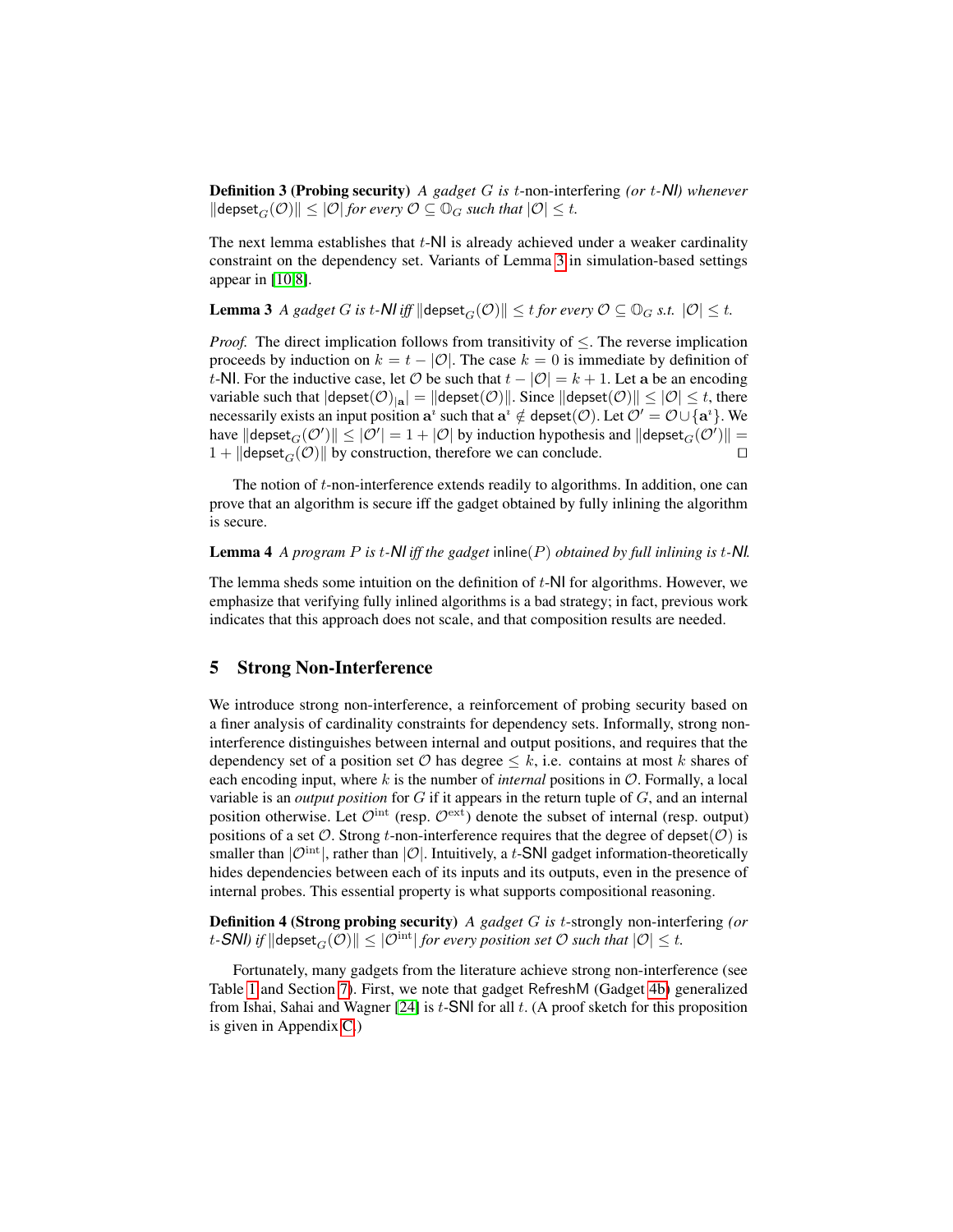<span id="page-11-0"></span>Gadget 4 Mask Refreshing Gadgets

| 0: function Refresh $A(a)$                          | 0: function Refresh $M(a)$                          |
|-----------------------------------------------------|-----------------------------------------------------|
| 1: $\mathbf{c}^0 \leftarrow \mathbf{a}^0$           | 1: for $i=0$ to t do                                |
| 2: for $i=1$ to t do                                | 2: $\mathbf{c}^i \leftarrow \mathbf{a}^i$           |
| 3: $r \stackrel{\$}{\leftarrow} \mathbb{K}$         | 3: for $i=0$ to t do                                |
| 4: $\mathbf{c}^0 \leftarrow \mathbf{c}^0 \oplus r$  | 4: for $i = i + 1$ to t do                          |
| 5: $\mathbf{c}^i \leftarrow \mathbf{a}^i \ominus r$ | 5: $r \stackrel{\$}{\leftarrow} \mathbb{K}$         |
| 6:<br>return c                                      | 6: $\mathbf{c}^i \leftarrow \mathbf{c}^i \oplus r$  |
| (4a) Addition-Based Mask Refreshing                 | 7: $\mathbf{c}^j \leftarrow \mathbf{c}^j \ominus r$ |
|                                                     | return c<br>8:                                      |
|                                                     | (4b) Multiplication-Based Mask Refreshing           |
|                                                     |                                                     |

<span id="page-11-2"></span><span id="page-11-1"></span>Proposition 1 RefreshM *(Gadget [4b\)](#page-11-1) is* t*-SNI.*

On the contrary, the additive refreshing gadget RefreshA (Gadget [4a\)](#page-11-2) achieves NI but fails to achieve SNI. Interestingly, Coron's linear-space variant of Ishai, Sahai and Wagner's multiplication [\[12,](#page-26-9) Alg. 6] (Gadget [7\)](#page-28-0) and the MultLin gadget for securely multiplying linearly dependent inputs [\[15,](#page-26-5) Alg. 5] (Gadget [8\)](#page-28-1) are both strongly noninterfering. The proof of SNI for Gadget [7](#page-28-0) is easy to adapt to the more standard quadraticspace multiplication gadget, since they compute the same intermediate values in different orders.

<span id="page-11-3"></span>Proposition 2 *The* SecMult *gadget (Gadget [7\)](#page-28-0) is* t*-SNI.*

<span id="page-11-4"></span>Proposition 3 *The* MultLin *gadget (Gadget [8\)](#page-28-1) is* t*-SNI.*

The proofs of Propositions [1,](#page-10-2) [2](#page-11-3) and [3](#page-11-4) have been machine-checked using Easy-Crypt [\[5\]](#page-25-1). We also provide more detailed game-based proof sketches in the full version of this paper.

*Strong Non-Interference for Mask Refreshing* We now show how choosing a t-SNI refreshing gadget over a t-NI refreshing gadget critically influences the security of algorithms. Concretely, we provide a separating example, which captures the essence of the flaw in the inversion algorithm of Rivain and Prouff [\[31\]](#page-27-3). The example considers two algorithms (Algorithm [5\)](#page-12-1) which compute a cube in  $GF(2^8)$  by squaring and multiplying (using, for illustration purposes, some t-NI gadgets Square and Mult for squaring and multiplication). Both algorithms use a refreshing gadget between the two operations, but they differ in which gadget they use: BadCube (Gadget [5a\)](#page-12-2) uses the additive refreshing gagdet RefreshA, which is t-NI but not t-SNI, and Cube (Gadget [5b\)](#page-12-3) uses the RefreshM gadget, which is  $t$ -SNI. This simple difference is fundamental for the security of the two algorithms.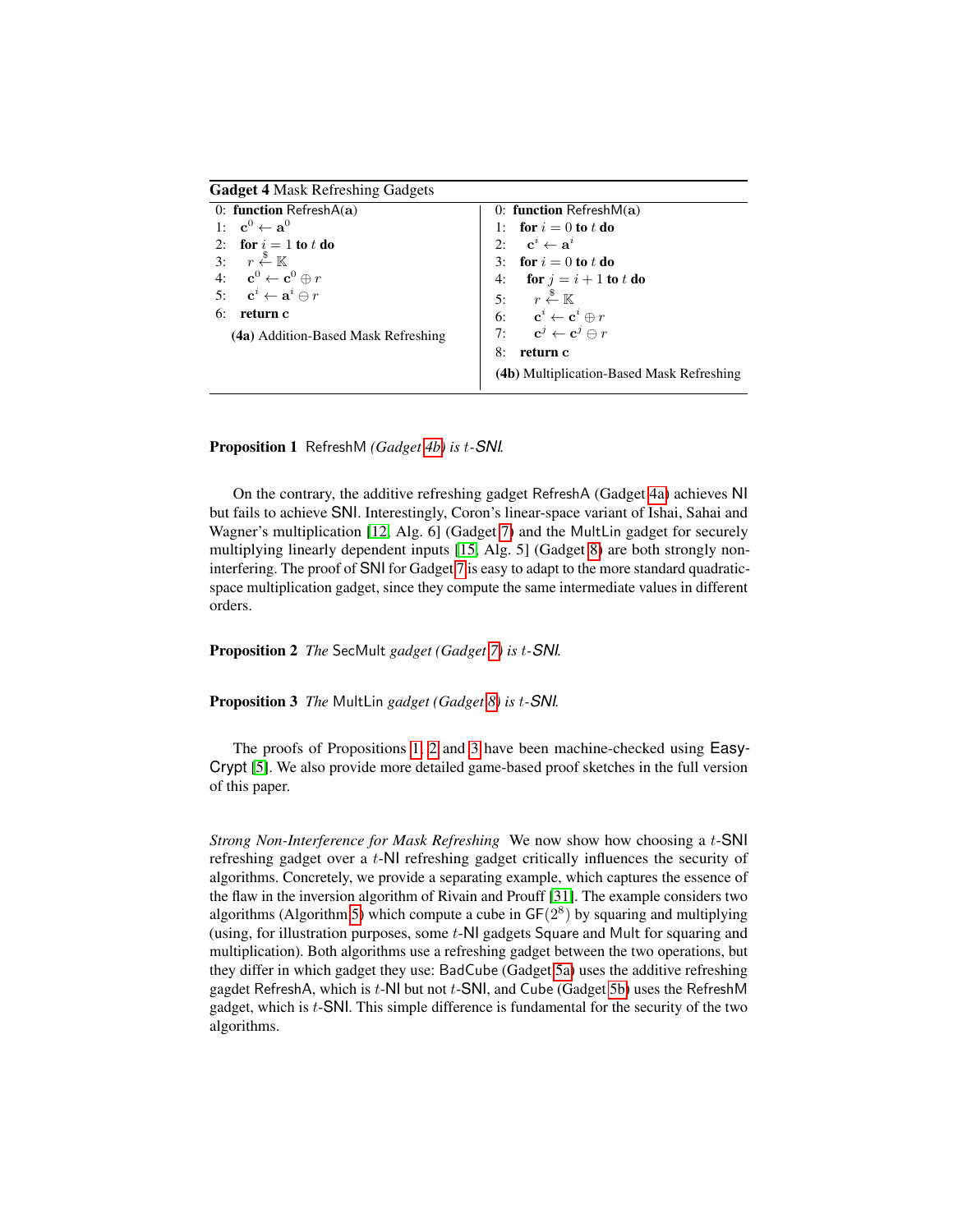<span id="page-12-1"></span>Alg. 5 Cubing procedures (with  $\mathbb{K} = \mathsf{GF}(2^8)$ )

<span id="page-12-3"></span>

| function $Cube(x)$                                      |
|---------------------------------------------------------|
| $y_1 := Square(x)$                                      |
| $y_2 := \mathsf{RefreshM}(y_1)$                         |
| $\mathbf{z} := \mathsf{Mult}(\mathbf{x}, \mathbf{y}_2)$ |
| return z                                                |
| (5b) Secure Cubing                                      |
|                                                         |

<span id="page-12-4"></span><span id="page-12-2"></span>**Lemma 5** ([\[15\]](#page-26-5)) BadCube *is not*  $t$ -*NI for any*  $t \geq 2$ . Cube *is*  $t$ -*NI for all*  $t$ .

Coron et al. [\[15\]](#page-26-5) exhibit proofs for both statements. In Appendix [C,](#page-31-0) we give a compact proof of t-NI for Cube that does not exhaustively consider all  $(t + 1)$ -tuples of positions in Cube. The key argument is that RefreshM being  $t$ -SNI essentially renders useless any information on  $y_2$  the adversary may have learned from observing positions in Mult: those do not add any shares of  $y_1$  to the dependency set we compute for RefreshM, and therefore do not influence the shares of  $x$  that appear in the final dependency set for Cube. On the other hand, using a simple  $t$ -NI mask refreshing gadget (such as RefreshA) in its place breaks the proof by allowing us to deduce only that each position in the multiplication may depend on 2 shares of x.

In Section [6,](#page-12-0) we show how the proof of Lemma [5](#page-12-4) can be improved and extended into a compositional proof for the (repaired) inversion algorithm of Rivain and Prouff [\[31\]](#page-27-3), and, in fact, outlines a general mehodology for proving algorithms  $t$ -NI or  $t$ -SNI.

*A Generic Composition Result* Before formalizing and automating this proof process to obtain precise probing security proofs for large circuits, we now give a coarse but simple composition result that illustrates the generality of SNI. Informally, an algorithm is  $t$ -NI if all its gadgets verify  $t$ -NI and every non-linear usage of an encoding variable is guarded by t-SNI refreshing gadgets. In addition, it shows that processing all inputs, or the output of a t-NI algorithm with a t-SNI gadget (here RefreshM) suffices to make the algorithm  $t$ -SNI.

<span id="page-12-5"></span>Proposition 4 *An algorithm* P *is* t*-NI provided all its gadgets are* t*-NI, and all encoding variables are used at most once as argument of a gadget call other than* RefreshM*. Moreover* P *is* t*-SNI if it is* t*-NI and one of the following holds:*

- $-$  *its return expression is* **b** *and its last instruction is of the form* **b** := RefreshM(a);
- $-$  *its sequence of encoding parameters is*  $(a_1, \ldots, a_n)$ *, its i*<sup>th</sup> instruction is  $b :=_i$ Refresh $M(\mathbf{a}_i)$  *for*  $1 \leq i \leq n$ , and  $\mathbf{a}_i$  *is not used anywhere else in the algorithm.*

# <span id="page-12-0"></span>6 Enforcing probing policies

We first define an expressive assertion language for specifying sets of position sets, and then introduce probing policies, which yield a convenient formalism for defining a large class of information flow policies with cardinality constraints.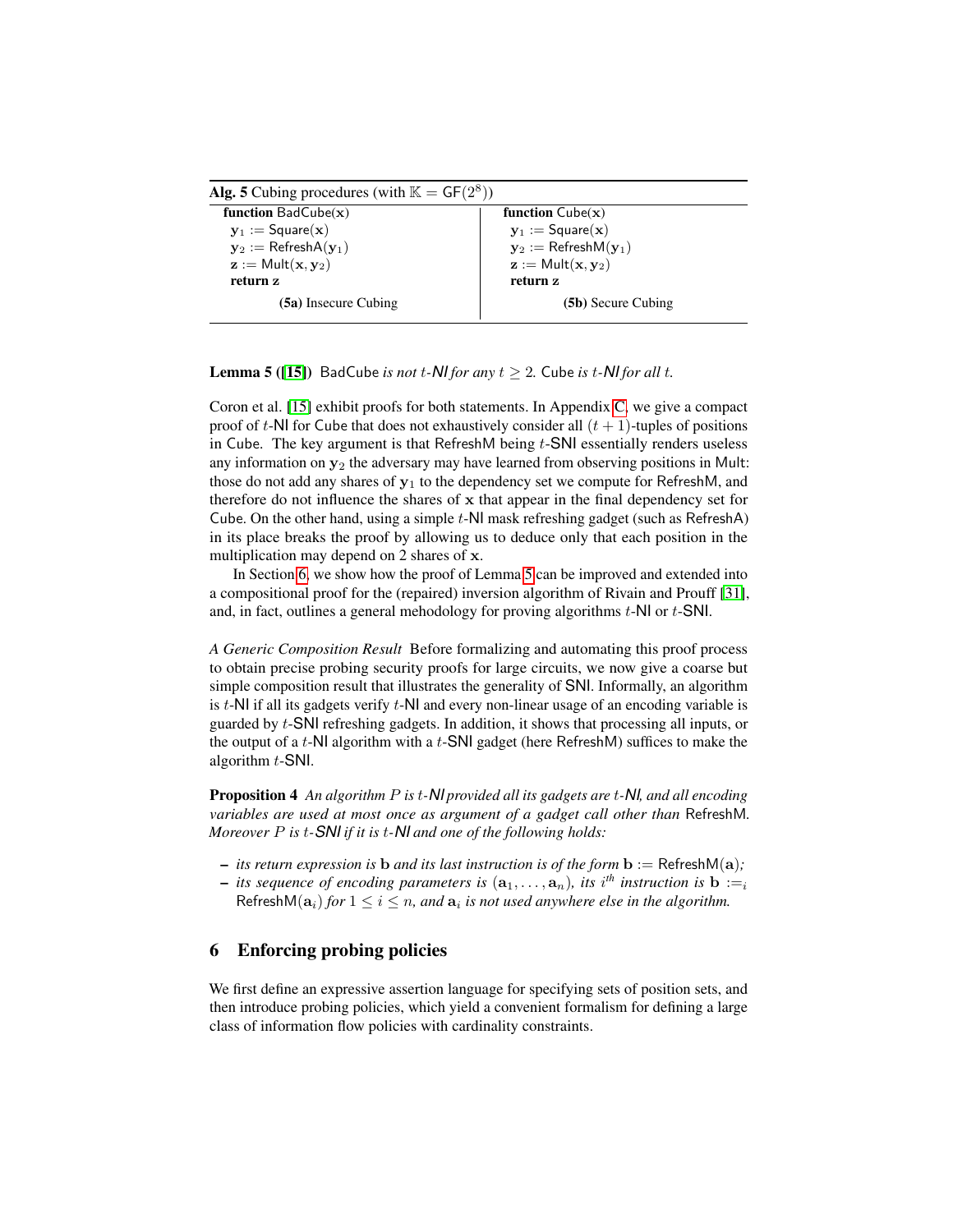#### Definition 5 (Probing policy)

- *1. A* probing assertion *is a pair* (Γ, φ)*, where* Γ *is a map from encoding variables to expressions in the theory of finite sets, and* φ *is a cardinality constraint. Each probing assertion* (Γ, φ) *defines a set of subsets of positions for a fixed algorithm* P*, denoted by*  $\lbrack\! \lbrack(\Gamma,\phi)\rbrack\! \rbrack$ . (The syntax and semantics of set expressions and cardinality *constraints is explained below.)*
- *2. A* probing policy *is a pair of assertions*

$$
(\varGamma_{\mathrm{in}},\phi_{\mathrm{in}}) \Longleftarrow (\varGamma_{\mathrm{out}},\phi_{\mathrm{out}})
$$

*where*  $(\Gamma_{\text{out}}, \phi_{\text{out}})$  *is the* post-assertion *and*  $(\Gamma_{\text{in}}, \phi_{\text{in}})$  *is the* pre-assertion.

*3. Algorithm P satisfies the policy*  $(\Gamma_{\text{in}}, \phi_{\text{in}}) \leftarrow (\Gamma_{\text{out}}, \phi_{\text{out}})$ *, written*  $P \models (\Gamma_{\text{in}}, \phi_{\text{in}}) \leftarrow$  $(T_{\text{out}}, \phi_{\text{out}})$ *, if for every position set*  $\mathcal{O} \in [[(T_{\text{out}}, \phi_{\text{out}})$ *, P is*  $(\mathcal{I}, \mathcal{O})$ *-NI for some input position set*  $\mathcal{I} \in [(T_{\text{in}}, \phi_{\text{in}})]$ *.* 

The syntax of set expressions and cardinality constraints is given by the following grammar:

| (set expr.)                                                   | $S := X \mid \emptyset \mid S \cup S$ |
|---------------------------------------------------------------|---------------------------------------|
| $(\text{arith.} \text{expr.})$                                | $l :=  S     O^{\ell}    t   l + l$   |
| (cardinality constr.) $\phi := l \leq l \mid \phi \land \phi$ |                                       |

The syntax distinguishes between variables X that are drawn from a set  $X$  of names–that we will use to represent sets of shares of an encoding variable, and variables O, annotated with a label  $\ell$ , that are drawn from a disjoint set  $\Omega$  of names–that we will use to represent sets of internal positions probed in the gadget used at instruction  $\ell$ .

Remark 1 *Our syntax for set expressions and constraints is a fragment of the (decidable) theory of finite sets with cardinality constraints. It would be possible to include other set-theoretical operations, as in [\[32](#page-27-4)[,3\]](#page-25-2). However, we have found our core fragment sufficient for our purposes.*

The semantics of assertions is defined using the notion of valuation. A valuation  $\mu$  is a mapping from names in X and  $\Omega$  to finite sets, such that  $\forall X \in \mathcal{X}$ .  $\mu(X) \subseteq \{0, \ldots, t\}$ and  $\forall O^{\ell} \in \Omega$ .  $\mu(O^{\ell}) \subseteq \mathbb{O}_{G_{\ell}}$ , where  $G_{\ell}$  is the gadget called at instruction  $\ell$ . Every valuation  $\mu$  defines, for every set expression S, a set of share indices  $\mu(S) \subseteq \{0, \ldots, t\}$ and for every arithmetic expression l an interpretation  $\mu(l) \in \mathbb{N}$ , using the intended interpetation of symbols (i.e.  $\cup$  is interpreted as set union,  $+$  is interpreted as addition, . . . ).

#### Definition 6 (Interpretation of assertions)

- *1.*  $\mu$  *satisfies a cardinality constraint*  $\phi$ *, written*  $\mu \models \phi$ *, if*  $\mu(l_1) \leq \mu(l_2)$  *for every conjunct*  $l_1 \leq l_2$  *of*  $\phi$ *.*
- *2. The interpretation of* Γ *under* µ *is the set*

$$
\mu(\Gamma) = \bigcup_{\mathbf{a}} \{\mathbf{a}^i \mid i \in \mu(\Gamma(\mathbf{a}))\} \cup \bigcup_{O} \mu(O)
$$

*3. The interpretation of* (Γ, φ) *is the set*

$$
[\![ ( \Gamma, \phi ) ]\!] = \{ \mu (\Gamma) \mid \mu \models \phi \}
$$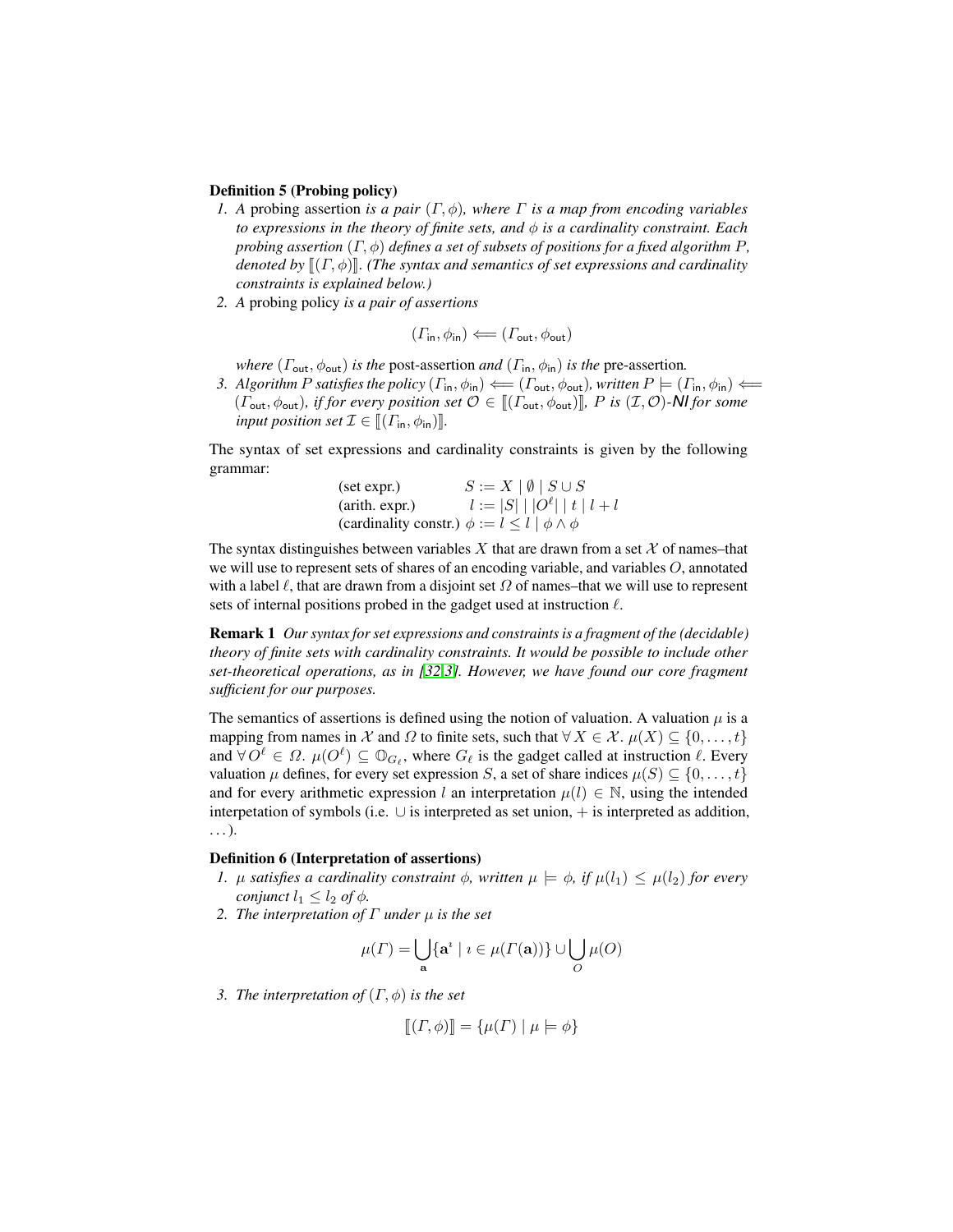We now turn to the definition of the type system.

**Definition 7** *Algorithm*  $P(\mathbf{a}_1, ..., \mathbf{a}_n) ::= s$ ; return r *has type*  $(\Gamma_{\text{in}}, \phi_{\text{in}}) \Longleftarrow (\Gamma_{\text{out}}, \phi_{\text{out}})$ *if the judgment*  $\vdash s : (F_{\text{in}}, \phi_{\text{in}}) \Longleftarrow (F_{\text{out}}, \phi_{\text{out}})$  *is derivable using the typing rules from Figure* [3.](#page-14-0) We denote this fact  $\vdash P : (\Gamma_{\text{in}}, \phi_{\text{in}}) \Longleftarrow (\Gamma_{\text{out}}, \phi_{\text{out}})$ .

We briefly comment on the rules. Rule (SEQ) is used for typing the sequential composition of gadget calls and is as expected. The remaining rules are used for interpreting the non-interference properties of gadgets. We now detail them.

<span id="page-14-0"></span>
$$
\frac{\vdash \mathbf{b} := G(\mathbf{a}_{1},..., \mathbf{a}_{n}) : (T_{\text{in}}, \phi_{\text{in}}) \Leftarrow (T, \phi) \qquad \vdash c : (T, \phi) \Leftarrow (T_{\text{out}}, \phi_{\text{out}})}{\vdash \mathbf{b} := G(\mathbf{a}_{1},..., \mathbf{a}_{n}); c : (T_{\text{in}}, \phi_{\text{in}}) \Leftarrow (T_{\text{out}}, \phi_{\text{out}})} \quad \text{(SEQ)}
$$
\n
$$
G \text{ is } t.\mathbf{N}|\qquad \phi_{\text{out}} \Rightarrow |T_{\text{out}}(\mathbf{b})| + |O^{\ell}| \leq t
$$
\n
$$
T_{\text{in}} := T_{\text{out}}\{\mathbf{b}, (\mathbf{a}_{k})_{1 \leq k \leq n} \leftarrow \emptyset, (T_{\text{out}}(\mathbf{a}_{k}) \cup X_{k}^{\ell})_{1 \leq k \leq n}\}
$$
\n
$$
\vdash \mathbf{b} :=_{\ell} G(\mathbf{a}_{1},..., \mathbf{a}_{n}) : (T_{\text{in}}, \phi_{\text{out}} \wedge (\bigwedge_{1 \leq k \leq n} |X_{k}^{\ell}| \leq |T_{\text{out}}(\mathbf{b})| + |O^{\ell}|)) \leftarrow (T_{\text{out}}, \phi_{\text{out}})
$$
\n
$$
\qquad \qquad (Nl \text{-GADGET})
$$
\n
$$
T_{\text{in}} := T_{\text{out}}\{\mathbf{b}, (\mathbf{a}_{k})_{1 \leq k \leq n} \leftarrow \emptyset, (T_{\text{out}}(\mathbf{a}_{k}) \cup X_{k}^{\ell})_{1 \leq k \leq n}\}
$$
\n
$$
\vdash \mathbf{b} :=_{\ell} G(\mathbf{a}_{1},..., \mathbf{a}_{n}) : (T_{\text{in}}, \phi_{\text{out}} \wedge (\bigwedge_{1 \leq k \leq n} |X_{k}^{\ell}| \leq |O^{\ell}|)) \leftarrow (T_{\text{out}}, \phi_{\text{out}})
$$
\n
$$
\qquad \qquad (SNl \text{-GADGET})
$$
\n
$$
T_{\text{in}} := T_{\text{out}}\{\mathbf{b}, (\mathbf{a}_{k})_{1 \leq k \leq n
$$

where  $\Gamma\{\forall k.\ v_k \leftarrow \forall k.\ e_k\}$  stands for the map  $\Gamma$  where each  $v_k$  is updated to map to  $e_k$  and all other indices are left untouched.

# Fig. 3: Typing rules

Rule (SNI-GADGET) is used for typing calls to a SNI-gadget with an arbitrary post-assertion and a pre-assertion in which the mapping  $\Gamma_{\text{out}}$  is updated to reflect the dependencies created by the call, and the constraint is strenghtened with the cardinality constraint imposed by strong non-interference. The rule has a side condition  $|O^\ell|$  +  $|F_{\text{out}}(\mathbf{b})| \leq t$  ensuring that the total number of positions whose dependency set by G we are considering is bounded by t, where  $O^{\ell}$  is the name of the subset of positions that are observed in the current gadget (called at line  $\ell$ ), and  $\Gamma_{\text{out}}(\mathbf{b})$  is the set of shares of b the adversary has information about from positions probed in gadgets that use b later on in the algorithm. This side condition is verified under the condition  $\phi_{\text{out}}$ . Note that the variables  $X_k^{\ell}$  are fresh, and annotated with the label  $\ell$  that identifies the current instruction, and an indice  $k$  that identifies the argument. Rule (NI-GADGET) is similar but deals with NI-gadgets, and therefore extends  $\Gamma_{\text{in}}$  with correspondingly weaker constraints on the  $X_k^{\ell}$ .

We now turn to the rule for affine gadgets. Informally, we say that a gadget is affine if it manipulates its input encodings share by share; this includes standard implementations of ring addition, for example, but also of many other functions that are linear in  $K$  (for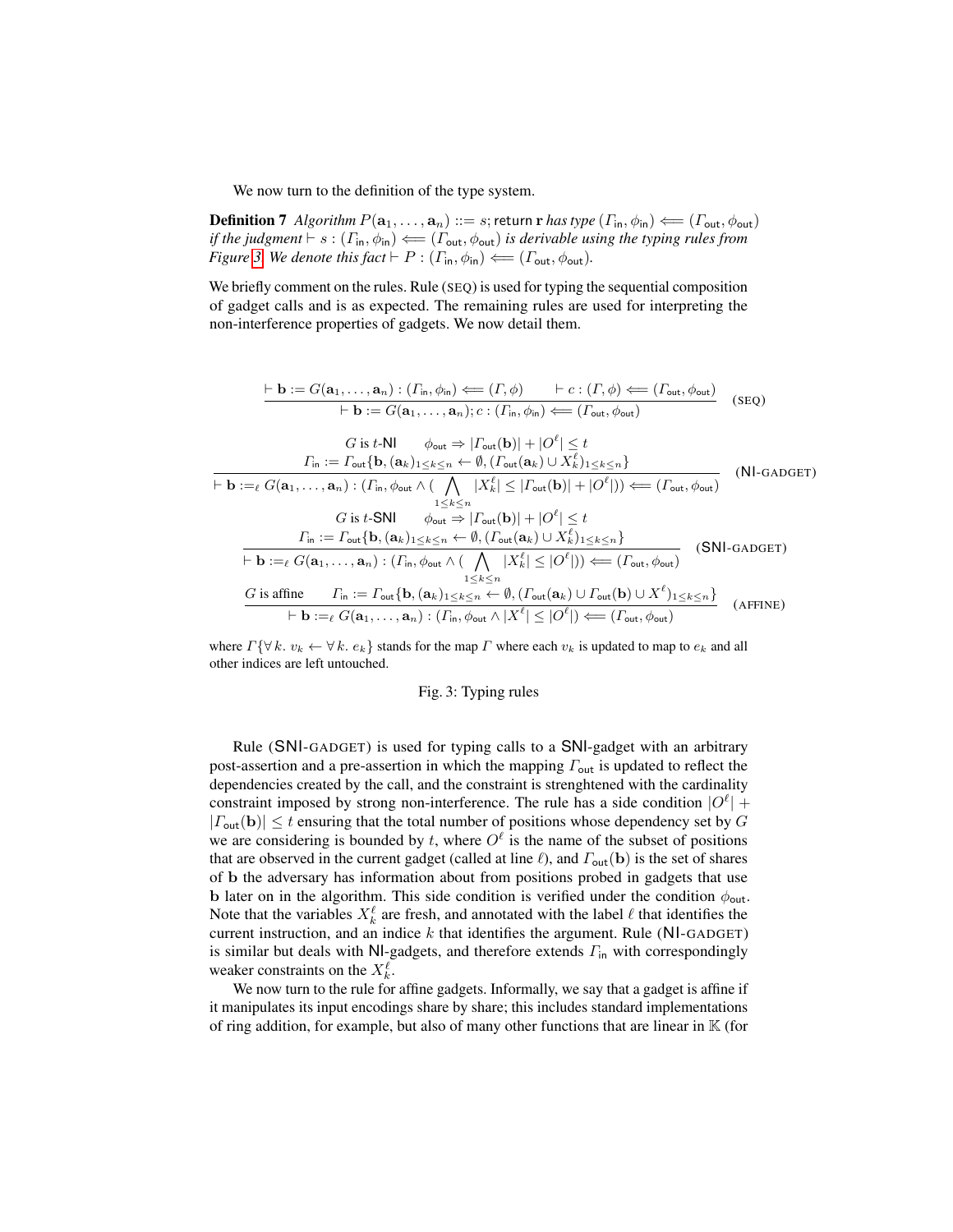example, multiplication by a constant–or public–scalar, or shifts in the representation when addition is bitwise). Formally, we say that a gadget G with parameters  $(a_1, \ldots, a_n)$ is affine iff there exists a family of procedures  $f_0, \ldots, f_t$  such that G is an inlining of

$$
x_0 \leftarrow f_0(\mathbf{a}_1^0, \dots, \mathbf{a}_n^0); \dots; x_t \leftarrow f_t(\mathbf{a}_1^t, \dots, \mathbf{a}_n^t);
$$
  
return  $\langle x_0, \dots, x_t \rangle;$ 

Thus, one can define a mapping  $\eta : \mathcal{O}_G \to \{0, \ldots, t\}$  such that for every position  $\pi \in \mathcal{O}_G$ ,  $\eta(\pi) = i$  if  $\pi$  occurs in the computation of the  $i^{\text{th}}$  share (i.e. in the computation of  $f_i(a_1^i, \ldots, a_n^i)$ ). The fine-grained information about dependencies given by this notion of affinity is often critical to proving the probing security of algorithms. Therefore, it is important to capture affinity in our type system. Let  $\mathcal{O} = \mathcal{O}^{\text{int}} \oplus \mathcal{O}^{\text{ext}}$  be a position set, split between internal and output positions. The affine property ensures that the joint distribution of O depends only on input positions in  $\eta(\mathcal{O}^{\text{int}} \cup \mathcal{O}^{\text{ext}})$ , and furthermore that  $|\eta(\mathcal{O}^{\text{int}} \cup \mathcal{O}^{\text{ext}})| = |\eta(\mathcal{O}^{\text{int}})| + |\eta(\mathcal{O}^{\text{ext}})| = |\eta(\mathcal{O}^{\text{int}})| + |\mathcal{O}^{\text{ext}}|$ . Rule (AFFINE) interprets this affine property into our type system, using  $\Gamma_{\text{out}}(\mathbf{b})$  and a fresh  $O^{\ell}$  for  $\mathcal{O}^{\text{ext}}$  and  $\mathcal{O}^{\text{int}}$ , respectively, and encoding  $\eta(O^{\ell})$  into an abstract existential set  $X^{\ell}$ . The condition  $|X^{\ell}| \le |O^{\ell}|$  precisely captures the fact that  $|\eta(O)| \le |O|$  for all O.

Definition 8 (Typing of an algorithm) *Let* P *be an algorithm with a definition of the form*  $P(\mathbf{a}_1, \dots, \mathbf{a}_n) ::= s$ ; return **r**.

*P* is well-typed for NI, written  $\vdash_{\mathsf{NI}} P$ , whenever there exist  $\Gamma_{\text{in}}$ ,  $\phi_{\text{in}}$  such that  $\vdash P : (F_{\mathsf{in}}, \phi_{\mathsf{in}}) \Longleftarrow (\emptyset, \sum_{1 \leq \ell \leq |P|} |O^{\ell}| \leq t)$  and, for each  $i \in \{1, \ldots, n\}$ ,  $\phi_{\mathsf{in}} \Rightarrow$  $|F_{\text{in}}(\mathbf{a}_i)| \leq t.$ 

*P* is well-typed for **SNI**, written  $\vdash_{SNI} P$ , whenever there exist  $\Gamma_{in}$ ,  $\phi_{in}$  such that  $\vdash P : ( \varGamma_{\mathsf{in}}, \phi_{\mathsf{in}} ) \Longleftarrow ([\mathbf{r} \leftarrow O], |O| + \sum_{1 \leq \ell \leq |P|} |O^{\ell}| \leq t)$  and, for each  $i \in \{1, \ldots, n\},$  $w$ e have  $\phi_{\sf in}\Rightarrow |\varGamma_{\sf in}({\bf a}_i)|\leq \sum_{1\leq\ell\leq |P|}|O^\ell|$  *(where*  $[v\leftarrow x]$  *is the map that associates x to* v *and is everywhere else undefined).*

When typing for NI, we start from the empty map for  $\Gamma_{\text{out}}$  and simply consider any output position observed as if they were internal. However, the same cannot be done when typing for SNI since we need to distinguish clearly between internal positions in one of the  $O^{\ell}$ , used to type the gadget at instruction  $\ell$ , and output positions in O, initially used as the set of position of the algorithm's return encoding.

#### Proposition 5 (Soundness of the Type System)

 $\mathit{If}~\vdash s : (\mathit{\Gamma}_{\mathsf{in}}, \phi_{\mathsf{in}}) \Longleftarrow (\mathit{\Gamma}_{\mathsf{out}}, \phi_{\mathsf{out}}) ~\mathit{then~also} \models P : (\mathit{\Gamma}_{\mathsf{in}}, \phi_{\mathsf{in}}) \Longleftarrow (\mathit{\Gamma}_{\mathsf{out}}, \phi_{\mathsf{out}})$ *If*  $\vdash_{\text{NI}} P$  *then P is t*-*NI If*  $\vdash_{SNI}$  *P then P is t*-*SNI* 

*An Example: Rivain and Prouff 's inversion algorithm* We now illustrate the type system by describing a typing derivation on Rivain and Prouff's algorithm for computing inversion in  $GF(2^8)$  [\[31,](#page-27-3)[15\]](#page-26-5). An algorithm implementing this operation securely is shown in Figure [4,](#page-16-1) with some information relevant to its typing derivation. We recall that the function  $x \mapsto x^{2^n}$  is linear (for any n) in binary fields and rely on affine gadgets pow2, pow4, and pow16 to compute the corresponding functionalities.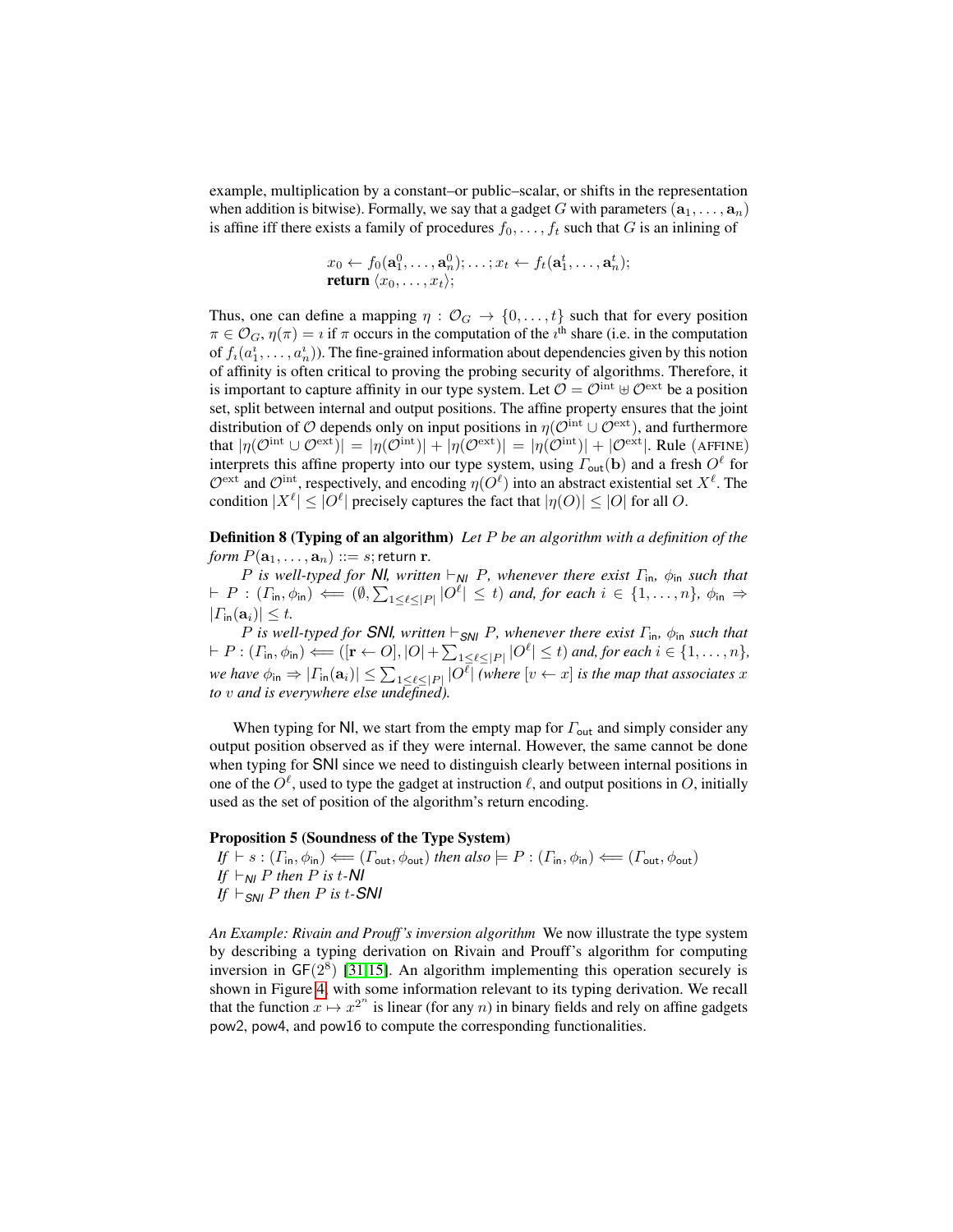We present the typing derivation in the slightly unusual form of a table, in Figure [4,](#page-16-1) which shows the code of the inversion algorithm along with the values of  $\Gamma_{\text{in}}$  and  $\phi_{\text{in}}$  ( $\phi_{\text{in}}$ shows only the part of the constraint that is *added* at that program point, not the entire constraint) at each program point. By the sequence rule, these serve as  $\Gamma_{\text{out}}$  and  $\phi_{\text{out}}$ for the immediately preceding program point. The table also shows the side conditions checked during the application of gadget rules where relevant. It is easier to understand the type-checking process by reading the table from the bottom up.

As per the definition of well-typedness for SNI, we start from a state where the output position set  $O$  is associated to the algorithm's return encoding  $r_5$ , and where the constraint contains only the global constraint that the whole position set  $O\cup\bigcup_{\ell} O^\ell$  is of cardinality bounded by  $t$ . When treating line 9, we know that SecMult is  $t$ -SNI and try to apply rule (SNI-GADGET). We check that the number of positions observed in this instance of SecMult is bounded by  $t$  (which trivially follows from the global constraint), and construct the new value of  $(\Gamma_{\text{in}}, \phi_{\text{in}})$  following the rule: since neither of the call's input encodings are used below, new sets  $X_1^9$  and  $X_2^9$  are associated to the call's inputs and the SNI constraints are added to  $\phi_{\text{in}}$ . Applying the rules further until the top of the program is reached, and performing the appropriate set unions in  $\Gamma$  when an encoding variable is used more than once, we observe that the resulting pre-assertion is such that  $|T_{\text{in}}(a)| \leq |O^1| + |O^2| + |O^3| + |O^9| \leq \sum_{\ell} O^{\ell}$ , and therefore proves that this inversion algorithm is t-SNI.

<span id="page-16-1"></span>

| $\Gamma_{\rm in}$                                                                                | $\varphi$ <sub>in</sub>                             | Instructions                                                     | Side conditions                                                                                    |
|--------------------------------------------------------------------------------------------------|-----------------------------------------------------|------------------------------------------------------------------|----------------------------------------------------------------------------------------------------|
|                                                                                                  |                                                     | function invert(a)                                               |                                                                                                    |
| $ \mathbf{a}: X_2^3 \cup X_2^9 \cup X_1^2 \cup X_1^1$                                            | $ X^1  \leq  O^1 $                                  | $\mathbf{z}_1 :=_1 \text{pow2}(\mathbf{a})$                      |                                                                                                    |
| $ \mathbf{a}:X_2^3;\mathbf{z}_1:X_2^9\cup X_1^2$                                                 | $ X_1^2  \leq  O^2 $                                | $\mathbf{z}_2 :=_2 \text{Refresh}(\mathbf{z}_1)$                 | $ X_1^3 + O^2 \leq t$                                                                              |
| $ \mathbf{a}:X_2^3;\mathbf{z}_1:X_2^9;\mathbf{z}_2:X_1^3$                                        | $ X_k^3  \leq  O^3 $                                | $\mathbf{r}_1 :=_3 \mathsf{SecMult}(\mathbf{z}_2, \mathbf{a})$   | $\left  \left  X_1^6 \cup X_2^8 \cup X_1^5 \cup X_1^4 \right  + \left  O^3 \right  \leq t \right $ |
| $ {\bf z}_1: X_2^9$ ; ${\bf r}_1: X_1^6 \cup X_2^8 \cup X_1^5 \cup X^4    X^4  \leq  O^4 $       |                                                     | $\mathbf{w}_1 :=_4 \text{pow4}(\mathbf{r}_1)$                    |                                                                                                    |
| $ {\bf z}_1:X_2^9;$ ${\bf r}_1:X_1^6;$ ${\bf w}_1:X_2^8\cup X_1^5$                               | $ X_1^5  \leq  O^5 $                                | $\mathbf{w}_2:=_5 \text{ Refresh}(\mathbf{w}_1)$                 | $ X_2^6 + O^5 \leq t$                                                                              |
| $ \mathbf{z}_1:X_2^9;\mathbf{r}_1:X_1^6;\mathbf{w}_1:X_2^8;\mathbf{w}_2:X_2^6  X_k^6 \leq  O^6 $ |                                                     | $\mathbf{r}_2 :=_6 \mathsf{SecMult}(\mathbf{r}_1, \mathbf{w}_2)$ | $ X_1^8 \cup X^7  +  O^6  \le t$                                                                   |
| $ {\bf z}_1: X_2^9$ ; ${\bf w}_1: X_2^8$ ; ${\bf r}_2: X_1^8 \cup X^7$                           | $ X^7  \leq  O^7 $                                  | $r_3 :=_7$ pow16( $r_2$ )                                        |                                                                                                    |
| $ {\bf z}_1:X_2^9;\,{\bf w}_1:X_2^8;\,{\bf r}_3:X_1^8$                                           | $ X_k^8  \leq  O^8 $                                | $\mathbf{r}_4 :=_8 \mathsf{SecMult}(\mathbf{r}_3,\mathbf{w}_1)$  | $ X_1^9  +  O^8  \le t$                                                                            |
| $ {\bf z}_1\!:\!X_2^9; \,{\bf r}_4\!:\!X_1^9 $                                                   | $ X^9_k  \leq  O^9 $                                | $\mathbf{r}_5 :=_9 \mathsf{SecMult}(\mathbf{r}_4, \mathbf{z}_1)$ | $ O  +  O^9  \le t$                                                                                |
| $\mathbf{r}_5$ :0                                                                                | $ O  + \sum_{1 \leq \ell \leq 9}  O^{\ell}  \leq t$ | return $r5$                                                      |                                                                                                    |

Fig. 4:  $a^{-1}$  in  $GF(2^8)$ 

Finally, one can remark that the instances of SecMult at line 6 and 8 do not in fact need to be  $t$ -SNI. As pointed out by Belaïd et al. [\[8\]](#page-26-1), using a  $t$ -NI multiplication gadget at these program points is sufficient to construct a type derivation for SNI.

# <span id="page-16-0"></span>7 SNI Checker for Gadgets

We present an automated method for proving that gadgets (or small algorithms, by inlining) are t-SNI at small fixed orders (up to  $t = 6$  for ring multiplication). We then give some experimental results.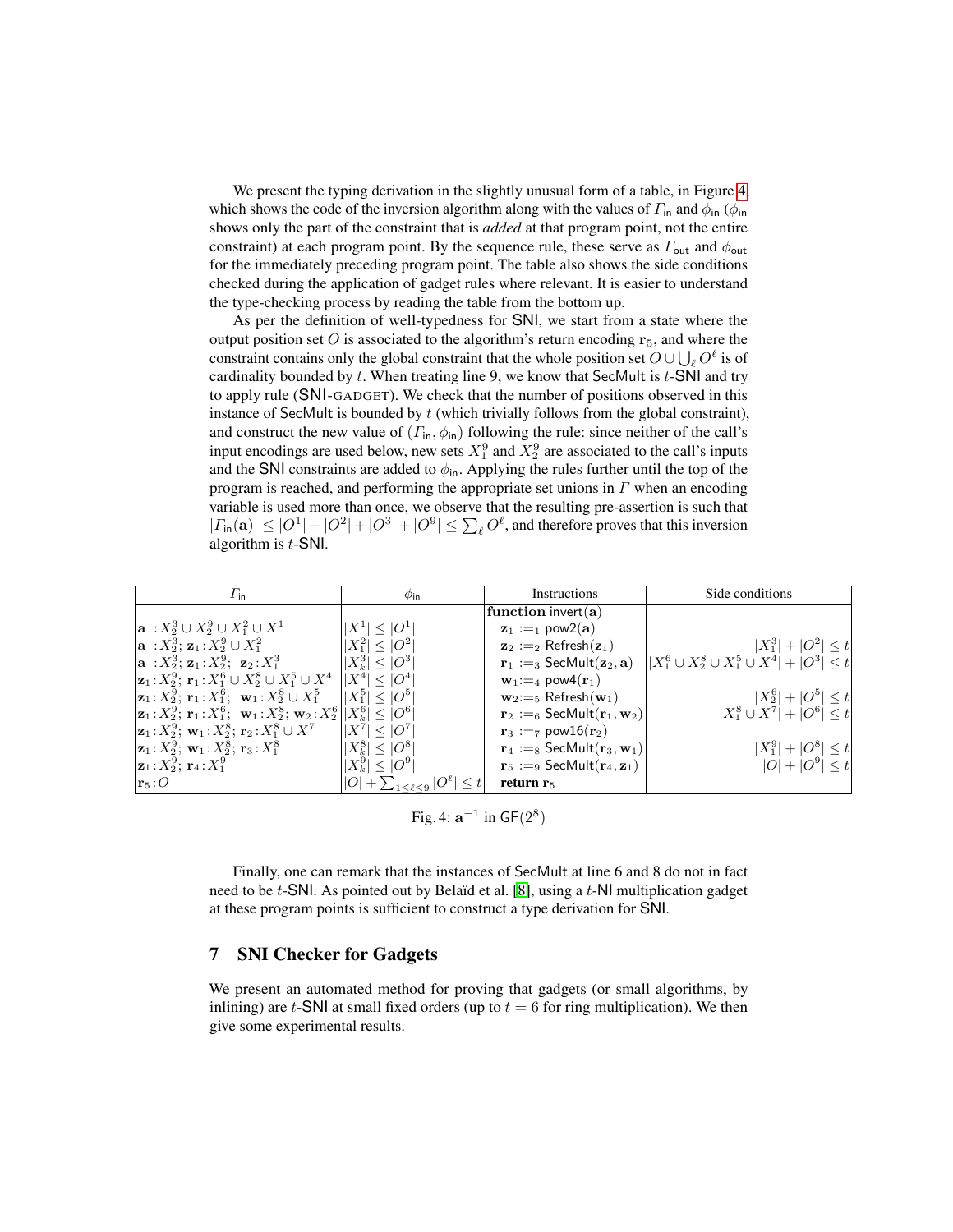*Verification algorithm* We adapt to t-SNI the algorithmic contributions of Barthe et al. [\[4\]](#page-25-0) that support the automated verification, on small to medium gadgets and for small orders, of Ishai, Sahai and Wagner's circuit privacy property [\[24\]](#page-27-8), which is similar to our t-NI. Their work builds on two observations: first, every probabilistic program  $P$  taking input x and performing a (statically) bounded number (say  $q$ ) of uniform samplings over  $\mathbb K$  is equivalent, in the sense below, to composing a deterministic program  $P^{\dagger}$  taking inputs x and r with random sampling over  $\mathbb{K}^q$ . Formally, for every x,

$$
[\![P]\!](x) = \text{mlet } r = \mathcal{U}_{\mathbb{K}^q} \text{ in } [\![P^\dagger]\!]_{\mathcal{O}}(x,r)
$$

Second, P satisfies  $(\mathcal{I}, \mathcal{O})$ -NI iff there exists a function f such that for every  $x_1, x_2$  and r, such that  $x_1 \sim_{\mathcal{I}} x_2$ 

$$
\llbracket P^{\dagger} \rrbracket_{\mathcal{O}}(x_1, r) = \llbracket P^{\dagger} \rrbracket_{\mathcal{O}}(x_2, f(x_2, r))
$$

and moreover  $f(x, \cdot)$  is a bijection for every x. The latter equality can be easily verified for all  $x$  and  $r$  using standard tools, therefore the key to proving non-interference is to exhibit a suitable function  $f$ . Their algorithm proceeds by incrementally defining bijections  $f_1, \ldots, f_n$  satisfying the two conditions above until evenutally  $\llbracket P^{\dagger} \rrbracket_{\mathcal{O}}(x, f_n(x, r))$ can be rewritten into an expression that does not depend syntactically on secrets.

However, even with efficient algorithms to prove that a program P is  $(\mathcal{I}, \mathcal{O})$ -NI for some position set  $O$ , proving that P is t-NI remains a complex task: indeed this involves proving  $(\mathcal{I}, \mathcal{O})$ -NI for all  $\mathcal O$  with  $|\mathcal O| \leq t$ . Simply enumerating all possible position sets quickly becomes untractable as  $P$  and  $t$  grow. Therefore, [\[4\]](#page-25-0) uses the following fact: if P is  $(\mathcal{I}, \mathcal{O}')$ -NI then it is also  $(\mathcal{I}, \mathcal{O})$ -NI for all  $\mathcal{O} \subseteq \mathcal{O}'$ . Hence, checking that P is  $(\mathcal{I}, \mathcal{O}')$ -NI for some large set  $\mathcal{O}'$  is sufficient to prove that P is  $(\mathcal{I}, \mathcal{O})$ -NI for every  $\mathcal{O} \subseteq \mathcal{O}'$ , and this using only one proof of non-interference. In particular, they exhibit algorithms that rely on the explicit construction of the bijection  $f_n$  to efficiently extend the set  $O$  from which it was constructed into a potentially much larger set  $O'$  for which that bijection still proves  $(\mathcal{I}, \mathcal{O}')$ -Nl. Further, they also exhibit algorithms that rely on such extensions to prove the existence of  $\mathcal I$  such that  $(\mathcal I,\mathcal O)$ -NI for all position sets  $\mathcal O$ much more efficiently than by considering all position sets individually.

We adapt their algorithms by changing the core bijection-finding algorithm in two ways: i. rather than being applied to a modified program that includes the initial uniform sampling of secret encodings, our core algorithm works directly on the gadget description (this is necessary to ensure that we prove  $t$ -SNI instead of alternative security notions); and ii. our search for a bijection stops when  $[P^{\dagger}]_{\mathcal{O}}(x, f_n(x, r))$  can be simplified into<br>an expression that syntestically depends on at most depends of the secret (for the desired an expression that syntactically depends on at most  $d$  shares of the secret (for the desired bound d on  $||\mathcal{I}||$ , that is  $d = |O^{\text{int}}|$  for SNI), rather than stopping when all syntactic dependencies on the secret input have been removed. We note that replacing the bound  $d$ from the second point with  $d = t$  yields a verification algorithm for t-NI (by Lemma [3\)](#page-10-1). Our full algorithm is given in App. [B.](#page-28-2)

*Evaluation* We evaluate the performance of our SNI verifier on some medium and small gadgets: SecMult, Coron's linear-memory ring multiplication algorithm [\[12,](#page-26-9) Alg. 6]; MultLin, Coron et al.'s algorithm for the computation of functionalities of the form  $\mathbf{x} \odot g(\mathbf{x})$  for some linear g [\[15,](#page-26-5) Alg. 5]; Add, the standard affine gadget for the addition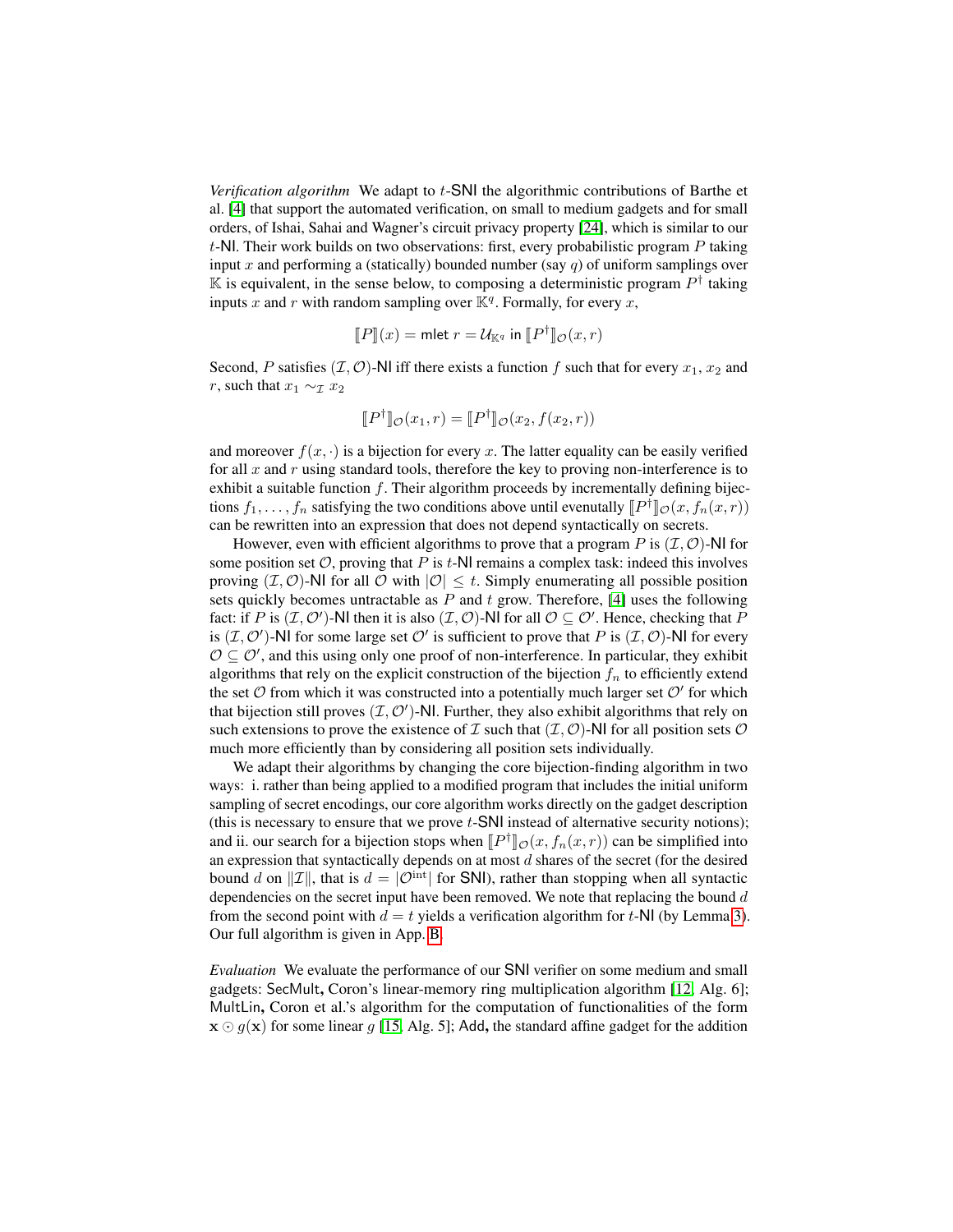<span id="page-18-1"></span>

| Gadget                        | Order 1 |  | Order 2 |   | Order 3 |  | Order 4 |  | Order 5                                                           |   | Order 6  |  |
|-------------------------------|---------|--|---------|---|---------|--|---------|--|-------------------------------------------------------------------|---|----------|--|
|                               |         |  |         |   |         |  |         |  | 1-SNI Time 2-SNI Time 3-SNI Time 4-SNI Time 5-SNI Time 6-SNI Time |   |          |  |
| SecMult                       | 0.07s   |  | 0.08s   |   | 0.09s   |  | 0.86s   |  | 36.40s                                                            |   | $37$ min |  |
| MultLin                       | 0.07s   |  | 0.08s   |   | 0.15s   |  | 1.19s   |  | 54.13s                                                            |   | $48$ min |  |
| RefreshA                      | 0.07s   |  | 0.08s   | Х | 0.08s   |  |         |  |                                                                   |   |          |  |
| $\mathsf{Referesh}$ lter $^2$ | 0.08s   |  | 0.08s   |   | 0.08s   |  | 0.08s   |  | 0.13s                                                             | Х | .20s     |  |
| $\sf {RefreshIter}^3$         |         |  | 0.09s   |   | 0.08s   |  | 0.09s   |  | 0.14s                                                             |   | .54s     |  |
| <b>WeakMult</b>               | 0.07s   |  | 0.07s   | X | 0.09s   |  |         |  |                                                                   |   |          |  |

Table 1: Experimental Results for the SNI Verifier

of two encodings; RefreshA, the weakly secure mask refreshing algorithm from Rivain and Prouff [\[31\]](#page-27-3); RefreshIter<sup>k</sup>, the iterated additive refresh proposed by Coron [\[12,](#page-26-9) Alg. 4] for supporting more efficient composition in his full model (we make explicit the number of iterations  $k$ ); WeakMult, the generic reduced-randomness multiplication algorithm proposed by Belaïd et al. [\[8\]](#page-26-1). Table [1](#page-18-1) sums up our findings and some verification statistics.

## <span id="page-18-0"></span>8 Masking Transformation

As a proof of concept, we implement our type system for a comfortable subset of C that includes basic operators, static for loops, table lookups at public indices, and mutable secret state, and extended with libraries that implement core gadgets for some choices of K. Moreover, we define a source-to-source *certifying masking transformation*, which takes an unprotected program and returns a masked algorithm accepted by our type system, selectively inserting refreshing gadgets as required for typing to succeed. We note that the transformation itself need not be trusted, since its result is the final program on which typing is performed.

Furthermore, the choice of C as a supporting language is for convenience, since many of the algorithms we consider have reference implementations written in C. In particular, we do not claim that compiling and executing the C programs produced by our masking transformation will automatically yield secure executables: our verification results are on *algorithms* described in the C language rather than on C programs in general. Making use of these verification results in practice still requires to take into account details not taken into account in the probing model. Although an important problem, this is out of the scope of this paper and a research area on its own: for example Balasch et al. [\[2\]](#page-25-3) consider some of the issues involved in securely implementing probing secure algorithms.

#### 8.1 Implementation

We now give an overview of the different passes performed by our masking transformation. The input programs use explicit typing annotations to distinguish public variables (for example, public inputs, or public loop indices) from sensitive or secret variables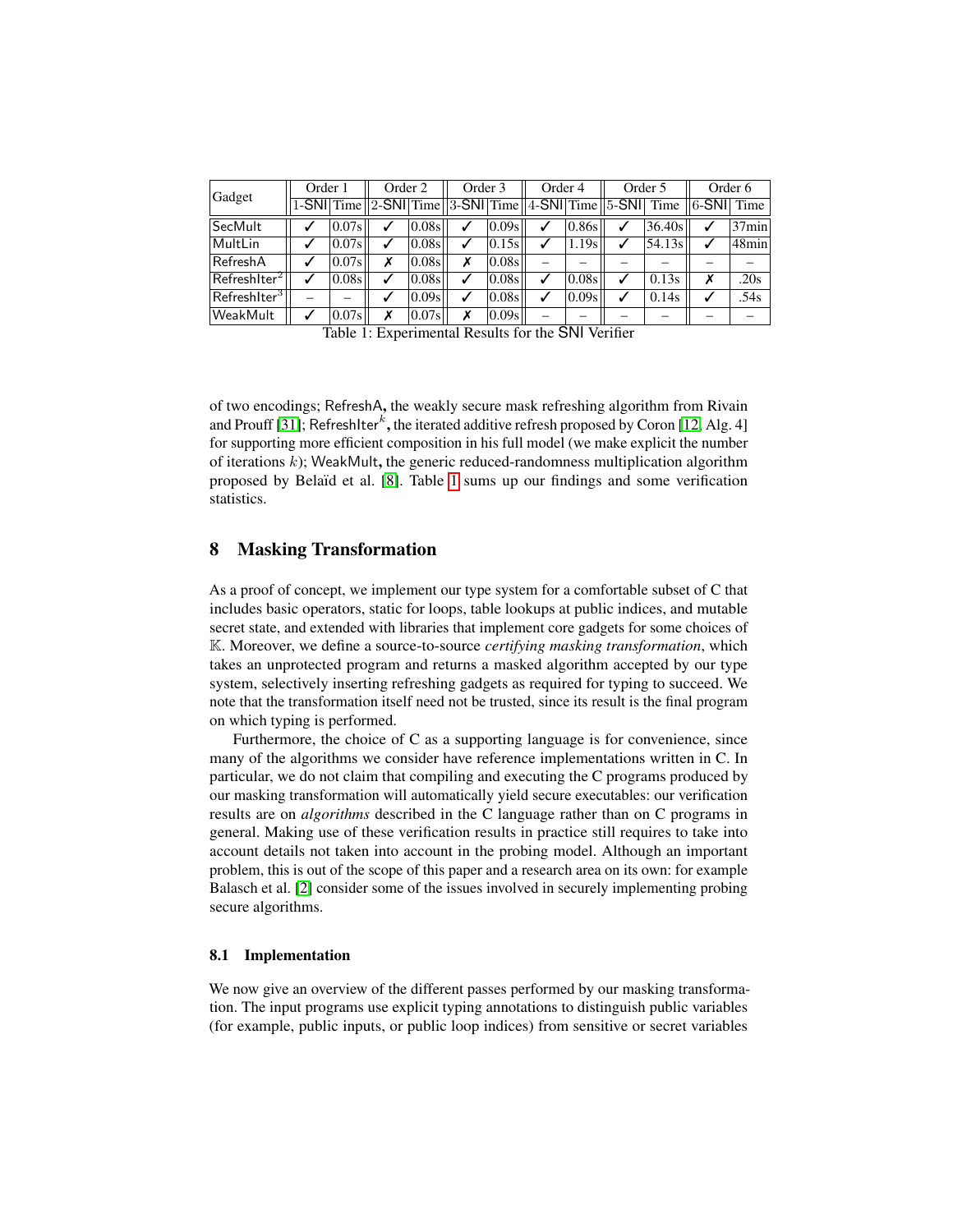that must be encoded. We call public type any type outside of those used for denoting variables that must be encoded.

*Parsing and Pre-Typing* This pass parses C code into our internal representation, checks that the program is within the supported subset of C, performs C type-checking and checks that variables marked as sensitive (variables given type  $K$ ) are never implicitly cast to public types. Implicit casts from public types to  $\mathbb K$  (when compatible, for example, when casting a public uint 8 t to a protected variable in  $GF(2^8)$ ) are replaced with public encoding gadgets (that set one share to the public value and all other shares to 0).

*Gadget Selection and Generic Optimizations* This pass heuristically selects optimal gadgets depending on their usage. For example, multiplication of a secret by a public value can be computed by an affine gadget that multiplies each share of the secret, whereas the multiplication of two secrets must be performed using the SecMult gadget. Further efforts in formally proving precise types for specialized core gadgets may also improve this optimization step. Since the encoding replaces scalar-typed variables (passed by value) with array-typed variables (passed by reference), it is also necessary to slightly transform the program to ensure the correctness of the resulting program. In addition, we also transform the input program into a form that more closely follows the abstract language from Figure [1,](#page-7-0) which makes it easier to type-check.

*Type Inference and Refresh Insertion* This is the core of our transformation. We implement a type inference algorithm for the type system of Section [6.](#page-12-0) The algorithm simplifies policies on the fly, supports inferred types on sub-algorithms as gadget-invocation types, and fails when the simplified policy is inconsistent. Failure arises exactly when a refreshing operation is needed. At the cost of tracking some more information and reinforcing the typing constraint on sub-algorithms, we use this observation to automatically insert Refresh gadgets where required. When type inference fails, the variable whose masks need to be refreshed is duplicated and one of its uses is replaced with the refreshed duplicate. To avoid having to re-type the entire program after insertion of a refresh gadget, our transformation keeps track of typing information for each program point already traversed and simply rewinds the typing to the program point immediately after the modification.

*Code Generation* Finally, once all necessary mask refreshing operations have been inserted and the program has been type-checked, we produce a masked C program. This transformation is almost a one-to-one mapping from the instructions in the type-checked programs to calls to a library of verified core gadgets or to newly defined gadgets. Some cleanup is performed on loops to clarify the final code whenever possible, and to remove initialization code on normalized gadgets. Interestingly, our transformation produces a (set of) C files that is parameterized by the masking order  $t$ . Producing executable versions of that algorithm at a particular order, for example to evaluate its performance, is as easy as defining a pre-processor macro at compile-time.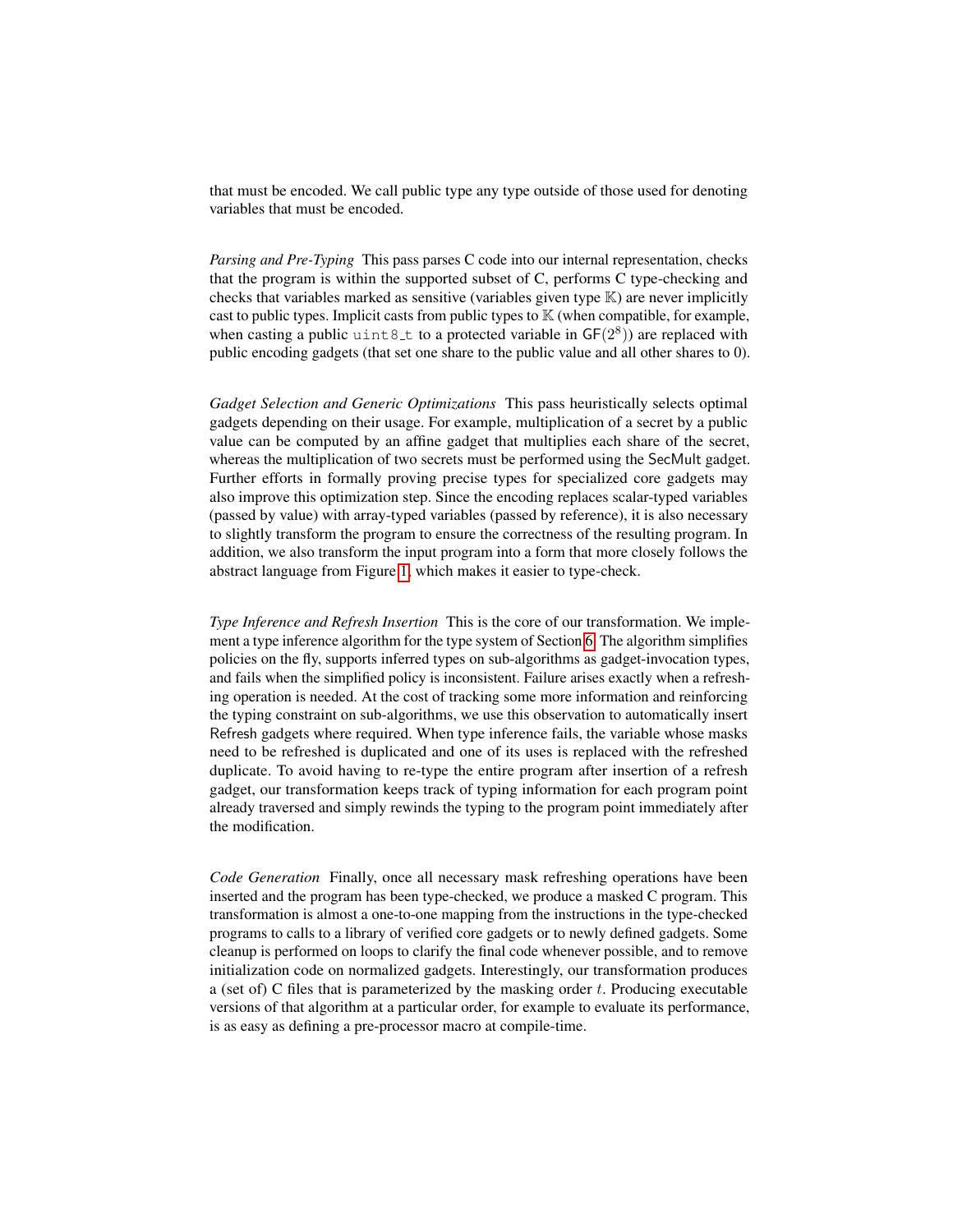#### 8.2 Practical Evaluation

To test the effectiveness of our transformation, we apply it to different algorithms, generating equivalent masked algorithms at various orders. We apply our transformation to the following programs: AES  $(\odot)$ , a full computation (10 rounds including key schedule) of AES-128 masked using the multiplication gadget, and implemented in  $GF(2^8)$ ; AES ( $x \odot g(x)$ ), a full computation (10 rounds including key schedule) of AES-128 masked using Coron et al.'s gadget for computing  $x \odot q(x)$ , and implemented in  $GF(2^8)$ ; Keccak, a full computation (24 rounds) of Keccak-f[1600], implemented in  $GF(2^{64})$ ; Simon, a block of Simon(128,128), implemented in  $GF(2^{64})$ ; Speck, a block of Speck(128,128), implemented in  $GF(2)^{64}$ , and using one of the following modular addition algorithms; AddLin, Coron, Großschädl and Vadnala's algorithm [[14\]](#page-26-10) for the computation of modular addition on boolean-masked variables (in  $GF(2)^{64}$ ); AddLog, Coron et al.'s improved algorithm [\[13\]](#page-26-11) for the computation of modular addition on boolean-masked variables (in  $GF(2)^{64}$ ). We first discuss the performance of our verifier and the verification results before discussing the practical significance, in terms of time, memory and randomness complexity of our masking transformation. Finally, we discuss examples on which our tool implementation could be improved.

*Verification Performance and Results* Table [2](#page-21-0) shows resource usage statistics for generating the masked algorithms (at any order) from unprotected implementations of each algorithm. The table shows the number of mask refreshing operations inserted in the program<sup>[12](#page-20-0)</sup>, the compilation time, and the memory consumption. For Keccak, we show two separate sets of figures: the first, marked "no refresh", is produced by running our algorithm transformer on a bare implementation of the algorithm; the second, marked "refresh in  $\chi$ ", is produced by running our tool on an annotated implementation, where a mask refreshing operation is manually inserted in the  $\chi$  function and the tool used for verification only. We discuss discrepancies between the numbers on these two lines in Section [9,](#page-24-0) and consider the "refresh in  $\chi$ " set of statistics in all discussions until then. We first note the significant improvements these results represent over the state of the art in formal verification for probing security. Indeed, our closest competitor [\[4\]](#page-25-0) report the verification of all 10 rounds of AES (including key schedule) at order 1 in 10 minutes, and could not verify all 10 rounds for higher orders. In contrast, our tool verifies the probing security of Rivain and Prouff's algorithm [\[31\]](#page-27-3) as fixed by Coron et al.  $[15]$  *at all orders* in less than a second.<sup>[13](#page-20-1)</sup> Further, we note that the masked algorithms our transformation produce for modular addition are the first such algorithms known to be t-probing secure using only  $t + 1$  shares. Indeed, the original proofs [\[14](#page-26-10)[,13\]](#page-26-11) rely on the ISW framework and make use of  $2t + 1$  shares to obtain *t*-probing security. We further note that Coron, Großschädl and Vadnala's algorithm [[14\]](#page-26-10) does not require the insertion of mask refreshing operations, and is thus t-probing secure with  $t + 1$  shares as it was originally described. Finally, we note that, to the best of our knowledge, the

<span id="page-20-0"></span><sup>&</sup>lt;sup>12</sup> Note that the number of mask refreshing operations executed during an execution of the algorithm may be much greater, since the sub-procedure in which the insertion occurs may be called multiple times.

<span id="page-20-1"></span><sup>&</sup>lt;sup>13</sup> This excludes the once-and-forall cost of proving the security of core gadgets.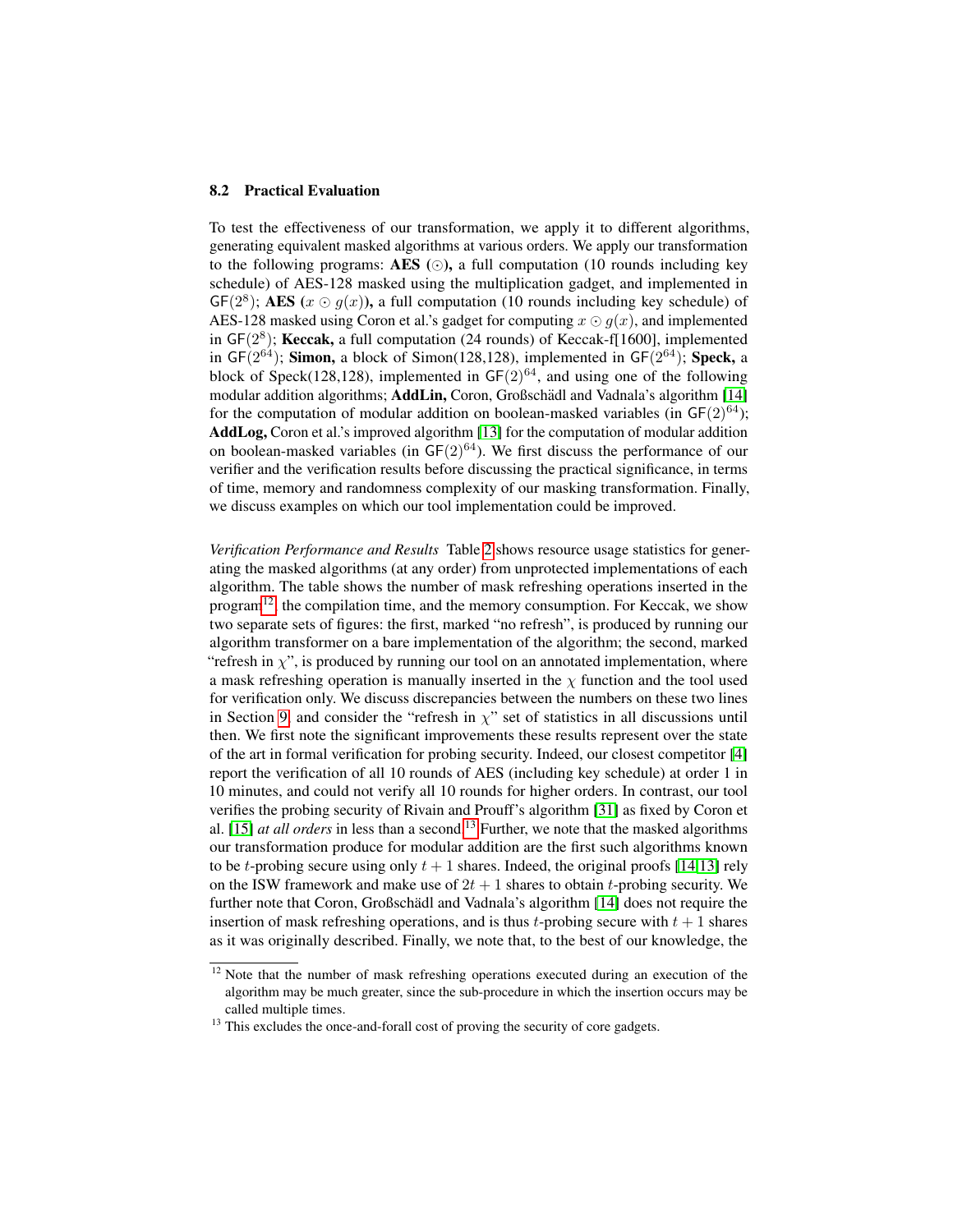| Algorithm                   | # Refresh       | Time         | Mem.  |
|-----------------------------|-----------------|--------------|-------|
| AES $(\odot)$               | 2 per round     | 0.09s        | 4MB   |
| AES $(x \odot g(x))$        |                 | 0.05s        | 4MB   |
| AddLin                      |                 | 0.01s        | 4MB   |
| AddLog                      | $\log_2(k) - 1$ | 0.01s        | 4MB   |
| Keccak (no refresh)         | per round<br>1  | $\sim$ 20min | 23GB  |
| Keccak (refresh in $\chi$ ) |                 | 18.20s       | 456MB |
| Simon                       | 67 per round    | 0.38s        | 15MB  |
| Speck (AddLin)              | 61 per round    | 0.35s        | 38MB  |
| Speck (AddLog)              | 66 per round    | 0.21s        | 8MB   |

<span id="page-21-0"></span>results obtained on Keccak, Simon and Speck constitute the first generic higher-order masking schemes for these algorithms.

Table 2: Resource usage during masking and verification

*Performance of Masked Algorithms* Table [3](#page-21-1) reports the time taken to execute the resulting programs 10,000 times at various orders on an Intel(R) Xeon(R) CPU E5-2667 0 @ 2.90GHz with 64GB of memory running Linux (Fedora). As an additional test to assess the performance of the generated algorithms at very high orders, we masked an AES computation at order 100: computation took ∼0.11 seconds per block. For AES and Speck, the figures shown in the "unmasked" column are execution times for the input to our transformation: a table-based implementation of AES or an implementation of Speck that uses machine arithmetic, rather than Coron, Großschädl and Vadnala's algorithm would be much faster, but cannot be masked directly using our transformation. Although these observations do highlight the cost of security, we note that using RefreshA when masking the AES SBox does not incur a significant timing gain for any of the masking orders we tested ( $t \leq 20$ ). However, the randomness cost is greatly reduced, which may be significant in hardware or embedded software settings. Further research in reducing the randomness cost of SNI mask refreshing, or of other gadgets, serves to make security less costly [\[8](#page-26-1)[,1](#page-25-4)[,6\]](#page-26-6). We also confirm the 15% timing improvements reported by Coron et al. [\[15\]](#page-26-5) when implementing the AES SBox using their gadget for computing  $x \odot q(x)$ .

<span id="page-21-1"></span>

| Algorithm                                                                                                                                                                                                                                                                | unmasked Order 1 Order 2 Order 3 Order 5 Order 10 Order 15 Order 20 |  |  |  |  |  |                                                                              |
|--------------------------------------------------------------------------------------------------------------------------------------------------------------------------------------------------------------------------------------------------------------------------|---------------------------------------------------------------------|--|--|--|--|--|------------------------------------------------------------------------------|
| AES $(\odot)$                                                                                                                                                                                                                                                            | 0.078s                                                              |  |  |  |  |  | $2.697s$   3.326s   4.516s   8.161s   21.318s   38.007s   59.567s            |
| AES $(x \odot g(x))$                                                                                                                                                                                                                                                     | 0.078s                                                              |  |  |  |  |  | 2.278s   3.209s   4.368s   7.707s   17.875s   32.552s   50.588s              |
| Keccak                                                                                                                                                                                                                                                                   | 0.238s                                                              |  |  |  |  |  | 1.572s   3.057s   5.801s   13.505s   42.764s   92.476s   156.050s            |
| Simon                                                                                                                                                                                                                                                                    | 0.053s                                                              |  |  |  |  |  | $0.279s$   $0.526s$   $0.873s$   $1.782s$   $6.136s$   $11.551s$   $20.140s$ |
| $\left  \text{Speck} \left( \text{AddLin} \right) \right $                                                                                                                                                                                                               | 0.022s                                                              |  |  |  |  |  | 4.361s   10.281s   20.053s   47.389s   231.423s   357.153s   603.261s        |
| $\left  \text{Speck} \left( \text{AddLog} \right) \right $                                                                                                                                                                                                               | 0.022s                                                              |  |  |  |  |  | $0.529s$   1.231s   2.258s   5.621   19.991s   42.032   72.358s              |
| $T = 1.1$ , $T = 1.1$ , $T = 1.1$ , $T = 10.000$ , $T = 1.1$ , $T = 1.1$ , $T = 1.1$ , $T = 1.1$ , $T = 1.1$ , $T = 1.1$ , $T = 1.1$ , $T = 1.1$ , $T = 1.1$ , $T = 1.1$ , $T = 1.1$ , $T = 1.1$ , $T = 1.1$ , $T = 1.1$ , $T = 1.1$ , $T = 1.1$ , $T = 1.1$ , $T = 1.1$ |                                                                     |  |  |  |  |  |                                                                              |

Table 3: Time taken by 10,000 executions of each program at various masking orders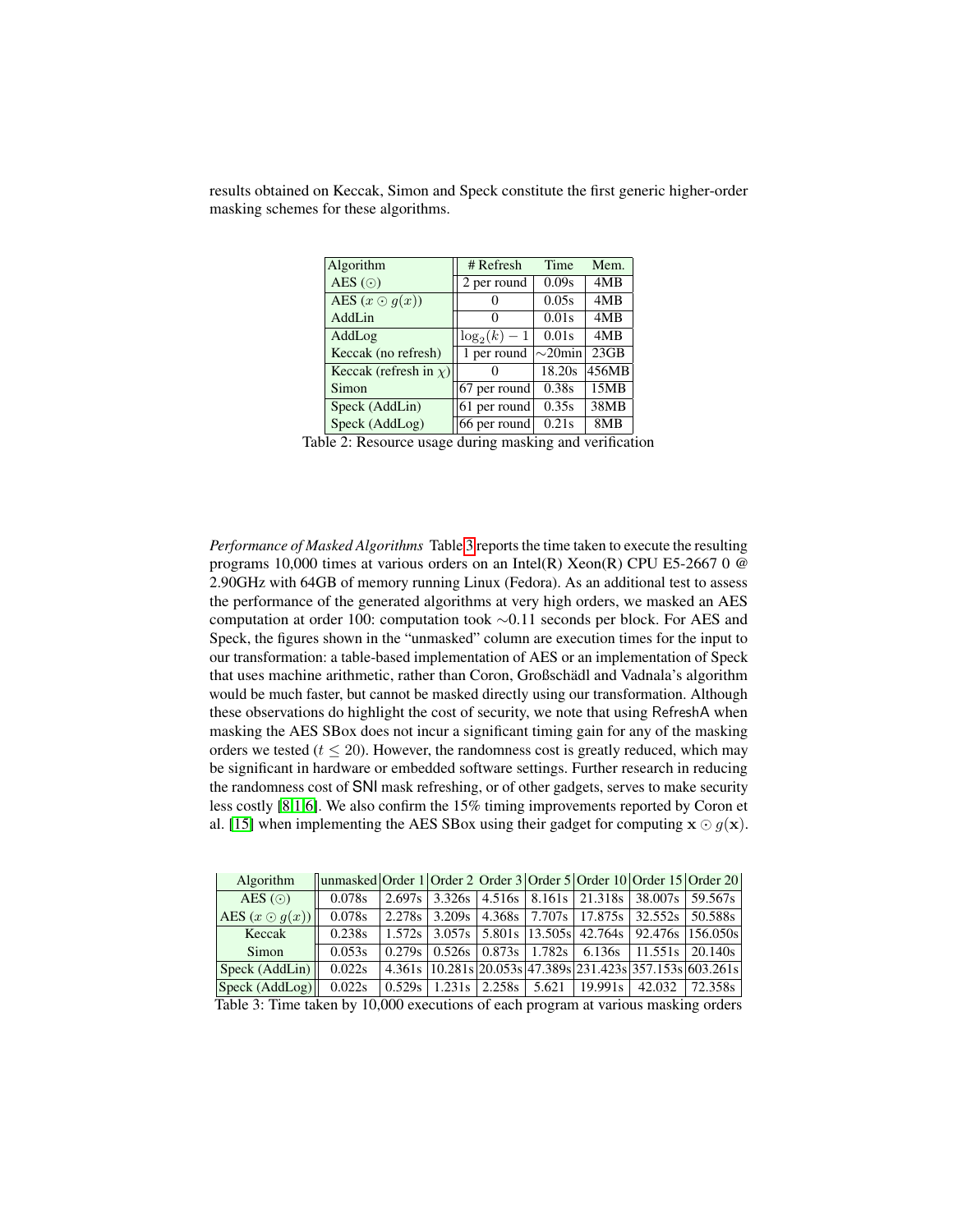We now look more closely at statistics for the modular addition algorithms AddLin and AddLog and their effects on the performance of masked algorithms for Speck. We first note that proving AddLog t-NI requires the addition of a mask refreshing gadget, whereas AddLin does not. Despite this additional cost, however, AddLog is better than AddLin when word size k grows, since it saves  $k - log(k)$  multiplications and replaces them with a single mask refreshing operation. These performance gains on modular addition become overwhelming when seen in the context of a masked algorithm for Speck, which computes one 64-bit modular addition per round. It would be interesting to consider using our transformer to produce masked algorithms for other efficient circuits for modular addition [\[26\]](#page-27-9) and measure their performance impact in terms of randomness, time and memory when masked.

# <span id="page-22-0"></span>9 Discussions and Related Work

Here, we further discuss the relation between the definitions and results reported here and existing and future work in theoretical and practical cryptography. Our discussions focus mainly on: i. adversary and leakage models; ii. compositional security notions; iii. theoretical and practical masking transformations; and iv. limitations of our definitions and tools.

*Adversary and Leakage Models for Masking* We have considered security in the probing model of Ishai, Sahai and Wagner [\[24\]](#page-27-8), which is particularly well-suited to automated analysis due to its tight relation to probabilistic non-interference. In particular, our notion of t-NI is equivalent to the notions of t*-probing security* and *perfect* t*-probing security* used by Carlet et al. [\[10\]](#page-26-8) and others [\[31,](#page-27-3)[15\]](#page-26-5).

Despite its broad usage in the literature, the practical relevance of the probing model is not immediately obvious: in practice, side-channel adversaries observe *leakage traces*, which contain noisy information about all intermediate computations, rather than precise information about some. This threat model is much more closely captured by the *noisy leakage model*, first introduced by Chari et al. [\[11\]](#page-26-0) and extended by Prouff and Rivain [\[30\]](#page-27-10). The noisy leakage model is much more complex and makes security proofs on masked algorithms significantly more involved, and much harder to verify.

Duc, Dziembowski and Faust [\[17\]](#page-26-12) show that proving probing security allows one to estimate the practical (noisy leakage) security of a masked algorithm. While Duc, Faust and Standaert [\[18\]](#page-26-13) empirically show that some of the factors of Duc *et al.*'s bound [\[17\]](#page-26-12) are likely proof artefacts, the remainder of the bound, and in particular a factor that includes the size of the circuit, seems to be tight. Intuitively, Duc *et al.* [\[18\]](#page-26-13) essentially show that the probing security order gives an indication of the smallest order moment of the distribution over leakage traces that contains information about the secret, whereas the size of the circuit the adversary can probe is an indicator of how easy it is to evaluate higher-order moments.

*Composition, and Region and Stateful Probing* This observation makes clear the importance of also considering more powerful probing adversaries that may place  $t$  probes in each of some (pre-determined) *regions* of an algorithm (the t*-region probing model*).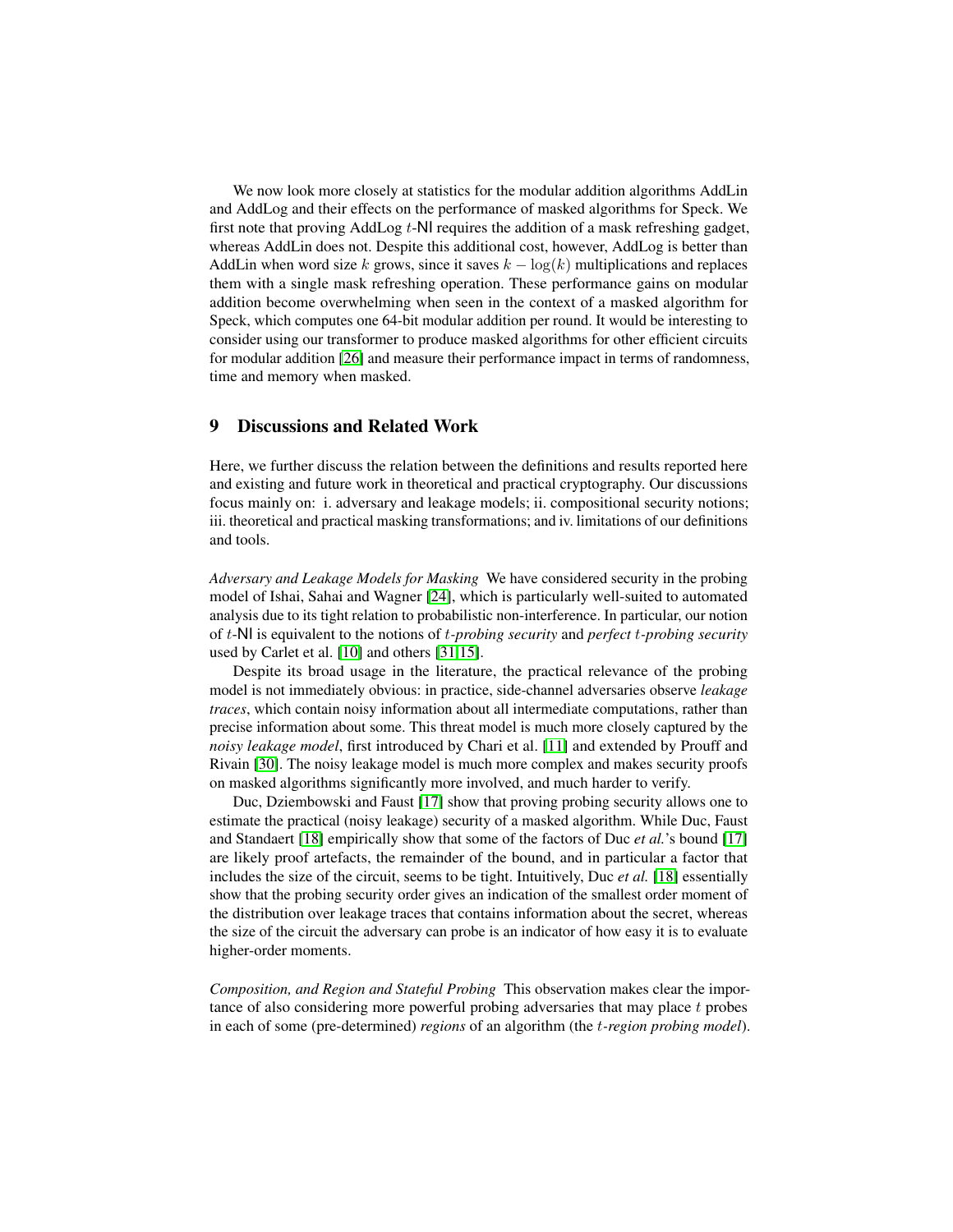For example, each core gadget (field operations and mask refreshing operation) could be marked off as a separate region (as in [\[17\]](#page-26-12)). More recently, and in work contemporary with that presented here, Andrychowicz, Dziembowski and Faust [\[1\]](#page-25-4) consider a more general notion of region whose size must be linear in the security parameter (and masking order), and exhibit a mask refreshing gadget that is linear in size and fulfills, in the probing model, the *reconstructibility* and *re-randomization* properties from Faust et al. [\[21\]](#page-27-11). We now discuss the implications of reconstructibility and re-randomization, and their relation to our notion of SNI, based on the similarity of Prop. [4](#page-12-5) with Ishai *et al.*'s remark on "Re-randomized outputs" [\[24\]](#page-27-8), before discussing the applicability of SNI to security in the region and stateful probing models [\[24\]](#page-27-8).

Intuitively, a gadget is  $t$ -reconstructible whenever any  $t$  of its positions can be simulated using only its (shared) inputs and outputs, and a gadget is re-randomizing whenever its output encoding is uniform and  $t$ -wise independent even if its input encoding is completely known. Our SNI notions combines both considerations. Formulating it in similar terms, a gadget is  $t$ -SNI whenever any  $t$  of its positions can be simulated using only its (shared) inputs, and if its output encoding is uniform and  $(t - d)$ -wise independent even if d shares of each of its inputs are known (for all d such that  $0 \le d \le t$ ). Expressed in this way, it is clear that SNI is slightly weaker than "reconstructible and re-randomizable" in the probing model. This allows us to automatically verify that a gadget is SNI for some fixed  $t$ , whereas reconstructibility and re-randomization are more complex. In addition, the ability to combine the use of SNI and weaker (NI or affine) gadgets in a fine-grained way allows us to more precisely verify the security of large algorithms in models where the adversary can place  $t$  probes in the entire algorithm. We leave a formal investigation of the relation between SNI and "reconstructibility and re-randomization" as future work.

Based on reconstructibility and re-randomization, Faust et al. [\[21](#page-27-11)[,1\]](#page-25-4) prove elegant and powerful composition results that in fact apply in the more powerful region probing and stateful probing models  $[24]$ , where the adversary may (adaptively) place  $t$  probes in each region (or in each subsequent iteration) of the algorithm. It is worth noting that our SNI notion also enables composition in these two models: indeed, it is easy to see that any two 2t-SNI algorithms (our regions) can be composed securely when the adversary can place  $t$  probes in each of them. Further, our composition techniques also support elegant constructions that support compositional security proofs in the region and stateful probing models without doubling the number of shares computations are carried out on (instead, simply doubling the number of shares at region boundaries). We give details of these *robust composition* results in Appendix [D.](#page-37-0) Depending on the size of regions that are considered, these robust composition results may bring significant performance gains in terms of randomness and time complexity.

Finally, our notion of SNI and the automated verification techniques presented allow the efficient, precise and automated verification of  $t$ -SNI inside each region, an issue which is not addressed by the works of Faust et al. [\[21,](#page-27-11)[1\]](#page-25-4).

*Existing Masking Transformations* Ishai, Sahai and Wagner [\[24\]](#page-27-8) and others [\[17](#page-26-12)[,1\]](#page-25-4) also propose simple masking transformations that turn unprotected algorithms (or boolean or arithmetic circuits) into protected masked algorithms. Ishai, Sahai and Wagner [\[24\]](#page-27-8) forgo the use of mask refreshing gadgets by doubling the number of shares on which masked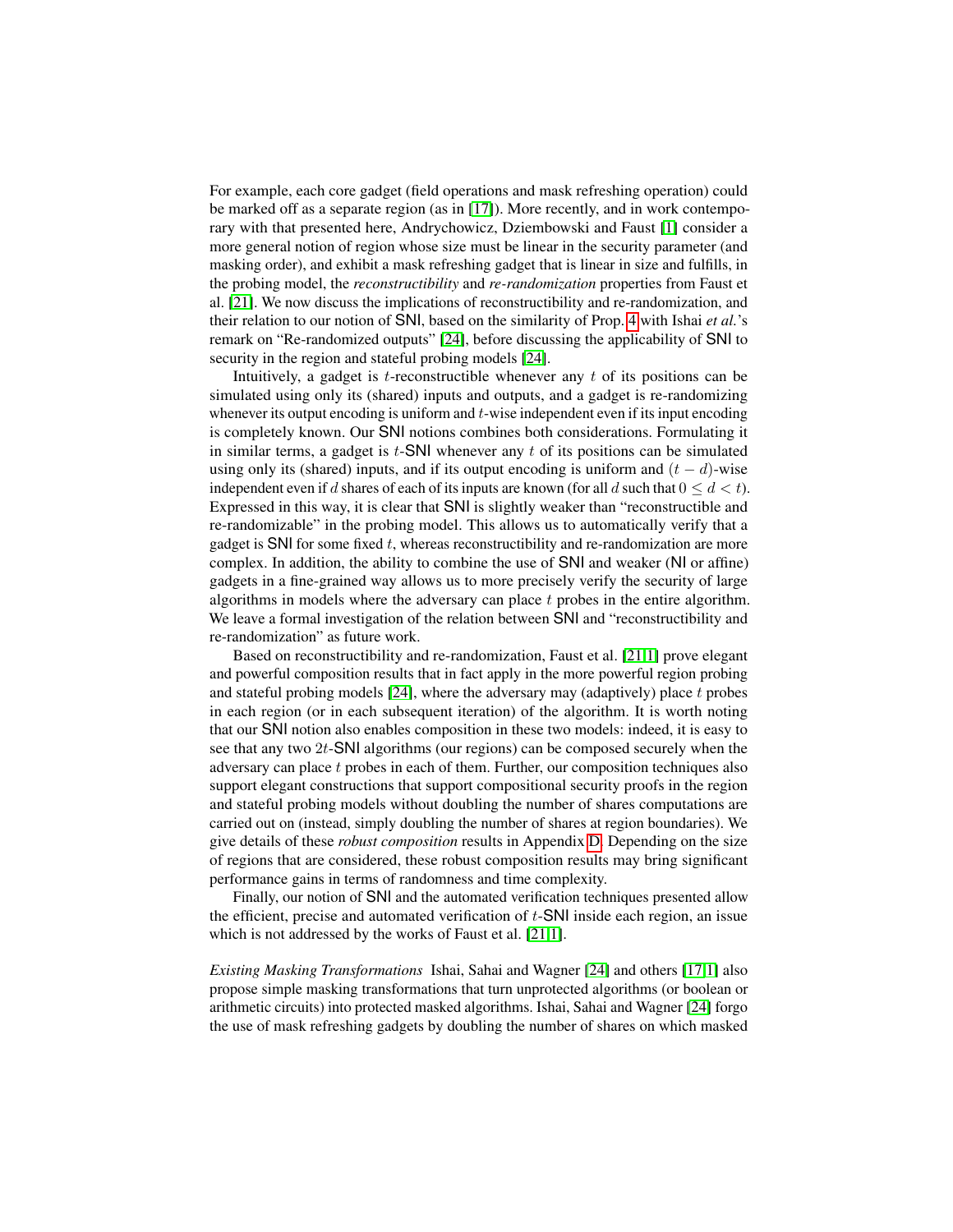computations occur–with a quadratic impact on performance and randomness complexity. Faust et al. [\[17](#page-26-12)[,1\]](#page-25-4) rely on making sure that all gadgets used in the masked algorithm are reconstructible and re-randomizing. This guarantees security in a stronger probing model, but incurs an even greater loss of performance. By contrast, our transformation attempts to decide whether a mask refreshing operation is required to ensure security in the probing model, and our core contributions (the notion of SNI and the type-checker) do support composition in stronger probing models, whilst still allowing the proofs of security within regions to be handled precisely.

Coron [\[12\]](#page-26-9) proposes schemes for masking lookups at secret or sensitive indices in public tables. We have not investigated whether or not the proposed algorithms are SNI or simply NI, and whether or not establishing these properties can be done by adapting our type-system or if it should be done in a different way (either as a direct proof or using the checker from Section [7\)](#page-16-0). We note in passing that part of the result by Coron [\[12\]](#page-26-9), namely that using RefreshIter $2t^{2t+1}$  between each query to the masked S-box supports security in the stateful probing model is subsumed and improved by the robust composition results described in the full version.

The security analysis of masking schemes in the t-probing model is connected to techniques from multi-party computation, exploited in parallel lines of research by threshold implementations [\[28](#page-27-12)[,9\]](#page-26-14). In particular, higher-order threshold implementations are exposed to similar security issues due to composition, although they offer additional protection against practical considerations not captured in standard probing models, namely *glitches*. We believe that the results discussed here are in fact applicable to the compositional security analysis of threshold implementations but leave a formal investigation of these links as future work.

<span id="page-24-0"></span>*Refining SNI* We now discuss some limitations of our current implementation, and leads for future theoretical work that may yield significant practical improvements.

| <b>Alg. 6</b> Semi Public Modular Addition in $GF(2)^k$ |                                               |
|---------------------------------------------------------|-----------------------------------------------|
| <b>function</b> AddPub $(x, y)$                         | <b>function</b> AddPub $(x, y)$               |
| $\mathbf{w} := \mathbf{x} \odot y$                      | $\mathbf{w} := \mathbf{x} \odot y$            |
| $\mathbf{a} := \mathbf{x} \oplus u$                     | $\mathbf{a} := \mathbf{x} \oplus u$           |
| $\mathbf{u} := \mathbf{w} \ll 1$                        | $\mathbf{w} := \mathsf{RefreshM}(\mathbf{w})$ |
| for $i = 2$ to $k - 1$ do                               | $\mathbf{u} := \mathbf{w} \ll 1$              |
| $\mathbf{a}' := \mathsf{RefreshM}(\mathbf{a})$          | for $i = 2$ to $k - 1$ do                     |
| $ua := u \odot a'$                                      | $ua := u \odot a$                             |
| $u := ua \oplus w$                                      | $u := ua \oplus w$                            |
| $\mathbf{u} := \mathbf{u} \ll 1$                        | $\mathbf{u} := \mathbf{u} \ll 1$              |
| $z := a \oplus u$                                       | $z := a \oplus u$                             |
| return z                                                | return z                                      |
| (6a) Masked algorithm produced by our tool              | <b>(6b)</b> Masked algorithm produced by hand |

<span id="page-24-2"></span><span id="page-24-1"></span>The first point we wish to discuss is the case of Keccak, for which algorithm transformation is prohibitively expensive. This issue is due to our handling of static for loops: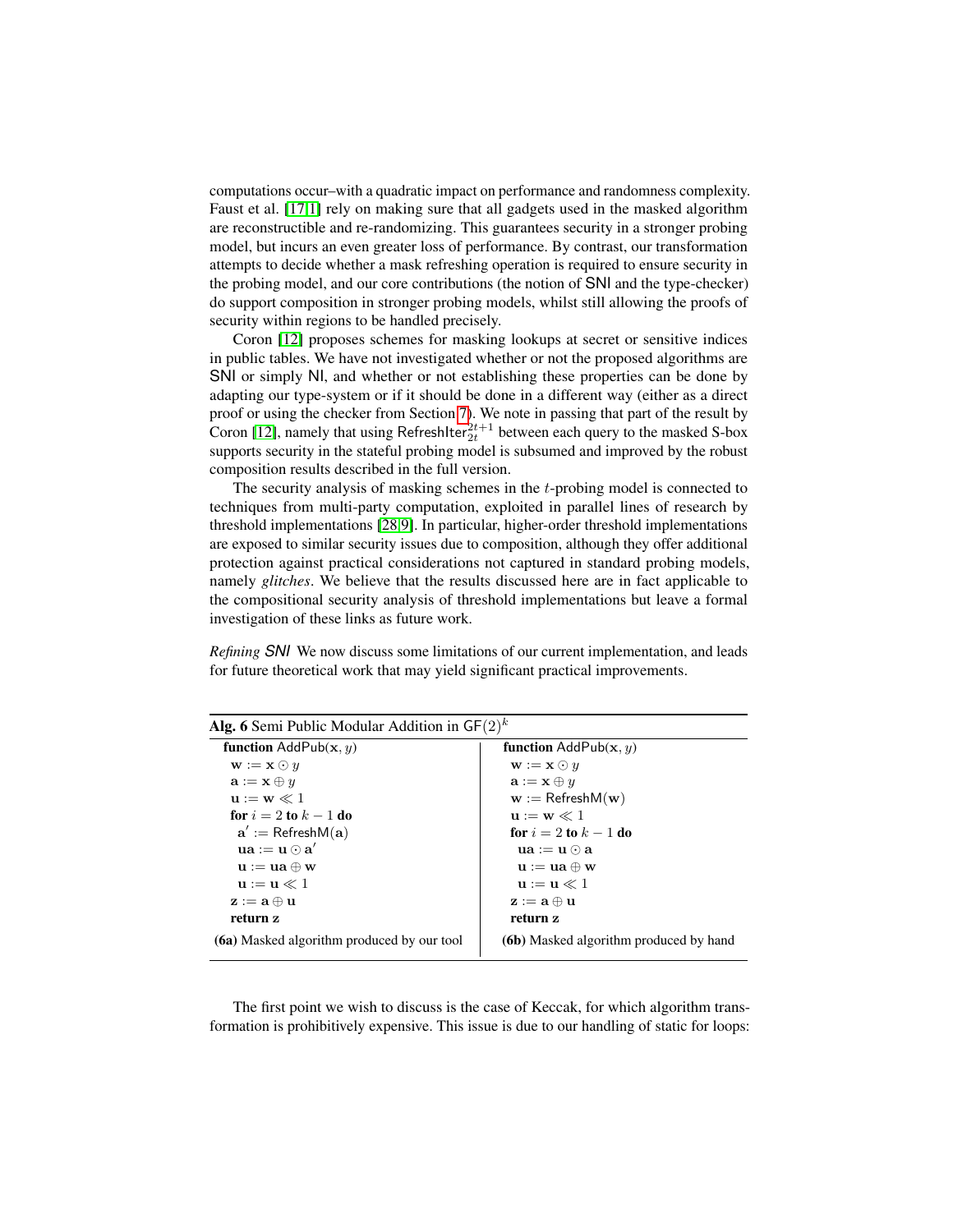indeed, our tool unrolls them to perform type-checking and rolls them back up afterwards if possible (otherwise leaving them unrolled in the final algorithm). For smaller algorithms, this is not a problem, but unrolling all 24 rounds of Keccak-f, along with all the loops internal to each iteration, yields a very large program that is then backtracked over each time a mask refreshing operation is inserted. Refining our non-interference notions to multi-output gadgets and algorithms would allow us to significantly improve our tool's handling of loops and high-level composition, whilst gaining a better understanding of probing security in such scenarios. This improved understanding may in turn help inform the design of primitives that are easier to protect against higher-order probing.

Second, we discuss our greedy policy for the insertion of mask refreshing algorithms. In our experiments, we consider a version of the linear-time modular addition algorithm [\[14\]](#page-26-10) whose second argument is a public (non-shared) value (for example, a round counter, as in Speck). We show its code, as produced by our masking transformer, in Gadget [6a,](#page-24-1) and display a hand-masked variant in Gadget [6b,](#page-24-2) slightly abusing notations by denoting simple gadgets with the symbol typically used for their unprotected versions. Notice that the variable w is used once per loop iteration, and that our tool refreshes each of them, while it is sufficient to mask only the first one. Improving our gadget selection algorithm to detect and implement this optimization—and others—would be an interesting avenue for future work, that could help improve our understanding of the effect on security of compiler optimizations.

*Acknowledgements* The work presented here was supported by projects S2013/ICE-2731 N-GREENS Software-CM, ANR-10-SEGI-015 PRINCE and ANR-14-CE28-0015 BRUTUS, and ONR Grants N000141210914 and N000141512750, as well as FP7 Marie Curie Actions-COFUND 291803.

# References

- <span id="page-25-4"></span>1. Marcin Andrychowicz, Stefan Dziembowski, and Sebastian Faust. Circuit compilers with  $O(1/\log(n))$  leakage rate. In *EUROCRYPT 2016*, LNCS, pages 586-615. Springer, Heidelberg, 2016.
- <span id="page-25-3"></span>2. Josep Balasch, Benedikt Gierlichs, Vincent Grosso, Oscar Reparaz, and François-Xavier Standaert. On the cost of lazy engineering for masked software implementations. In *Proceedings of the Smart Card Research and Advanced Application Conference (CARDIS)*, volume 8968 of *LNCS*, pages 64–81. Springer, Heidelberg, November 2014.
- <span id="page-25-2"></span>3. Kshitij Bansal, Andrew Reynolds, Clark Barrett, and Cesare Tinelli. A new decision procedure for finite sets and cardinality constraints in SMT. In *Proceedings of the 8th International Joint Conference on Automated Reasoning (IJCAR)*, volume 9706 of *LNCS*, pages 82–98, June 2016.
- <span id="page-25-0"></span>4. Gilles Barthe, Sonia Belaïd, François Dupressoir, Pierre-Alain Fouque, Benjamin Grégoire, and Pierre-Yves Strub. Verified proofs of higher-order masking. In Elisabeth Oswald and Marc Fischlin, editors, *EUROCRYPT 2015, Part I*, volume 9056 of *LNCS*, pages 457–485. Springer, Heidelberg, April 2015.
- <span id="page-25-1"></span>5. Gilles Barthe, François Dupressoir, Benjamin Grégoire, César Kunz, Benedikt Schmidt, and Pierre-Yves Strub. EasyCrypt: A tutorial. In *Foundations of Security Analysis and Design VII - FOSAD 2012/2013 Tutorial Lectures*, pages 146–166, 2013.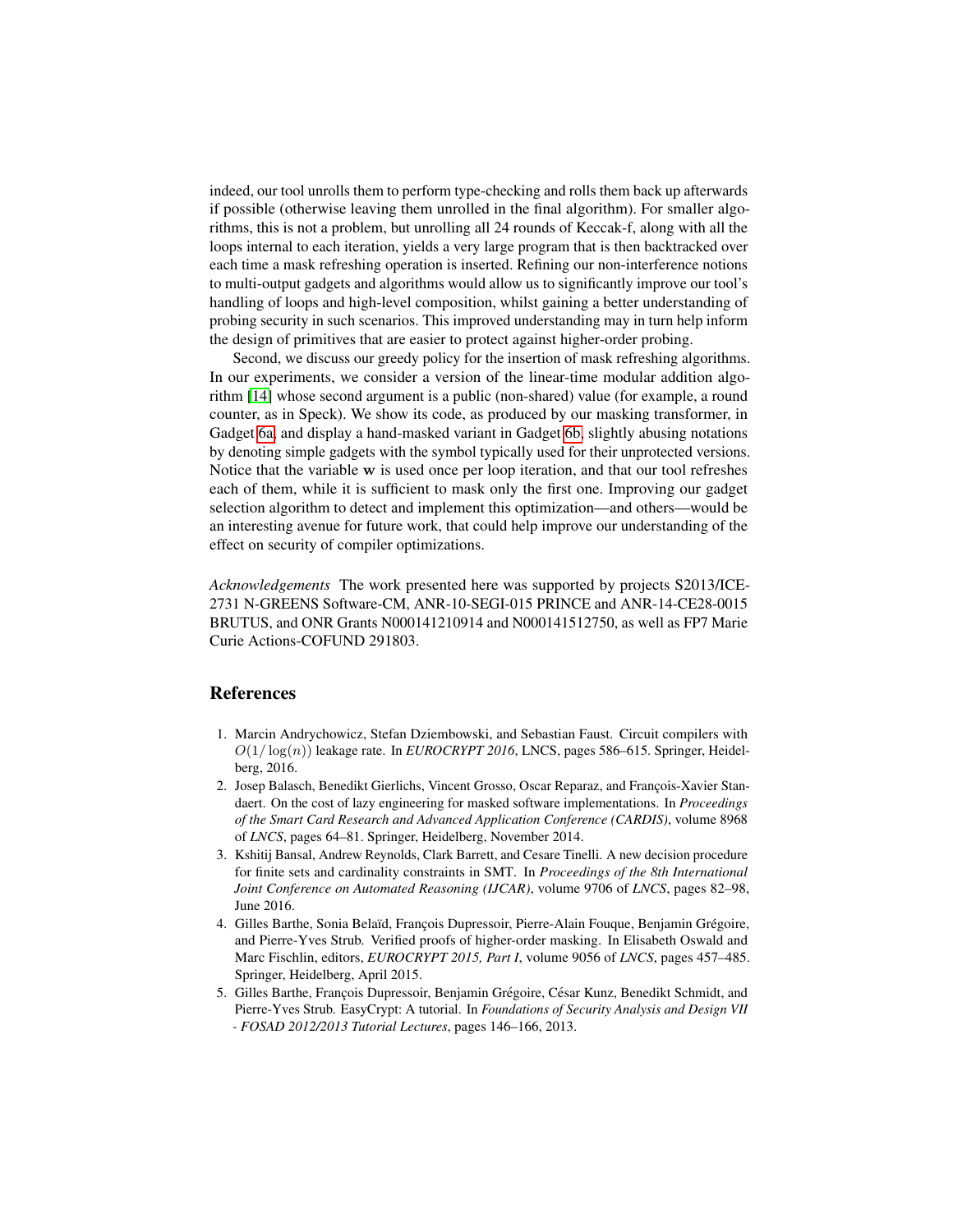- <span id="page-26-6"></span>6. Alberto Battistello, Jean-Sebastien Coron, Emmanuel Prouff, and Rina Zeitoun. Horizontal ´ side-channel attacks and countermeasures on the ISW masking scheme. In *CHES 2016*, LNCS, pages 23–29. Springer, Heidelberg, 2016.
- <span id="page-26-2"></span>7. Ali Galip Bayrak, Francesco Regazzoni, David Novo, and Paolo Ienne. Sleuth: Automated verification of software power analysis countermeasures. In Guido Bertoni and Jean-Sebastien ´ Coron, editors, *CHES 2013*, volume 8086 of *LNCS*, pages 293–310. Springer, Heidelberg, August 2013.
- <span id="page-26-1"></span>8. Sonia Belaïd, Fabrice Benhamouda, Alain Passelègue, Emmanuel Prouff, Adrian Thillard, and Damien Vergnaud. Randomness complexity of private circuits for multiplication. In *EUROCRYPT 2016*, LNCS, pages 616–648. Springer, Heidelberg, 2016.
- <span id="page-26-14"></span>9. Begül Bilgin, Benedikt Gierlichs, Svetla Nikova, Ventzislav Nikov, and Vincent Rijmen. Higher-order threshold implementations. In Palash Sarkar and Tetsu Iwata, editors, *ASI-ACRYPT 2014, Part II*, volume 8874 of *LNCS*, pages 326–343. Springer, Heidelberg, December 2014.
- <span id="page-26-8"></span>10. Claude Carlet, Emmanuel Prouff, Matthieu Rivain, and Thomas Roche. Algebraic decomposition for probing security. In Rosario Gennaro and Matthew J. B. Robshaw, editors, *CRYPTO 2015, Part I*, volume 9215 of *LNCS*, pages 742–763. Springer, Heidelberg, August 2015.
- <span id="page-26-0"></span>11. Suresh Chari, Charanjit S. Jutla, Josyula R. Rao, and Pankaj Rohatgi. Towards sound approaches to counteract power-analysis attacks. In Michael J. Wiener, editor, *CRYPTO'99*, volume 1666 of *LNCS*, pages 398–412. Springer, Heidelberg, August 1999.
- <span id="page-26-9"></span>12. Jean-Sebastien Coron. Higher order masking of look-up tables. In Phong Q. Nguyen ´ and Elisabeth Oswald, editors, *EUROCRYPT 2014*, volume 8441 of *LNCS*, pages 441–458. Springer, Heidelberg, May 2014.
- <span id="page-26-11"></span>13. Jean-Sébastien Coron, Johann Großschädl, Mehdi Tibouchi, and Praveen Kumar Vadnala. Conversion from arithmetic to boolean masking with logarithmic complexity. In Gregor Leander, editor, *FSE 2015*, volume 9054 of *LNCS*, pages 130–149. Springer, Heidelberg, March 2015.
- <span id="page-26-10"></span>14. Jean-Sébastien Coron, Johann Großschädl, and Praveen Kumar Vadnala. Secure conversion between boolean and arithmetic masking of any order. In Lejla Batina and Matthew Robshaw, editors, *CHES 2014*, volume 8731 of *LNCS*, pages 188–205. Springer, Heidelberg, September 2014.
- <span id="page-26-5"></span>15. Jean-Sebastien Coron, Emmanuel Prouff, Matthieu Rivain, and Thomas Roche. Higher-order ´ side channel security and mask refreshing. In Shiho Moriai, editor, *FSE 2013*, volume 8424 of *LNCS*, pages 410–424. Springer, Heidelberg, March 2014.
- <span id="page-26-7"></span>16. Jean-Sébastien Coron, Aurélien Greuet, Emmanuel Prouff, and Rina Zeitoun. Faster evaluation of sboxes via common shares. In *CHES 2016*, LNCS, pages 498–514. Springer, Heidelberg, 2016.
- <span id="page-26-12"></span>17. Alexandre Duc, Stefan Dziembowski, and Sebastian Faust. Unifying leakage models: From probing attacks to noisy leakage. In Phong Q. Nguyen and Elisabeth Oswald, editors, *EUROCRYPT 2014*, volume 8441 of *LNCS*, pages 423–440. Springer, Heidelberg, May 2014.
- <span id="page-26-13"></span>18. Alexandre Duc, Sebastian Faust, and François-Xavier Standaert. Making masking security proofs concrete - or how to evaluate the security of any leaking device. In Elisabeth Oswald and Marc Fischlin, editors, *EUROCRYPT 2015, Part I*, volume 9056 of *LNCS*, pages 401–429. Springer, Heidelberg, April 2015.
- <span id="page-26-4"></span>19. Hassan Eldib and Chao Wang. Synthesis of masking countermeasures against side channel attacks. In *Proceedings of the 26th International Conference on Computer Aided Verification.*, pages 114–130, 2014.
- <span id="page-26-3"></span>20. Hassan Eldib, Chao Wang, and Patrick Schaumont. SMT-based verification of software countermeasures against side-channel attacks. In *Proceedings of the 20th International*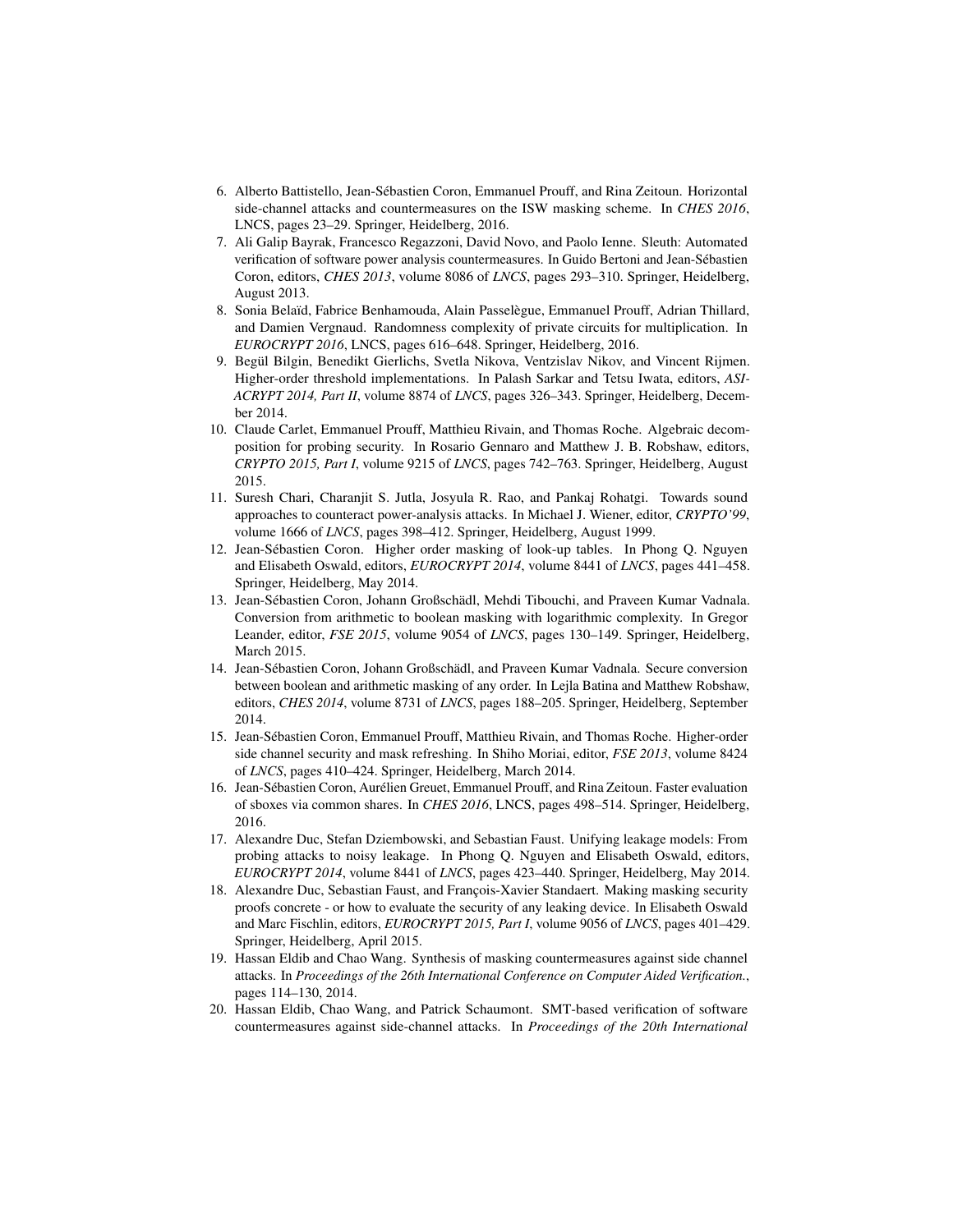*Conference on Tools and Algorithms for the Construction and Analysis of Systems*, pages 62–77, 2014.

- <span id="page-27-11"></span>21. Sebastian Faust, Tal Rabin, Leonid Reyzin, Eran Tromer, and Vinod Vaikuntanathan. Protecting circuits from leakage: the computationally-bounded and noisy cases. In Henri Gilbert, editor, *EUROCRYPT 2010*, volume 6110 of *LNCS*, pages 135–156. Springer, Heidelberg, May 2010.
- <span id="page-27-1"></span>22. Louis Goubin and Jacques Patarin. DES and differential power analysis (the "duplication" method). In Cetin Kaya Koc and Christof Paar, editors, *CHES'99*, volume 1717 of *LNCS*, pages 158–172. Springer, Heidelberg, August 1999.
- <span id="page-27-7"></span>23. Dahmun Goudarzi and Matthieu Rivain. How fast can higher-order masking be in software? Cryptology ePrint Archive, Report 2016/264, 2016. <http://eprint.iacr.org/>.
- <span id="page-27-8"></span>24. Yuval Ishai, Amit Sahai, and David Wagner. Private circuits: Securing hardware against probing attacks. In Dan Boneh, editor, *CRYPTO 2003*, volume 2729 of *LNCS*, pages 463–481. Springer, Heidelberg, August 2003.
- <span id="page-27-0"></span>25. Paul C. Kocher, Joshua Jaffe, and Benjamin Jun. Differential power analysis. In Michael J. Wiener, editor, *CRYPTO'99*, volume 1666 of *LNCS*, pages 388–397. Springer, Heidelberg, August 1999.
- <span id="page-27-9"></span>26. Thomas Walker Lynch. Binary adders, 1996.
- <span id="page-27-2"></span>27. Andrew Moss, Elisabeth Oswald, Dan Page, and Michael Tunstall. Compiler assisted masking. In Emmanuel Prouff and Patrick Schaumont, editors, *CHES 2012*, volume 7428 of *LNCS*, pages 58–75. Springer, Heidelberg, September 2012.
- <span id="page-27-12"></span>28. Svetla Nikova, Vincent Rijmen, and Martin Schläffer. Secure hardware implementation of nonlinear functions in the presence of glitches. *Journal of Cryptology*, 24(2):292–321, April 2011.
- <span id="page-27-5"></span>29. Martin Pettai and Peeter Laud. Automatic proofs of privacy of secure multi-party computation protocols against active adversaries. In Cédric Fournet, Michael W. Hicks, and Luca Viganò, editors, *IEEE 28th Computer Security Foundations Symposium*, pages 75–89. IEEE Computer Society, 2015.
- <span id="page-27-10"></span>30. Emmanuel Prouff and Matthieu Rivain. Masking against side-channel attacks: A formal security proof. In Thomas Johansson and Phong Q. Nguyen, editors, *EUROCRYPT 2013*, volume 7881 of *LNCS*, pages 142–159. Springer, Heidelberg, May 2013.
- <span id="page-27-3"></span>31. Matthieu Rivain and Emmanuel Prouff. Provably secure higher-order masking of AES. In Stefan Mangard and François-Xavier Standaert, editors, *CHES 2010*, volume 6225 of *LNCS*, pages 413–427. Springer, Heidelberg, August 2010.
- <span id="page-27-4"></span>32. Calogero G. Zarba. Combining sets with cardinals. *Journal of Automated Reasoning*, 34(1):1– 29, 2005.
- <span id="page-27-6"></span>33. Steve Zdancewic, Lantian Zheng, Nathaniel Nystrom, and Andrew C. Myers. Untrusted hosts and confidentiality: Secure program partitioning. In Keith Marzullo and M. Satyanarayanan, editors, *Proceedings of the 18th ACM Symposium on Operating System Principles*, pages 1–14. ACM, 2001.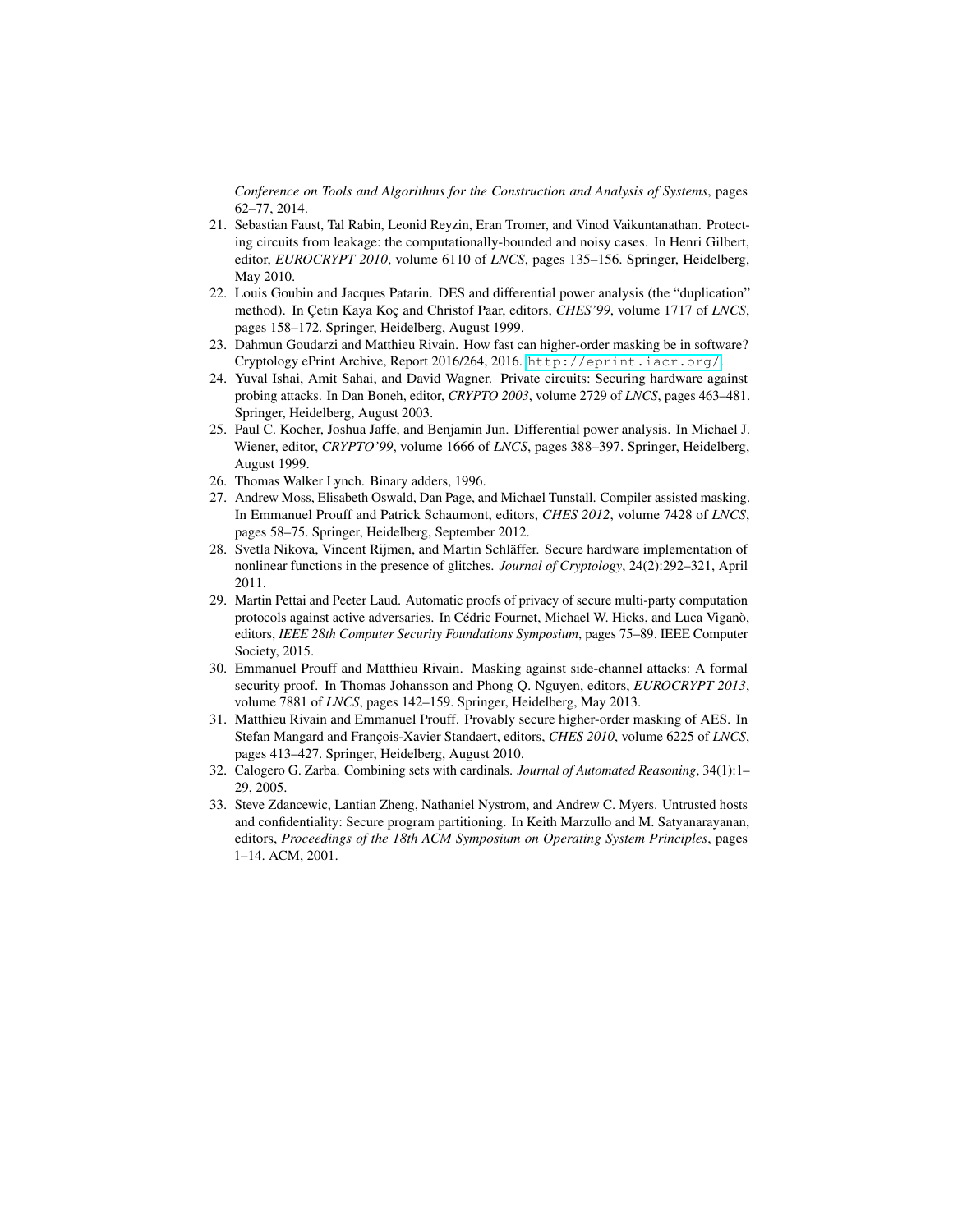# A Code for Gadgets Listed in the Paper

<span id="page-28-0"></span>Gadget 7 Masked multiplication [\[12\]](#page-26-9)

|     | 0: function SecMult $(a, b)$                                  |                       |
|-----|---------------------------------------------------------------|-----------------------|
|     | 1: for $i=0$ to t do                                          |                       |
|     | 2: $\mathbf{c}^i \leftarrow \mathbf{a}^i \odot \mathbf{b}^i$  | $/*$ line $2^i$ */    |
|     | 3: for $i=0$ to t do                                          |                       |
| 4:  | for $i = i + 1$ to t do                                       |                       |
| 5:  | $r \stackrel{\mathcal{S}}{\leftarrow} \mathbb{K}$             | /* line $5^{i,j}$ */  |
|     | 6: $\mathbf{c}^i \leftarrow \mathbf{c}^i \ominus r$           | /* line $6^{i,j}$ */  |
| 7:  | $t \leftarrow \mathbf{a}^i \odot \mathbf{b}^j$                | /* line $7^{i,j}$ */  |
| 8:  | $r \leftarrow r \oplus t$                                     | /* line $8^{i,j}$ */  |
| 9:  | $t \leftarrow \mathbf{a}^{\jmath} \odot \mathbf{b}^{\imath}$  | /* line $9^{i,j}$ */  |
| 10: | $r \leftarrow r \oplus t$                                     | /* line $10^{i,j}$ */ |
| 11: | $\mathbf{c}^{\jmath} \leftarrow \mathbf{c}^{\jmath} \oplus r$ | /* line $11^{i,j}$ */ |
| 12: | return c                                                      |                       |

<span id="page-28-1"></span>

|          | <b>Gadget 8</b> Masked multiplication between linearly dependent inputs with linear function |                        |
|----------|----------------------------------------------------------------------------------------------|------------------------|
| $g$ [15] |                                                                                              |                        |
|          | 0: function MultLin(a)                                                                       |                        |
| 1:       | for $i=0$ to t do                                                                            |                        |
|          | 2: $\mathbf{c}^i \leftarrow \mathbf{a}^i \odot g(\mathbf{a}^i)$                              | /* line $2^{i}$ */     |
|          | 3: for $i=0$ to t do                                                                         |                        |
| 4:       | for $i = i + 1$ to t do                                                                      |                        |
| 5:       | $r \stackrel{\$}{\leftarrow} \mathbb{K}$                                                     | /* line $5^{i,j}$ */   |
|          | 6: $r' \stackrel{\$}{\leftarrow} \mathbb{K}$                                                 | /* line $6^{i,j}$ */   |
|          | 7: $\mathbf{c}^i \leftarrow \mathbf{c}^i \ominus r$                                          | $/*$ line $7^{i,j}$ */ |
| 8:       | $t \leftarrow \mathbf{a}^i \otimes g(r') \oplus r$                                           | /* line $8^{i,j}$ */   |
| 9:       | $t \leftarrow t \oplus (r' \otimes q(\mathbf{a}^i))$                                         | /* line $9^{i,j}$ */   |
| 10:      | $t \leftarrow t \oplus (\mathbf{a}^i \otimes g(\mathbf{a}^j \ominus r'))$                    | /* line $10^{i,j}$ */  |
| 11:      | $t \leftarrow t \oplus ((\mathbf{a}^j \ominus r') \otimes g(\mathbf{a}^i))$                  | /* line $11^{i,j}$ */  |
| 12:      | $\mathbf{c}^j \leftarrow \mathbf{c}^j \oplus t$                                              | /* line $12^{i,j}$ */  |
| 13:      | return c                                                                                     |                        |

# <span id="page-28-2"></span>B SNI Verification Algorithm

We now give a full description of our algorithm for the verification of SNI properties. Apart from notation changes, the algorithms are only slightly adapted from [\[4\]](#page-25-0). In particular, the proof of correctness for Algorithm [11](#page-30-0) can be easily generalized from that given in [\[4\]](#page-25-0).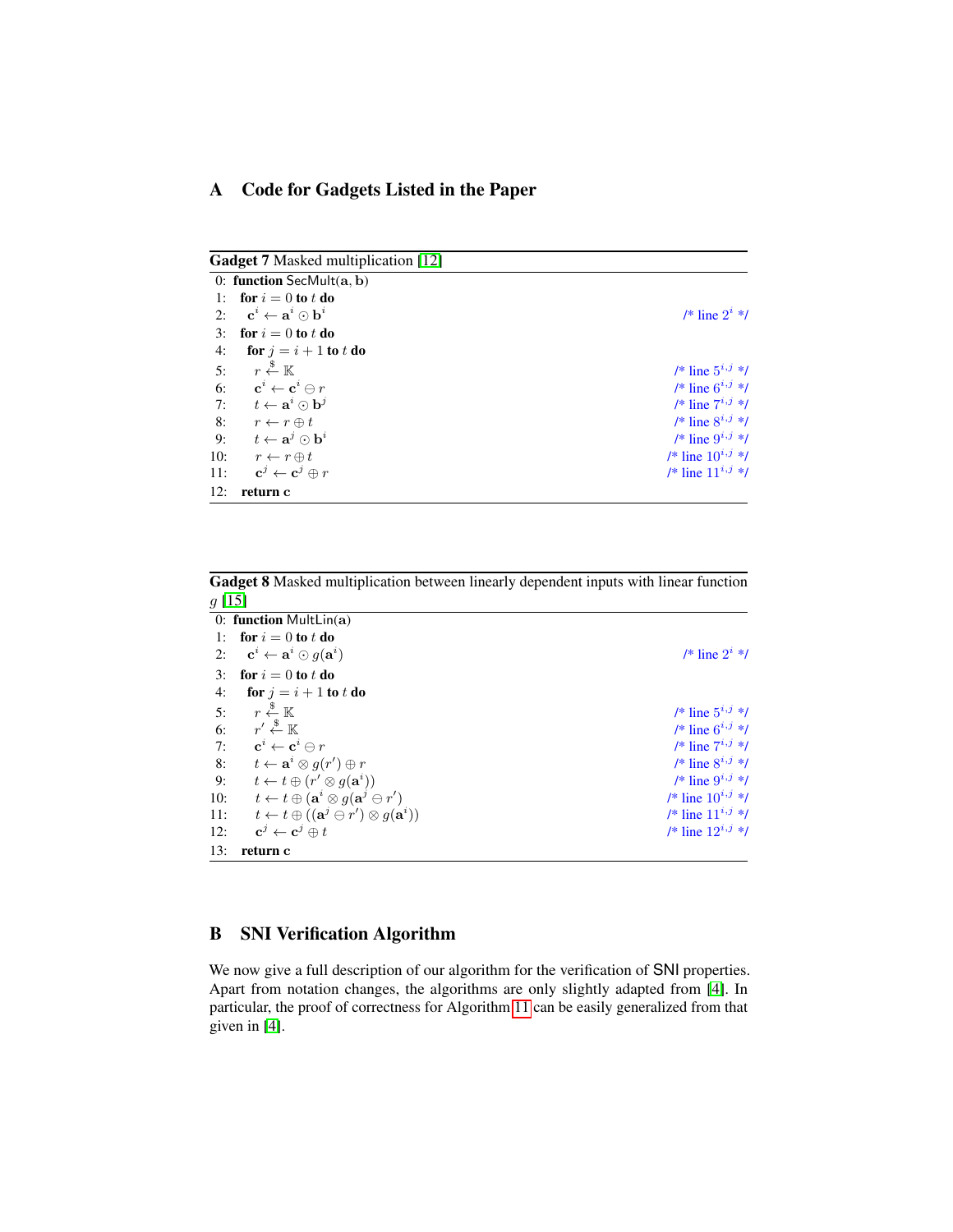In the following, we consider gadgets whose encoded inputs are all secret and denoted as a set of encodings  $\{x^i\}_i$ . Given a core gadget, the set of all possible positions in that gadget can be represented as a set E of  $\mathbb K$  expressions over the  $x_i^k$  and some *random variables* in  $R$  (corresponding to the random samplings occurring in the gadget). All algorithms in this subsection consider gadgets represented in this form. Given such a set E, we denote with var $(E)$  the set of all variables that appear in E, and with  $E_{int}$  and  $E_{\text{out}}$  the subsets that correspond to internal and output positions, respectively.

Following Barthe et al. [\[4\]](#page-25-0), our algorithm relies, at its core, on exhibiting an isomorphism between the distribution of each acceptable set of positions and some distribution that is *syntactically* non-interfering. In this case, we consider all sets of positions that are composed of  $t_i$  internal positions and  $t_o$  output positions (for any  $t_i$  and  $t_o$  such that  $t_i + t_o \leq t$ ) and find a bijection with some distribution that depends on at most  $t_i$  shares of each of the gadget's inputs. Algorithm [9](#page-29-0) takes an integer  $d$  and a set  $E$ of expressions over the  $x_1^k$  and random variables in  $R$  and finds, when successful, a sequence of substitutions  $\hat{h}$  that construct a bijection between the distribution described by  $E$  and a distribution that syntactically depends on at most  $d$  shares of each one of the  $\mathbf{x}_i$ .

<span id="page-29-0"></span>**Algorithm 9** Given  $\mathcal{O}$ , d, find  $\mathcal{I}$  such that  $\|\mathcal{I}\| \leq d$  for  $(\mathcal{I}, \mathcal{O})$ -NI

1: function  $\mathsf{NI}_{\{\mathbf{x}^i\}_i}^d(E)$ 2: if  $\forall i,$   $|\mathsf{var}(\dot{E}) \cap \mathbf{x}^i| \le d$  then 3: **return**  $\text{DEGREE}(d)$ 4:  $(E', e, r) \leftarrow \text{choose}(\{E', e, r) \mid e \text{ is invertible in } r \land r \in \mathcal{R} \land E = E'[e/r]\})$ 5: if  $(E', e, r) \neq \bot$  then 6: **return**  $\text{OPT}(e, r)$  :  $\text{NI}_{\{\mathbf{x}^i\}_i}^d(E')$ 7: return ⊥

The fact that Algorithm [9](#page-29-0) produces a witness sequence of substitutions can be leveraged, as in [\[4\]](#page-25-0), to extend the position set  $E$  on which the corresponding bijection still proves the desired property. Algorithms [10a](#page-30-1) and [10b](#page-30-2) leverage this, and are only lightly adapted (for notation) from Barthe et al. [\[4\]](#page-25-0). An important thing to note is that lightly adapted (for notation) from Barthe et al. [4]. An important thing to note is that extend $\binom{d}{k}$ ,  $(X, E, \overline{h})$  always returns a set X' of expressions such that  $X \subseteq X' \subseteq E$ and such that X' depends (by  $\vec{h}$ ) on at most d shares of each one of the  $\mathbf{x}_i$ .

Finally, we adapt the second space-covering algorithm proposed by Barthe et al. [\[4\]](#page-25-0) to the verification of the t-SNI property, by taking care to call  $\mathbb{N}^d$  with the value of d that corresponds to the number of internal positions being considered. Algorithm [11](#page-30-0) shows the adapted algorithm for the core verification task, and Algorithms [12a](#page-30-3) and [12b](#page-30-4) show the instances used to verify that a gadget is  $t$ -SNI and  $t$ -NI, respectively. Here again, Algorithm [11](#page-30-0) is only lightly adapted from [\[4\]](#page-25-0) and their correctness proof, which establishes that whatever property is checked by  $\mathsf{N} \mathsf{I}^d$  is true for all sets in  $\bigcup_j \mathcal{P}_{d_j}(E_j)$ , also applies to the new property being verified. It is then easy to prove that the calls<br>to check<sup>d</sup> made by check<sup>t-SNI</sup> and check<sup>t-NI</sup> are sufficient to establish t-SNI and t-NI respectively (relying on Lemma [3](#page-10-1) for t-NI).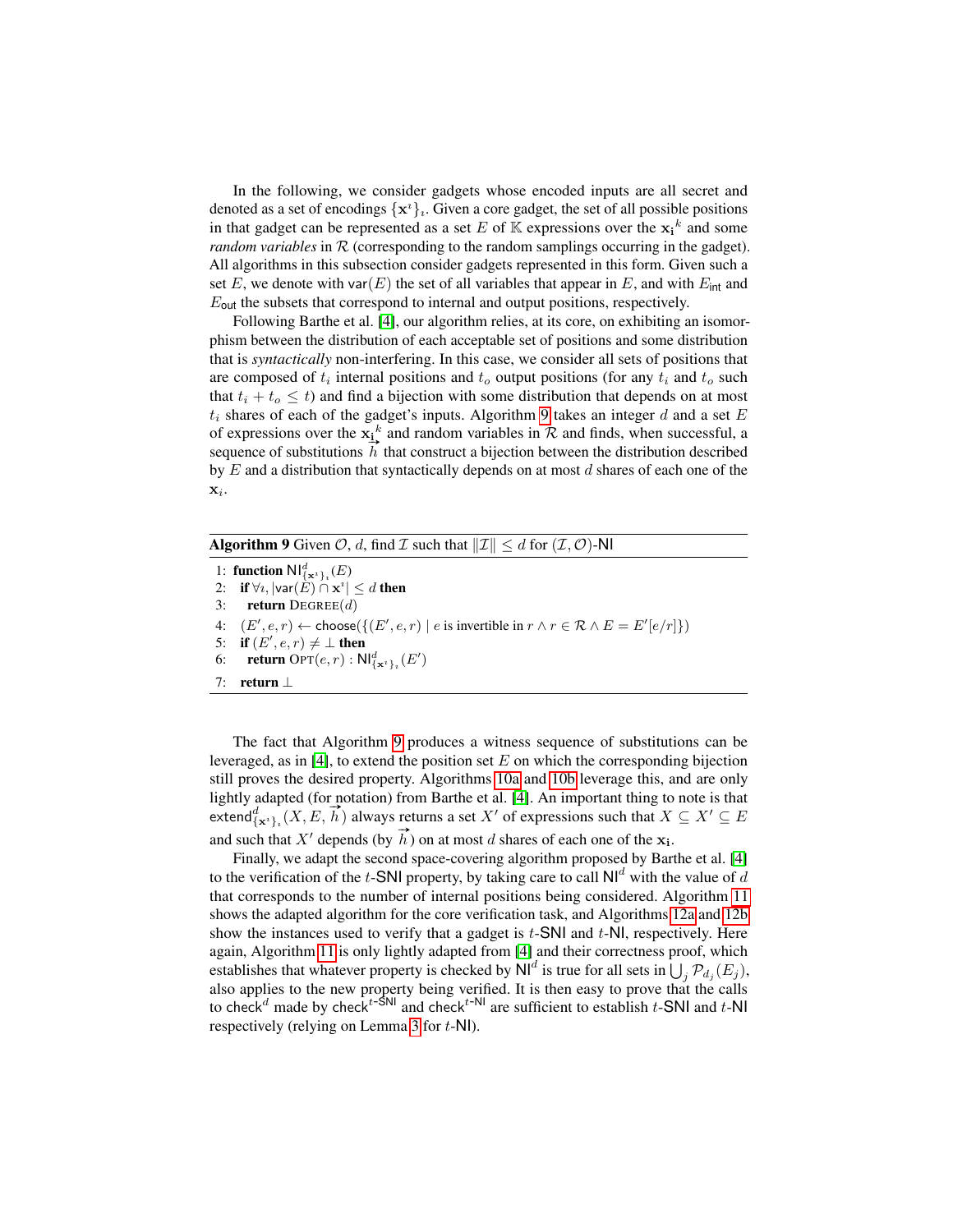# Algorithm 10 Auxiliary algorithms for SNI verification

<span id="page-30-2"></span>function recheck $\frac{d}{\{x^i\}_i}(E, \overrightarrow{h})$ if  $\vec{h} = [\text{DEGREE}(d)]$  then return  $\forall i, |\mathsf{var}(E) \cap \mathbf{x}^i| \leq d$ if  $\vec{h} = \text{OPT}(e, r) : \vec{h}'$  $\vec{h'}$  then  $(E') \leftarrow \text{choose}(\{E' \mid E = E'[e/r]\})$ if  $E' \neq \bot$  then  $\mathcal{L} \neq \bot$  then<br>return recheck $\{x^i\}_i(E', \overrightarrow{h}')$ else return false (10a) Rechecking a derivation  ${\bf function \; extend}_{{\{\mathbf{x}^{i}\}_i}^{d}(X,E,\overrightarrow{h})}$  $e \leftarrow \textsf{choose}(E)$ if  $e\neq \bot$  then if recheck ${}_{\{\mathbf{x}^i\}_i}^d(e,\overrightarrow{h})$  then return extend $\det_{\{\mathbf{x}^i\}_i}^d ((X, e), E \setminus \{e\}, \vec{h})$ **else return** extend $\{x_i\}_i$  ((x, e),  $E \setminus \{e\}$ ,  $\vec{h}$ ) else return $\boldsymbol{X}$ (10b) Extending the Position Set

<span id="page-30-1"></span><span id="page-30-0"></span>

|  |  |  |  | <b>Algorithm 11</b> Core Algorithm for $(\mathcal{I}, \mathcal{O})$ -NI Verification |
|--|--|--|--|--------------------------------------------------------------------------------------|
|--|--|--|--|--------------------------------------------------------------------------------------|

1: **function** check ${d_{\{\mathbf{x}^i\}_i}(\{(d_j, E_j)\}_j)}$ 2: if  $\forall j, d_j \leq |E_j|$  then 3: Y<sub>j</sub> ← choose $(\mathcal{P}_{d_j}(E_j))$ 4:  $\overrightarrow{h} \leftarrow \text{NI}_{\{\mathbf{x}^i\}_i}^d(\bigcup_j Y_j)$ 5: if  $\vec{h} = \perp$  then raise CannotProve ( $\bigcup_j Y_j$ ) 6:  $\widehat{Y}_j \leftarrow \text{extend}_{\{\mathbf{x}^i\}_i}(Y_j, E_j \setminus Y_j, \overrightarrow{h})$ 7: check ${}_{\{\mathbf{x}^i\}_i}^d (\{(d_j, E_j \setminus \widehat{Y}_j)\}_j)$ <br>8: for  $j; 0 < i_j < d_j$  do 9: check $\frac{d}{\{\mathbf{x}^i\}_i}(\{(i_j, \widehat{Y}_j), (d_j - i_j, E_j \setminus \widehat{Y}_j)\})$ 

10: return true

<span id="page-30-5"></span><span id="page-30-4"></span><span id="page-30-3"></span>

| <b>Algorithm 12</b> Algorithms for $t$ -SNI and $t$ -NI verification                                         |                                                                                                                           |  |  |  |
|--------------------------------------------------------------------------------------------------------------|---------------------------------------------------------------------------------------------------------------------------|--|--|--|
| 1: <b>function</b> check <sup>t-SNI</sup> <sub>{<math>\mathbf{x}^i</math>}<sub>i</sub><math>(E)</math></sub> |                                                                                                                           |  |  |  |
| 2: for $i$ ; $0 \le i \le t$ do                                                                              | 1: <b>function</b> check ${}_{\{x^i\}_i}^{t-N}$ ( <i>E</i> )<br>2: check ${}_{\{x^i\}_i}^{t}$ ({( <i>t</i> , <i>E</i> )}) |  |  |  |
| 3: check ${}_{\{x_i\}}^{i} (\{(i, E_{\text{int}}), (t - i, E_{\text{out}})\})$                               | return true<br>3:                                                                                                         |  |  |  |
| return true                                                                                                  | $(12b)$ t-NI Verification                                                                                                 |  |  |  |
| $(12a) t$ -SNI Verification                                                                                  |                                                                                                                           |  |  |  |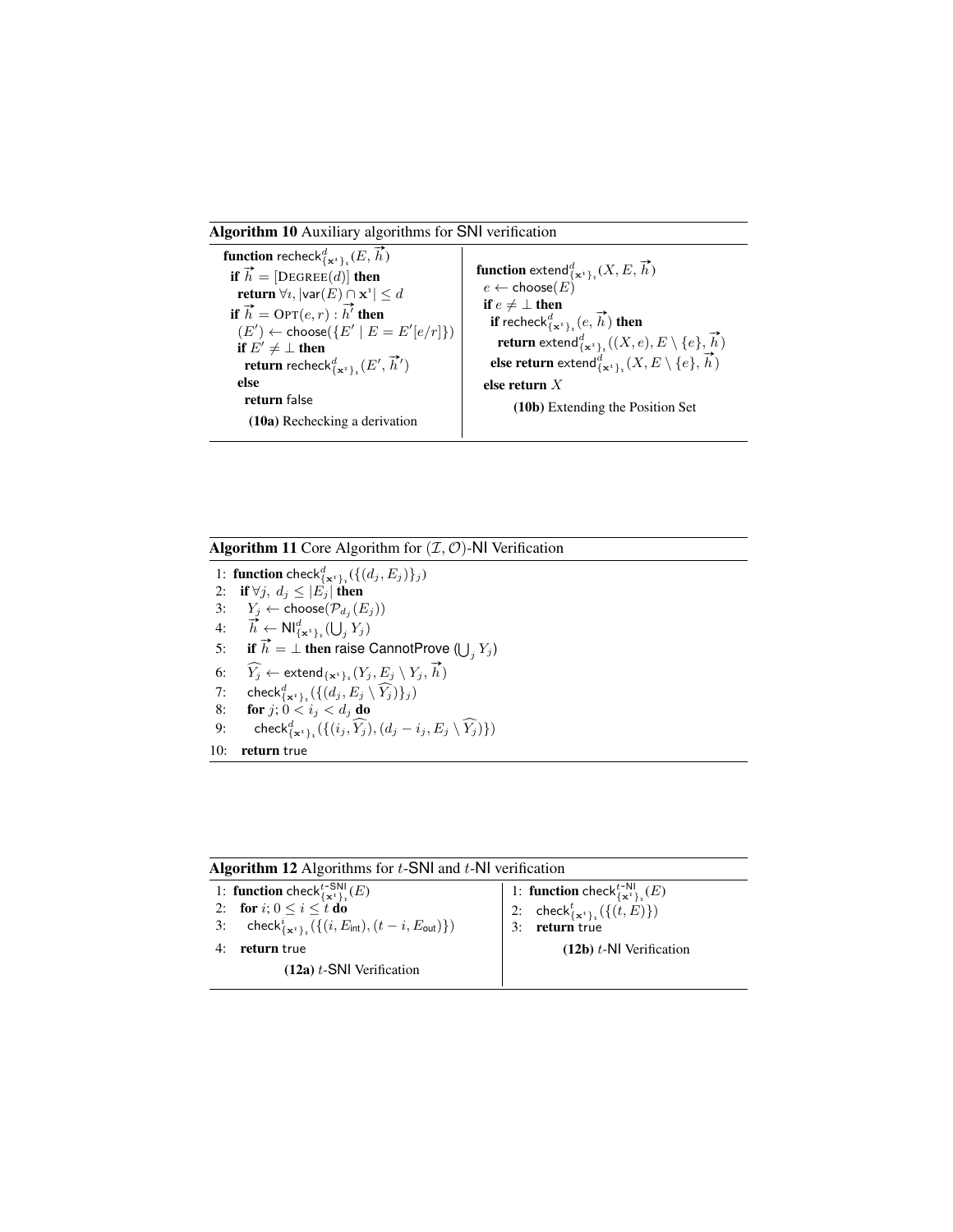We also note that Algorithm [11](#page-30-0) can be used in other ways, not shown in Algorithm [12,](#page-30-5) that would enforce other, perhaps more complex, probing policies. We do not claim that all probing policies could be easily verified in this manner (and in fact, the affine policy could not), and leave as future work an investigation of efficient (or semi-efficient) algorithms–in this style–for the verification of arbitrary probing.

# <span id="page-31-0"></span>C Proofs

In this Appendix, we give proofs for lemmas, theorems, and propositions whose proof is not given in the paper, and detail some of the proof sketches.

*Proof (sketch for Proposition [1\)](#page-10-2).* Leveraging the equivalence between simulation and non-interference (Lemma [2\)](#page-9-1), we prove t-SNI by constructing a simulator that uses at most  $|\mathcal{O}^{\text{int}}|$  shares of the gadget's input to perfectly simulate the joint distribution of any position set  $\mathcal O$  such that  $|\mathcal O|\leq t$ . The constructed simulator is very similar to those previously used in proofs of  $t$ -NI.

Let O be a set of positions such that  $|O| \le t$ , and let  $d_1 = |O^{\text{int}}|$  and  $d_2 = |O^{\text{ext}}|$ . Note that  $d_1 + d_2 \leq t$ . Our goals are: i. to find an input set  $\mathcal I$  such that  $\|\mathcal I\| \leq d_1$ , ii. to construct a perfect simulator that uses only input shares  $a^i \in \mathcal{I}$ .

First, we identify which variables are internal (and therefore will be considered in  $\mathcal{O}^{\text{int}}$ ) and which are outputs (in  $\mathcal{O}^{\text{ext}}$ ). Internals are the  $a^i$ , the  $r_{i,j}$  (the value of r sampled at iteration i, j), and the  $c_{i,j}$  (resp.  $c_{i,i}$ ) which correspond to the value of the variable  $c_i$  (resp.  $c_j$ ) at iteration i, j of the second loop. Outputs are the final values of  $c^i$  (i.e.  $c_{i,t}$ ). Then, we define  $\mathcal I$  as follows: for each position among  $a^i$ ,  $r_{i,j}$  and  $c_{i,j}$ (with  $j < t$ ) we add share  $a^i$  to  $\mathcal I$ . It is clear that  $\mathcal I$  contains at most  $d_1$  positions, since each internal position adds at most one position to  $\mathcal I$ . We now construct the simulator. For clarity, observe that the RefreshM algorithm can be represented using the following matrix, observing that  $c_{i,j}$  is the partial sum of the first  $j + 2$  elements of line i.

| a <sub>0</sub> |                   | $r_{0,1}$         | $r_{0,2}$         | $r_{0,t}$ |  |
|----------------|-------------------|-------------------|-------------------|-----------|--|
| a <sub>1</sub> | $\ominus r_{0,1}$ |                   | $r_{1,2}$         | $r_{1.t}$ |  |
| a <sub>2</sub> | $\ominus r_{0,2}$ | $\ominus r_{1,2}$ |                   | $r_{2,t}$ |  |
|                |                   |                   |                   |           |  |
| $a_d$          | $\ominus r_{0,t}$ | $\ominus r_{1,t}$ | $\ominus r_{2,t}$ |           |  |

For each  $i_0$  such that  $\mathbf{a}^{i_0} \in \mathcal{I}$  (that is, for each line  $i_0$  of the matrix that contains at least one observed internal value),  $a^{i_0}$  is provided to the simulator (by definition of  $\mathcal{I}$ ). Thus, the simulator can sample all  $r_{i_0,j}$  and compute all partial sums  $c_{i_0,j}$  and the  $i_0$ <sup>th</sup> output normally. At this point, all values (all internals and all outputs) on lines indexed by an  $\nu$ with  $a^i \in \mathcal{I}$  follow the same distribution as they would in the real computation and are therefore perfectly simulated.

It remains to simulate output shares  $c^j$  when  $a^j \notin \mathcal{I}$ . Remark that simulating the  $u<sup>th</sup>$  line as above also necessarily fixes the value of all random variables appearing in the  $i^{\text{th}}$  column. After internal positions are simulated, at most  $d_1$  lines of the matrix are fully filled. Therefore, each line  $\jmath$  with  $\mathbf{a}^j \notin \mathcal{I}$  contains at least  $t - d_1 \geq d_2$  holes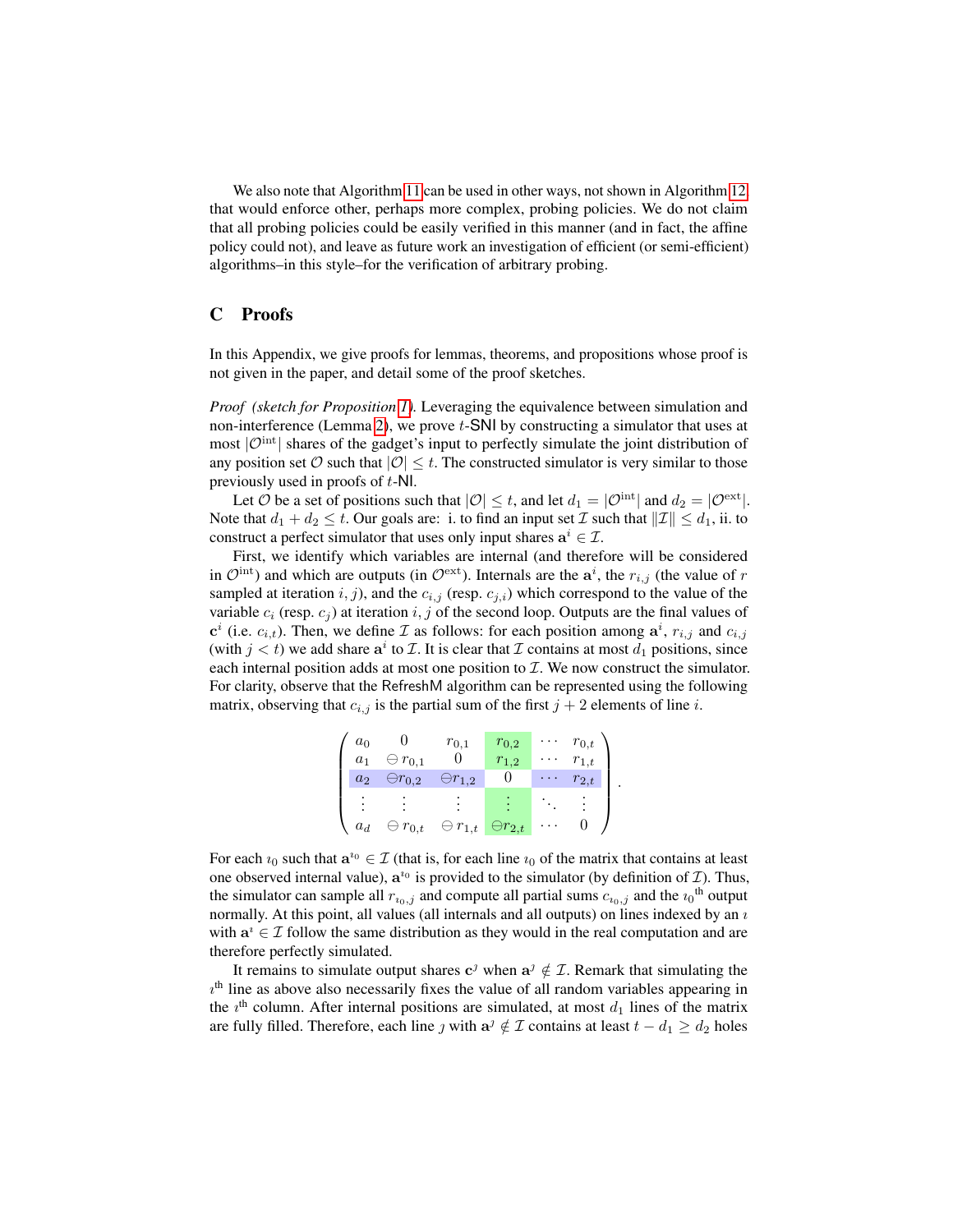corresponding to random values that have not yet been fixed. For each of the output position made on one such line *j*, we can therefore pick a different  $r_{j,k}$  that we choose so  $c^j$  can be simulated by a freshly sampled uniform value.

*Proof (sketch for Lemma [5\)](#page-12-4).* [\[15\]](#page-26-5) exhibit proofs for both statements. We now sketch a proof of t-NI for Cube that does not exhaustively consider all  $(t + 1)$ -tuples of positions in Cube, emphasizing the critical use of strong non-interference for the refreshing gadget. Recall that our goal is to upper-bound  $\|\text{deposit}_{Cube}(\mathcal{O})\|$  for all  $\mathcal{O} \subseteq \mathbb{O}_{Cube}$  such that  $|O| \le t$ . Given such a set, we first partition it as  $O \stackrel{\triangle}{=} O_M \oplus O_R \oplus O_S$  following gadget boundaries (recall that positions in algorithms include the label of the gadget invocation they occur in). First, we consider the dependency set  $\mathcal{I}_M \stackrel{\triangle}{=}$  depset<sub>Mult</sub> $(\mathcal{O}_M)$  of  $\mathcal{O}_M$  by Mult. We know  $|O_M| \leq |O| \leq t$ , and by t-NI of Mult, we deduce that  $||\mathcal{I}_M|| \leq |O_M|$ . Considering now the invocation of RefreshM, we must establish cardinality properties of the dependency set  $\mathcal{I}_R \stackrel{\triangle}{=}$  depset<sub>RefreshM</sub>( $\mathcal{O}_R \cup \mathcal{I}_{M|\mathbf{y}_2}$ ) of those direct *internal* positions observed by the adversary in RefreshM, *jointly* with those *output* positions she may have learned information about through positions probed in later parts of the circuit (here, in Mult). From previous inequalities, we know that  $|\mathcal{I}_{M|y_2}| \leq ||\mathcal{I}_M|| \leq |\mathcal{O}_M|$ , and thus we have  $|\mathcal{O}_R\cup \mathcal{I}_{\mathsf{M}|\mathbf{y}_2}|\leq t.$  By t-SNI of RefreshM, we thus have  $\|\mathcal{I}_R\|\leq t$  $|\mathcal{O}_R|$  (since positions in  $\mathcal{I}_{M|y_2}$  are external to RefreshM). Finally, we consider the dependency set  $\mathcal{I}_S \stackrel{\triangle}{=}$  depset<sub>Square</sub>( $\mathcal{O}_S \cup \mathcal{I}_{R|\mathbf{y}_1}$ ) of direct internal positions observed by the adversary in Square, jointly with those output positions she may have learned information about through positions probed in later parts of the circuit (here in RefreshM and Mult, propagated through the single use of  $y_1$  in the invocation of RefreshM). Since we have  $|\mathcal{O}_\mathsf{S} \cup \mathcal{I}_{\mathsf{R}|\mathbf{y}_1}|\leq |\mathcal{O}_\mathsf{S}|+ \|\mathcal{I}_\mathsf{R}\|\leq |\mathcal{O}_\mathsf{S}|+|\mathcal{O}_\mathsf{R}|\leq t,$  and since Square is  $t$ -NI, we conclude that  $||\mathcal{I}_S|| \leq |\mathcal{O}_S| + |\mathcal{O}_R|$ . Overall, we have depset<sub>Cube</sub>( $\mathcal{O} \subseteq \mathcal{I}_{S|X} \cup \mathcal{I}_{M|X}$ , and we can conclude (using some of the intermediate inequalities from above), that  $\|\mathsf{deposit}_{\mathsf{Cube}}(\mathcal{O})\| \leq |\mathcal{O}_\mathsf{S}| + |\mathcal{O}_\mathsf{R}| + |\mathcal{O}_\mathsf{M}| \leq t.$ 

#### C.1 Game-Based Proofs for **SNI** Gadgets

In this appendix, we give detailed proofs for Propositions [1](#page-10-2) to [2.](#page-11-3)

Multiplication-Based Refreshing (Prop. [1\)](#page-10-2) Following the proof sketch for Proposition [1,](#page-10-2) we give here a more detailed proof sketch, based on a sequence of games, that more closely follows the EasyCrypt formalization of the proof. This is only meant to illustrate the additional effort involved in obtaining formal proofs of such results, rather than convince the reader of the validity of the proof. The proof scripts can be obtained from the authors. The formal proof is done by constructing a simulator  $(R_3)$  and formally verifying its equivalence with an explicitly leaky version of the gadget  $(R_0)$ .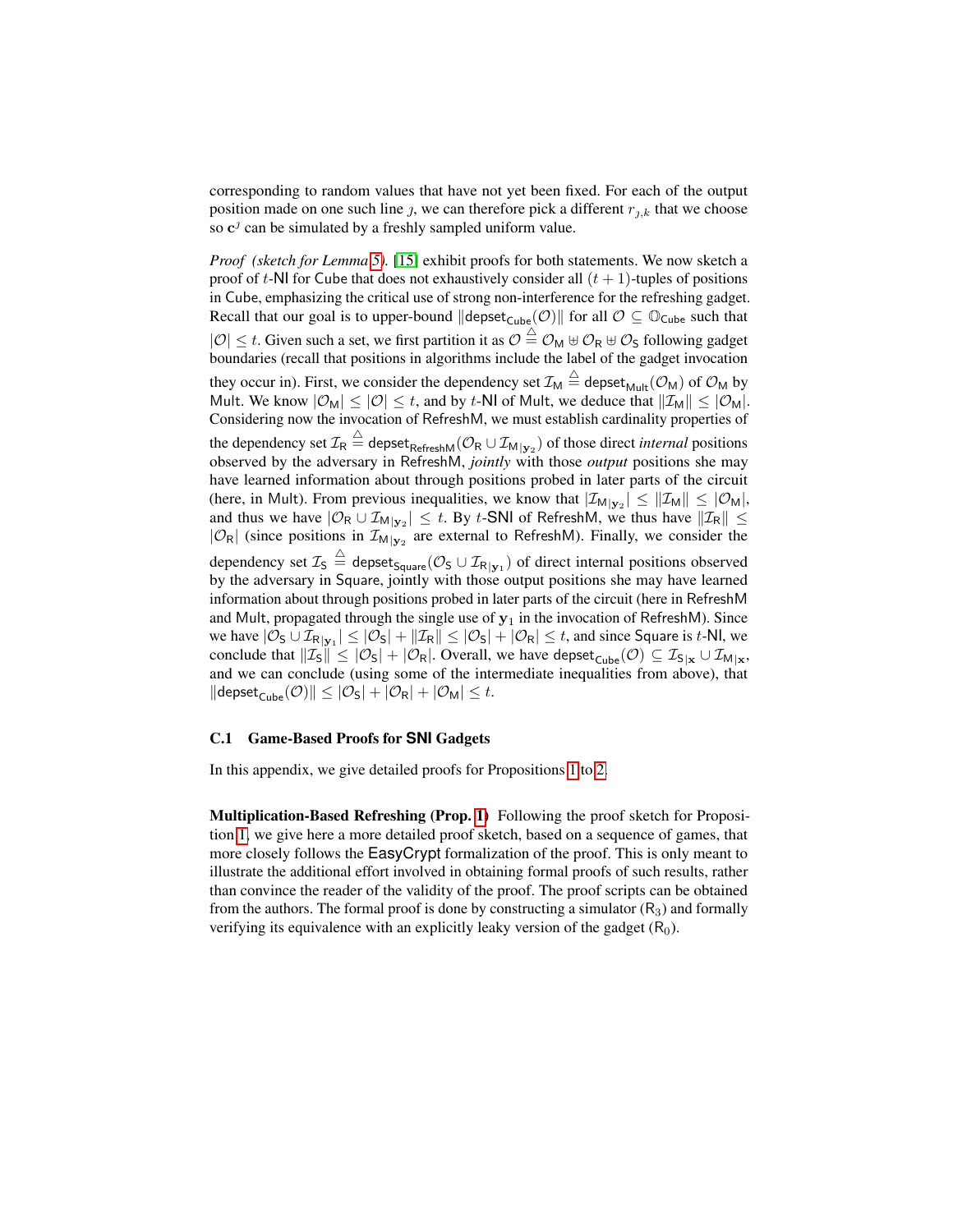*Game 0.* For clarity, we start, in Game 0, from the original refreshing gadget RefreshM, which computes the  $t + 1$  shares  $c_i$  of the gadget's output without leaking any intermediate observations. We recall its definition on the right.

*Game 1.* In Game 1, we make the leakage explicit by taking as additional input from the adversary a set of observations, whose values are written, during execution, into a table visible to the adversary. We refer to this function as  $R_0$  (shown left).

As explained in the proof sketch above, we distinguish three different kinds of internal observations  $a_i, r_{i,j}, c_{i,j}$  and have the final definitions of  $c_i$  as output observations. Considering this first game, we define the set  $I_{\mathcal{O}}$  as a function of  $\mathcal{O}^{\text{int}}$ , as:

$$
I_{\mathcal{O}} = \{i \mid a_i \in \mathcal{O}\}
$$

$$
\cup \{i \mid \exists j.r_{i,j} \in \mathcal{O}\}
$$

$$
\cup \{i \mid \exists j.c_{i,j} \in \mathcal{O}\}
$$

$$
\begin{array}{l} \textbf{function } \mathsf{RefreshM}(\mathbf{a}): \\ \textbf{for } i=0 \textbf{ to } t \textbf{ do } \mathbf{c}^i \leftarrow \mathbf{a}^i; \\ \textbf{for } i=0 \textbf{ to } t \textbf{ do} \\ \textbf{for } j=i+1 \textbf{ to } t \textbf{ do} \\ r_{i,j} \leftarrow \$; \\ \mathbf{c}^i \leftarrow \mathbf{c}^i \oplus r_{i,j}; \\ \mathbf{c}^j \leftarrow \mathbf{c}^j \ominus r_{i,j}; \\ \textbf{return } \mathbf{c} \end{array}
$$

function  $R_0(a, 0)$ :  ${\bf for} \ i=0 \ {\bf to} \ t \ {\bf do} \ {\bf c}^i \leftarrow {\bf a}^i;$  $\mathbf{if} \; (a_i \in \mathcal{O}) \; \mathbf{then} \; \overline{a_i} \leftarrow \mathbf{a}^i;$ for  $i=0$  to  $t$  do for  $j=i+1$  to  $t$  do  $r_{i,j} \leftarrow$  \$; if  $(r_{i,j} \in \mathcal{O})$  then  $\overline{r_{i,j}} \leftarrow r_{i,j}$ ;  $\mathbf{c}^i \leftarrow \mathbf{c}^i \oplus r_{i,j};$  $\textbf{if}~ (c_{i,j} \in \mathcal{O}) \textbf{ then } \overline{c_{i,j}} \leftarrow \textbf{c}^i;$  $\mathbf{c}^j \leftarrow \mathbf{c}^j \ominus r_{i,j};$  $\textbf{if}~(c_{j,i}\in \mathcal{O})~\textbf{then}~\overline{c_{j,i}}\leftarrow \textbf{c}^j;$ for  $i = 0$  to t do  $\mathbf{if}\ (c_i \in \mathcal{O}) \ \mathbf{then} \ \overline{c_i} \leftarrow \mathbf{c}^i;$ return c;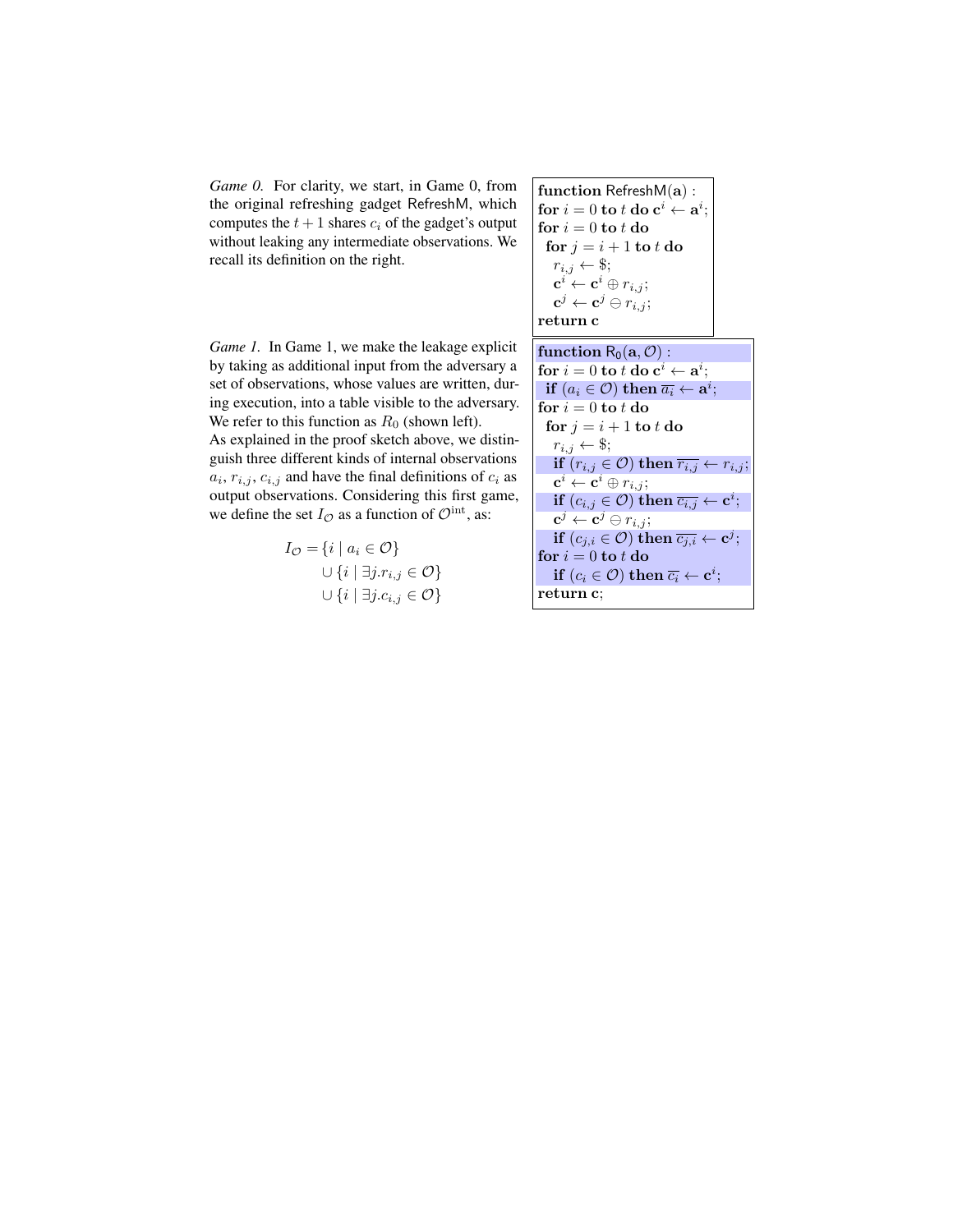*Game 2.* We modify  $R_0$  in order to i. pre-sample all fresh randomness using a random function Sample, ii. start by computing internal observations, and output shares  $c^i$  such that  $i \in I_{\mathcal{O}}$ , iii. then compute output shares such that  $i \notin I_{\mathcal{O}}$ . We refer to this new function as  $R_1$  and we use EasyCrypt to prove that  $R_0$  and  $R_1$  produce equivalent distributions on the requested observations if their position sets are the same set  $\mathcal O$  such that  $|\mathcal O| \leq t$  and their input encodings agree for each  $a^i$  where  $i \in I_{\mathcal{O}}$ .

function  $SumCij(i, j)$  $s \leftarrow \mathbf{a}^i;$ for  $k = 0$  to j do if  $(i < k)$  then  $s \leftarrow s \oplus \overline{r_{i,k}};$ elseif  $(i > k)$  then  $s \leftarrow s \ominus \overline{r_{k,i}}$ ; return s;

function  $SumCij(i, j)$ 

for  $k = 0$  to  $j$  do if  $(i < k)$  then  $s \leftarrow s \oplus$  Sample $(i, k)$ ; elseif  $(i > k)$  then  $s \leftarrow s \ominus$  Sample $(k, i)$ ;

 $s \leftarrow \mathbf{a}^i;$ 

return s;

function 
$$
R_1(a, O)
$$
:\nFor  $i = 0$  to  $t$  do\nfor  $j = i + 1$  to  $t$  do\n $\overline{r_{i,j}} \leftarrow \text{Sample}(i, j);$ \nfor  $i = 0$  to  $t$  do\nif  $(a_i \in O)$  then\n $\overline{a_i} \leftarrow a^i;$ \nfor  $i = 0$  to  $t$  do\nif  $(i \in I_O)$  then\nfor  $j = 0$  to  $t$  do\nif  $(r_{i,j} \in O)$  then\n $r_{i,j} \leftarrow \overline{r_{i,j}};$ \nif  $(c_{i,j} \in O)$  then\n $\overline{c_{i,j}} \leftarrow \text{SumCij}(i, j);$ \nif  $(c_i \in O)$  then\n $c^i \leftarrow \text{SumCij}(i, t);$ \nfor  $i = 0$  to  $t$  do\nif  $(i \notin I_O \land c_i \in O)$  then\n $c^i \leftarrow \text{SumCij}(i, t);$ \nreturn  $c$ 

*Game 3.* We now delay the generation of random values as much as possible, sampling just before their first use. We refer to this new function as  $R_2$ . We prove the equivalence between Games 2 and 3 if the share the same  $\mathcal O$  such that  $|\mathcal O| \leq t$  and if they agree on input shares  $a^i$  such that  $i \in I$ . This equivalence leverages a generic argument equating lazy and eager sampling when independent from intermediate adversary views.

> function  $R_2(a, 0)$ :  $\textbf{for } i = 0 \textbf{ to } t \textbf{ do if } (a_i \in \mathcal{O}) \textbf{ then } \overline{a_i} \leftarrow \textbf{a}^i;$ for  $i = 0$  to t do if  $(i \in I_{\mathcal{O}})$  then for  $j = 0$  to  $d$  do **if**  $(r_{i,j} \in O)$  then  $r_{i,j}$  ← Sample $(i, j)$ ; **if**  $(c_{i,j} \in \mathcal{O})$  then  $\overline{c_{i,j}}$  ← SumCij $(i,j)$ ; **if** ( $c_i$  ∈  $\mathcal{O}$ ) then **c**<sup>*i*</sup> ← SumCij(*i*, *t*); for  $i=0$  to  $d$  do **if** (*i* ∉ *I*<sub>*O*</sub> ∧ *c*<sub>*i*</sub> ∈ *O*) then **c**<sup>*i*</sup> ← SumCij(*i*, *t*); return c;

*Game 4* In this final game, we fully simulate the computation of the  $c_i$  when  $i \notin I_{\mathcal{O}}$  by showing that there exists a non-empty set of indices  $L_{\mathcal{O}}$  such that  $\forall \ell \in L$ ,  $r_{i,\ell}$  is not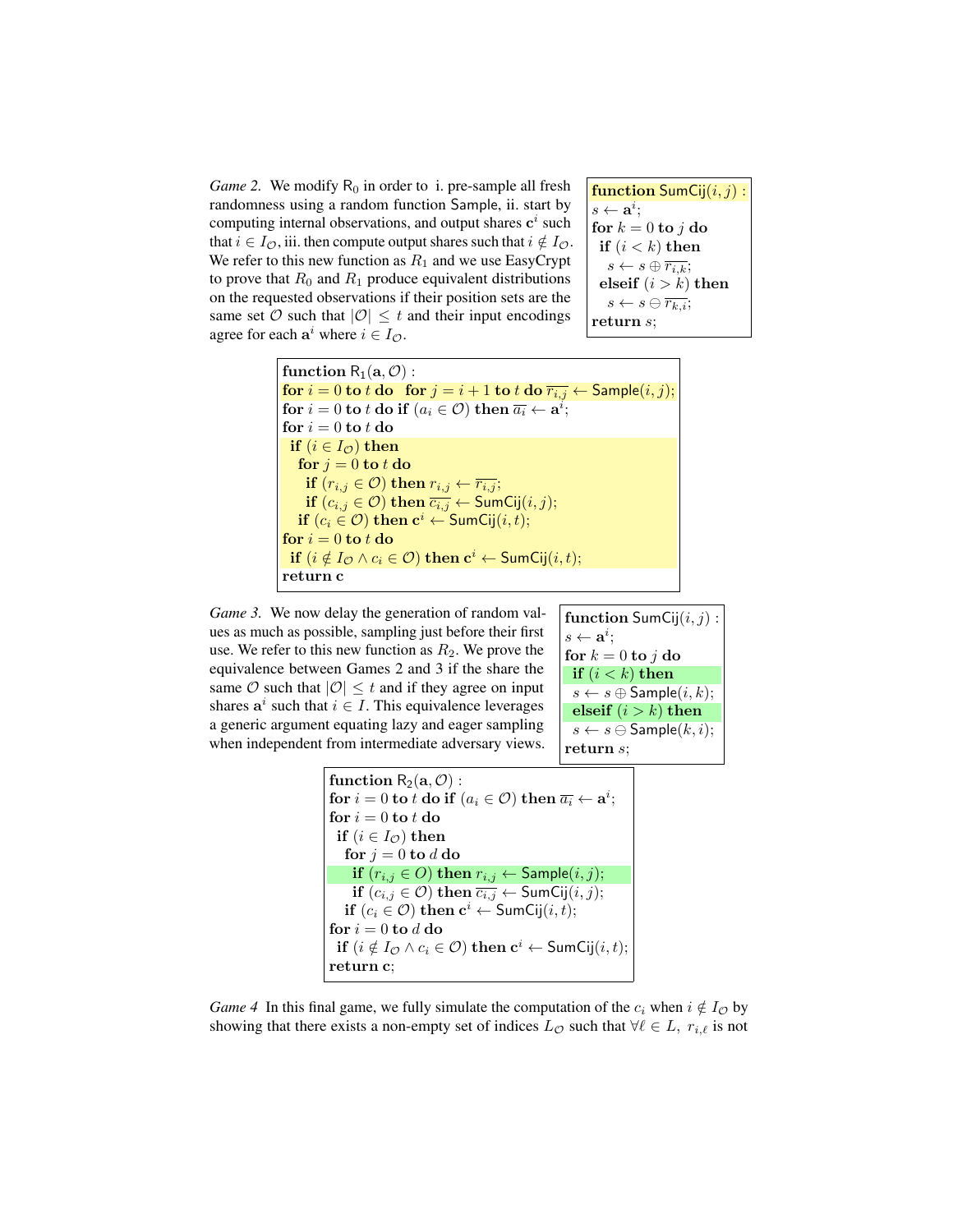assigned yet. Then, instead of computing the  $c_i$  (for  $i \notin I$ ) as in Game 2:

$$
\forall \ell \in L, r_{i,\ell} \leftarrow \text{\$}; \ c_i \leftarrow \mathbf{a}^i \oplus \bigoplus_{j=0}^{i-1} r_{i,j} \ominus \bigoplus_{j=i+1}^t r_{i,j},
$$

we simulate it by setting the value of  $r_{i,k}$  as follows:

$$
c_i \leftarrow \$; \ \forall \ell \in L \setminus \{k\}, \ r_{i,\ell} \leftarrow \$,
$$
  
\nif  $(i < k), \ r_{i,k} \leftarrow c_i \ominus \mathbf{a}^i \ominus \bigoplus_{j=0, j \neq k}^{i-1} r_{i,j} \oplus \bigoplus_{j=i+1, j \neq k}^{t} r_{i,j},$   
\nif  $(i > k), \ r_{i,k} \leftarrow \ominus c_i \oplus \mathbf{a}^i \oplus \bigoplus_{j=0, j \neq k}^{i-1} r_{i,j} \ominus \bigoplus_{j=i+1, j \neq k}^{t} r_{i,j}.$ 

We prove the equivalence between Game 3 and Game 4 with EasyCrypt when functions  $R_2$  and  $R_3$  share the same  $\mathcal O$  such that  $|\mathcal O|\leq t$  and agree on input shares  $\mathbf a^i$  with  $i\in I$ . The most critical part of this step is undoubtedly to ensure that the subscript  $L$  contains at least one index. To do so, we need to show that the elements  $r_{i,\ell}$  with  $\ell \in L$  were not already used and won't be reused anywhere. Finally, we also formally prove that the results of  $R_3$ , which represents the final simulator, only depends on those input shares  $a^i$  such that  $i \in I_{\mathcal{O}}$  for all  $\mathcal{O}$  such that  $|\mathcal{O}| \leq t$ .

```
function SumCij(i, j):
s \leftarrow \mathbf{a}^i;for k = 0 to j do
 if (i < k) then s \leftarrow s \oplus Sample(i, k);
 else if (i > k) then s \leftarrow s \ominus Sample(k, i);
return s;
function \mathsf{SetCi}(i);s \leftarrow \mathbf{a}^i; \ \ k \leftarrow 0;while ((k \leq t) \wedge ((i == k) \vee (k < i \wedge ((i, k) \in \text{dom } r)) \vee(i < k \wedge ((k, i) \in \text{dom } r))) do
 if (i < k) then s \leftarrow s \oplus r_{i,k};
 else if (i > k) then s \leftarrow s \ominus r_{i,k};k \leftarrow k + 1;
k' \leftarrow k; \; r' \leftarrow \$;for k = k' to t do s \leftarrow s \oplus r_{i,k};\textbf{if} \; (i < k') \; \textbf{then} \; r_{i,k'} \leftarrow s \oplus r'; \textbf{else} \; r_{k',i} \leftarrow s \ominus r';return r';
```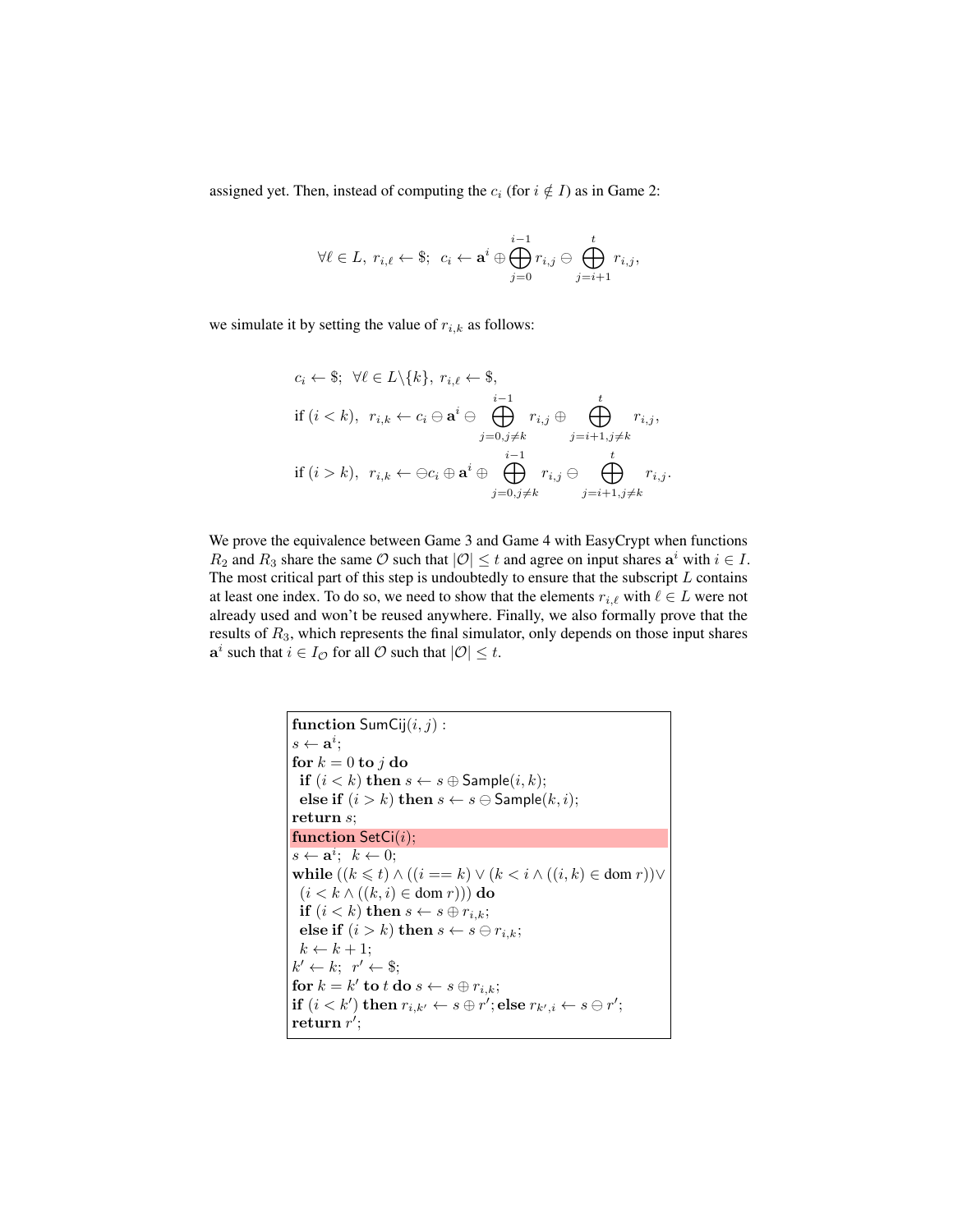

Finally, we have formally proved that an adversary could not distinguish between two programs which share the same inputs  $\{a_i\}_{i\in I}$  with at most t observations and that the cardinal of I was upper bounded by the number of internal observations  $d_1$ .

Secure Multiplication (Prop. [2\)](#page-11-3) We now give an informal proof sketch that Gadget [7](#page-28-0) is t-SNI for all t. The proof is formalized in EasyCrypt following the model described above for Proposition [1.](#page-10-2)

*Proof* (sketch for Proposition [2\)](#page-11-3). Let  $O$  be a set of observations such that  $|O| \le t$ , and let  $d_1 = |{\mathcal{O}}^{\text{int}}|$  and  $d_2 = |{\mathcal{O}}^{\text{ext}}|$ . Note that  $d_1 + d_2 \le t$ . To prove t-SNI, we aim to find an input set  $\mathcal I$  such that  $\|\mathcal I\|\leq d_1$ , and to construct a perfect simulator that uses only input shares from  $\mathcal I$  to compute the same distribution over the observations  $\mathcal O$  as the real gadget.

First, we identify which variables are internals and which are outputs. We directly split the internals in four groups for the needs of the proof:

- 1. the  $a_i$ , the  $b_i$ , and the  $a_i \otimes b_i$ ,
- 2. the  $c_{i,j}$  (resp.  $c_{j,i}$ ) which correspond to the value of the variable  $c_i$  (resp.  $c_j$ ) at iteration  $i, j$ ,
- 3. the  $r_{i,j}$  (the value of r on line  $5^{i,j}$ ), and the  $r_{j,i}$  (the value of r on line  $8^{i,j}$ ),
- 4. the  $a_i \otimes b_j$  and the  $a_i \otimes b_j \ominus r_{i,j}$ .

The output variables are the final values of  $\mathbf{c}^i$  (that is  $c_{i,t}$ ).

We construct  $I$ . As the algorithm takes two inputs a and b, we define two sets of indices  $I, J \subsetneq \{0, \ldots, t\}$  such that  $\mathcal{I} = \{\mathbf{a}^i \mid i \in I\} \cup \{\mathbf{b}^i \mid i \in J\}$ . It is then sufficient to show that they are such that  $|I|, |J| \leq |\mathcal{O}^{\text{int}}|$ , and that the gadget is  $(\mathcal{I}, \mathcal{O})$ -NI. For each observation in the first or the second group, we add the index i to both I and J. For each observation in the third or in the fourth group: if the index  $i$  is already in  $I$ , we add the index j to I, otherwise we add the index i to I and similarly for J. It is clear that the final sets I and J contain each one at most  $d_1$  indices, since each internal observation adds at most one index to each of them.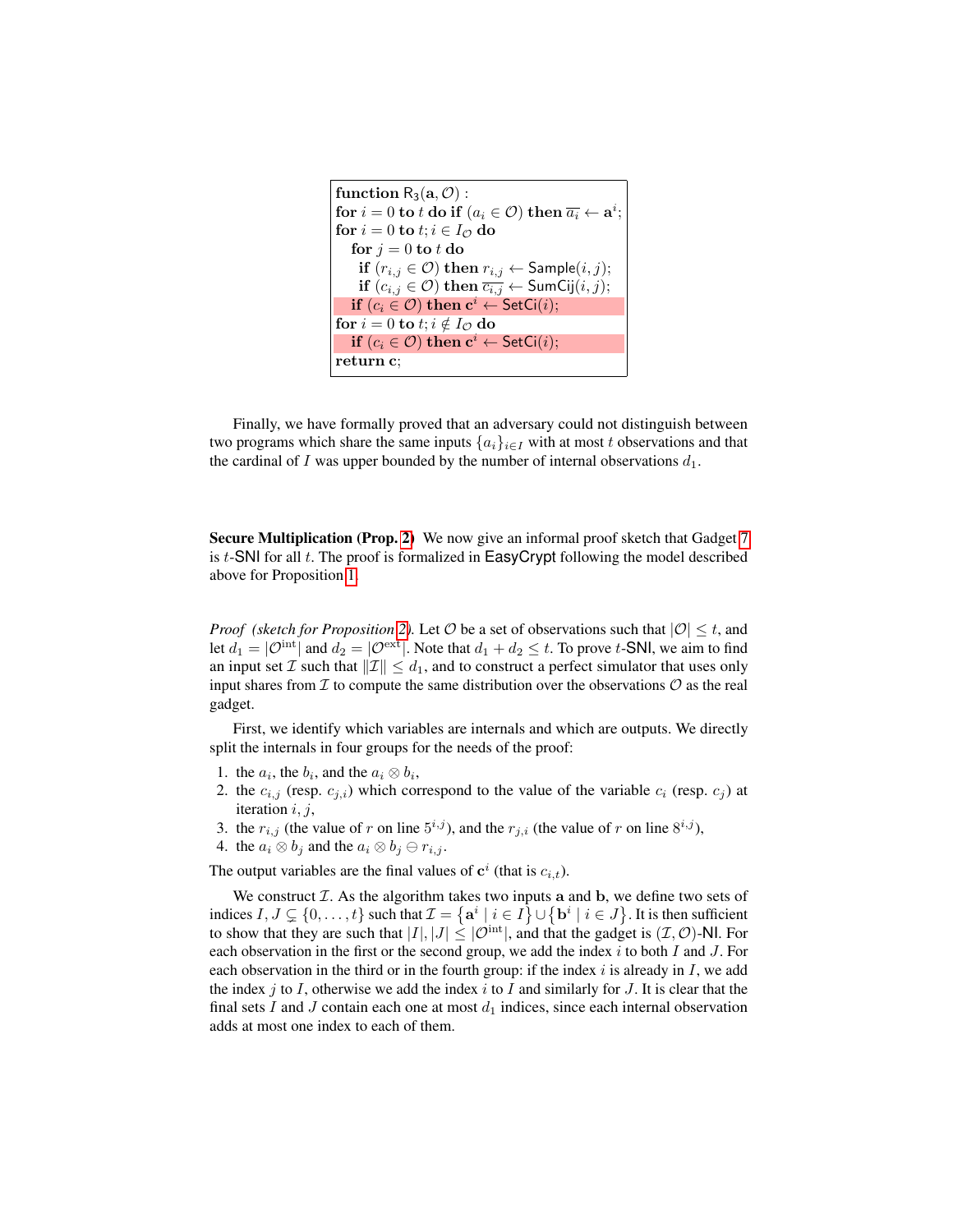We now construct the simulator. For clarity, observe that the SecMult algorithm can be equivalently represented using the following matrix.

| $a_0\otimes b_0$                      | 0 $r_{0,1}$ | $r_{0,2}$ | $\cdots$ $r_{0,t}$ |  |
|---------------------------------------|-------------|-----------|--------------------|--|
| $a_1 \otimes b_1 \quad r_{1,0}$       |             | $r_{1,2}$ | $r_{1,t}$          |  |
| $a_2 \otimes b_2$ $r_{2,0}$ $r_{2,1}$ |             |           | $r_{2,t}$          |  |
|                                       |             |           |                    |  |
| $a_t \otimes b_t$ $r_{t,0}$ $r_{t,1}$ |             | $r_{t,2}$ |                    |  |

.

In this setting,  $c_{i,j}$  corresponds to the partial sum of the  $j + 2$  first elements of line i. For each variable  $r_{i,j}$  ( $i < j$ ) entering in the computation of an observation, we assign it a fresh random value. Then, for each observation in the first group,  $a_i$  and  $b_i$  are provided to the simulator (by definition of  $I$  and  $J$ ) thus the observation is perfectly simulated. For an observation in the third group, we distinguish two cases. If  $i < j$ ,  $r_{i,j}$  is already assigned to a fresh random value. If  $i > j$ , either  $(i, j) \in I \times J$  and the observation is perfectly simulated from  $r_{j,i}$ ,  $a_i$ ,  $b_i$ ,  $a_j$  and  $b_j$  or  $r_{j,i}$  does not enter in the computation of any internal variable that was observed and  $r_{i,j}$  (line  $5^{i,j}$ ) was assigned a fresh random value. Each observation made in the fourth group is perfectly simulated using  $r_{i,j}$ ,  $a_i$ and  $b_i$ . As for an observation in the second group, the corresponding variable is a partial sum composed of a product  $a_i \otimes b_i$  and of variables  $r_{i,j}$ . Since  $a_i$  and  $b_i$  are provided to the simulator in this case, we focus on each remaining  $r_{i,j}$ . Each one of them such that  $i < j$  is already assigned to a fresh random value. For the others, if  $r_{j,i}$  enters in the computation of any other internal observation, then  $(i, j) \in I \times J$  and  $r_{i,j}$  is simulated with  $r_{j,i}, a_i, b_i, a_j$  and  $b_j$ . Otherwise,  $r_{i,j}$  is assigned a fresh random value.

We still have to simulate output observations. We start with those for which an intermediate sum (group 2) is also observed. For each such variable  $c_i$ , the biggest partial sum which is observed is already simulated. Thus, we consider the remaining terms  $r_{i,j}$ . Each one of them such that  $i < j$  is already assigned to a fresh random value. For the others, either  $(i, j) \in I \times J$  and  $c_i$  is perfectly simulated from  $r_{j,i}$ ,  $a_i$ ,  $b_i$ ,  $a_j$  and  $b_j$  or  $r_{j,i}$  does not enter in the computation of any internal variable observed and  $c_i$  is assigned a fresh random value. We now consider output observations  $c_i$  for which none of the partial sums are observed. Each of them contains  $t$  random variables of the form  $r_{i,j}$ , at most one of which can enter in the computation of each one of the  $c_j$  with  $i \neq j$ . Since we already considered at most  $t - 1$  observations not counting the current one, at least one of the  $r_{i,j}$  we need to consider does not enter in the computation of any other observed variable and is unassigned. Thus, we can simulate  $c_i$  using a fresh random value.

# <span id="page-37-0"></span>D Robust Composition

We consider the problem of securely composing algorithms or gadgets when the adversary may place  $t$  probes in each of them, capturing security in the region and stateful probing models [\[24\]](#page-27-8). In this informal discussion, we forbid wire duplications between regions (that is, each region's output can only be used once as input to another region). However, the same principles that allow us to compositional reason about security in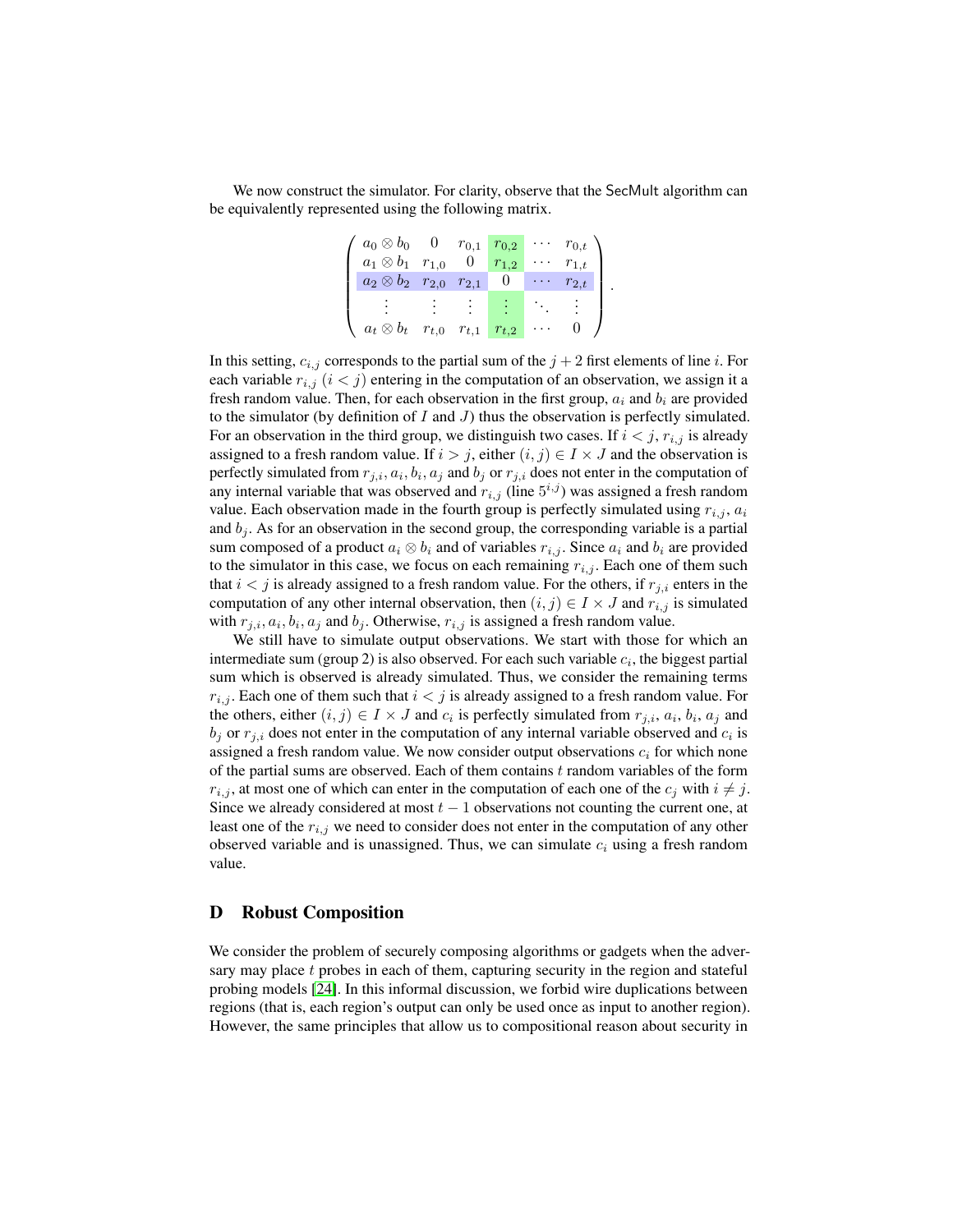the simple probing model would allow us to reason about robust composition with wire duplication, using, in particular, 2t-SNI mask refreshing gadgets where necessary.

As noted in Section [9,](#page-22-0) it is clear that any number of  $2t$ -SNI gadgets or algorithms can be securely composed in this setting. We first observe that, for any two  $2t$ -SNI algorithms F and G, and for any  $\mathcal{O}_F$  and  $\mathcal{O}_G$  such that  $|\mathcal{O}_F|, |\mathcal{O}_G| \leq t$ , we have  $\|\mathsf{deposit}_{F \cdot G}(\mathcal{O}_F \cup \mathcal{O}_F)\| \leq t$ . This allows us to conclude about the security of the composition of any number of gadgets by induction on that number.

This observation provides an elegant justification to Coron's result [\[12\]](#page-26-9), which states that iterating Refresh $A_{2t+1}$   $2t + 1$  times allows the secure stateful composition of his masked table-lookup algorithms without further doubling the number of shares. Indeed, it is also easy to see that Coron's mask refreshing algorithm is 2t-SNI.

However, the same composition could be obtained by slightly relaxing the security requirement on  $F$  and  $G$ . Indeed, we could instead use the following condition, which we call *robust non-interference*.

Definition 9 (Robust Non-Interference) *A gadget* G *is* t-robustly non-interfering *(or* t*-* $R$ *NI)* whenever, for any  $\mathcal{O}_G$  such that  $|\mathcal{O}_G| \leq 2t$  and  $|\mathcal{O}_G^{\rm int}| \leq t$ , we have  $\|\text{deposit}_G(\mathcal{O}_G)\| \leq t$  $|\mathcal{O}_G^{\mathrm{int}}|.$ 

The same argument that allows us to securely and robustly compose  $2t$ -SNI gadgets allows us to securely and robustly compose  $t$ -RNI gadgets. Intuitively,  $t$ -RNI allows the adversary to place  $2t$  probes on the gadget, as long as at most  $t$  of them are internal. This captures exactly the scenario where an adversary can place t probes inside a region, and can also learn, by probing subsequent regions, information about t shares of the output.

*Constructing RNI Algorithms* We now show how any t-NI algorithm can be turned into a t-RNI algorithm without doubling its internal number of shares, simply by processing its inputs and output. To do so, we consider the Double and Half gadgets (Gadget [13\)](#page-38-0).<sup>[14](#page-38-1)</sup>

<span id="page-38-0"></span>

| <b>Gadget 13</b> The Double and Half gadgets                            |                                                                         |
|-------------------------------------------------------------------------|-------------------------------------------------------------------------|
| <b>function</b> Double <sub>t</sub> ( $\mathbf{a} : \mathbb{K}^{t+1}$ ) | <b>function</b> Half <sub>t</sub> ( $\mathbf{a} : \mathbb{K}^{2t+2}$ )  |
| for $i=0$ to t do                                                       | for $i=0$ to t do                                                       |
| $r_{2i} \stackrel{\$}{\leftarrow} \mathbb{K}$                           | $r_i \overset{\$}{\leftarrow} \mathbf{a}^{2i} \oplus \mathbf{a}^{2i+1}$ |
| $r_{2i+1} \leftarrow \mathbf{a}^i \ominus r_{2i}$                       | <b>return</b> $\langle r_0, \ldots, r_t \rangle$                        |
| <b>return</b> $\langle r_0, \ldots, r_{2t+1} \rangle$                   | (13b) Halving the number of shares                                      |
| (13a) Doubling the number of shares                                     |                                                                         |

We first note that Double<sub>t</sub> is t-NI, and that Half<sub>t</sub> is such that, for any  $\mathcal{O}_H$  such that  $|\mathcal{O}_H| \leq t$ , we have  $\|\text{deposit}_H(\mathcal{O}_H)\| \leq 2t$ . (Indeed, each internal position depends two shares of the input.)

<span id="page-38-1"></span><sup>&</sup>lt;sup>14</sup> These are only gadgets for a slightly extended notion of gadget that allows the encoding size to change between inputs and outputs.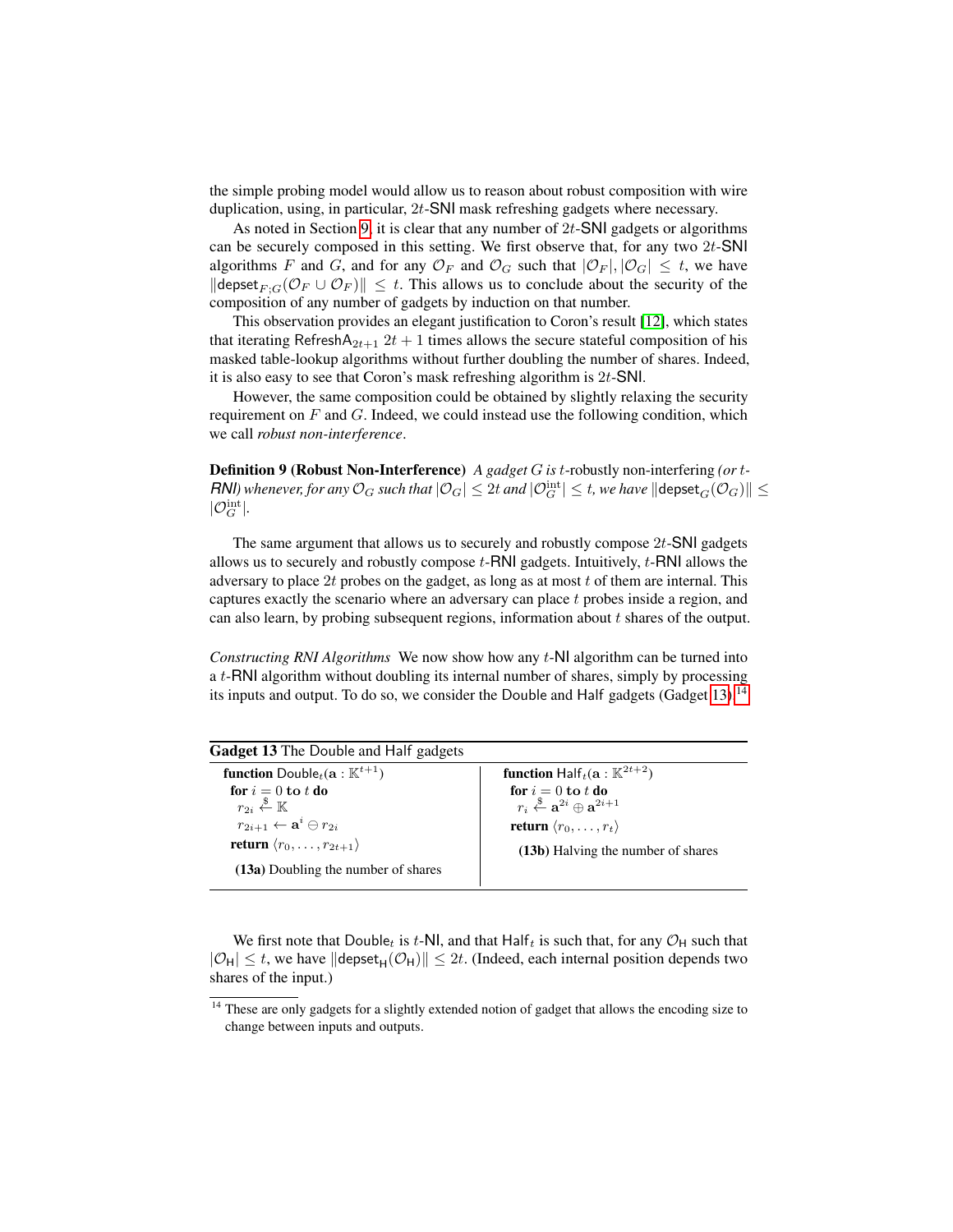<span id="page-39-0"></span>Alg. 14 Making a  $t$ -NI gadget  $t$ -RNI

 $\mathbf{function} \ \mathsf{Robust}_G(\mathbf{a}_1, \dots, \mathbf{a}_n \in \mathbb{K}^{2t+2})$ for  $i = 1$  to n do  $\mathbf{a}_i := \mathsf{RefreshM}_{2t+1}(\mathbf{a}_i)$  $\mathbf{x}_i := \mathsf{Half}_t(\mathbf{a}_i)$  $\mathbf{y} := G(\mathbf{x}_1, \dots, \mathbf{x}_n)$  $\mathbf{r} := \mathsf{Double}(\mathbf{y})$  $\mathbf{r} := \mathsf{RefreshM}_{2t+1}(\mathbf{r})$ 

Lemma 6 *Given a* t*-NI gadget* G*, the algorithm shown in Alg. [14](#page-39-0) is* t*-RNI.*

*Proof.* The proof is by composition, leveraging the following facts (for some  $\mathcal O$  as assumed by  $t$ -RNI): i. Refresh $M_{2t+1}$  is  $t$ -SNI (so the dependency set of its position set is of degree at most  $|\mathcal{O}_{R_2}| \leq t$ ; ii. Double<sub>t</sub> is t-NI (so the dependency set of its position set is of degree at most  $|\mathcal{O}_D| + |\mathcal{O}_{M_2}| \le t$ ); iii. G is t-NI (so the dependency set of its position set and output set is of degree at most  $|\mathcal{O}_G| + |\mathcal{O}_D| + |\mathcal{O}_{R_2}| \le t$ ); iv. Half<sub>t</sub> has the property described above (so the dependency set of its position set and output set is of degree at most  $2(|\mathcal{O}_H|+|\mathcal{O}_G|+|\mathcal{O}_D|+|\mathcal{O}_{R_2}|)\leq 2t$ ); v. Refresh $\mathsf{M}_{2t+1}$  is  $2t$ -SNI (so the dependency set of its position set and output set if of degree at most  $|\mathcal{O}_{R_1}| \leq |\mathcal{O}^{\rm int}|$ ).

# E Privacy vs probing security

In this appendix, we exhibit a simple example that separates Ishai, Sahai and Wagner's notion of *privacy* [\[24\]](#page-27-8) and the widely used simulation-based notion of t*-probing security*. We recall that Ishai, Sahai and Wagner  $[24]$  define privacy for a masked circuit C as the fact that any t wires in C during an execution of  $O \circ C \circ I$  (where I and O are the encoding and decoding circuits that sample uniform encodings of the secret inputs and recombine outputs from their encodings, away from adversary interference) can be simulated without access to any wire in the circuit.<sup>[15](#page-39-1)</sup> On the other hand, as discussed earlier in the paper, t-probing security, as defined for example by Carlet et al. [\[10\]](#page-26-8) states that a gadget or algorithm  $G$  is t-probing secure iff any t of its intermediate wires can be simulated using at most  $t$  shares of each of its inputs.

Note in particular that, unlike privacy, t-probing security makes no mention of secrets, or of uniform input encodings. In Gadget [15,](#page-40-0) we exhibit a small example gadget, which computes  $\mathbf{a} \odot (\mathbf{a} \oplus \mathbf{b})$  for  $t = 2$ , and shows that this is indeed an important detail by separating the two notions. However, we note that even Ishai, Sahai and Wagner [\[24\]](#page-27-8) prove that their transformers are private using a t-probing style simulation argument, so the separation we exhibit here makes little difference in practice.

<span id="page-39-1"></span><sup>&</sup>lt;sup>15</sup> More accurately, they define privacy for a circuit transformer that includes definitions for  $I$  and O. This is not relevant here.